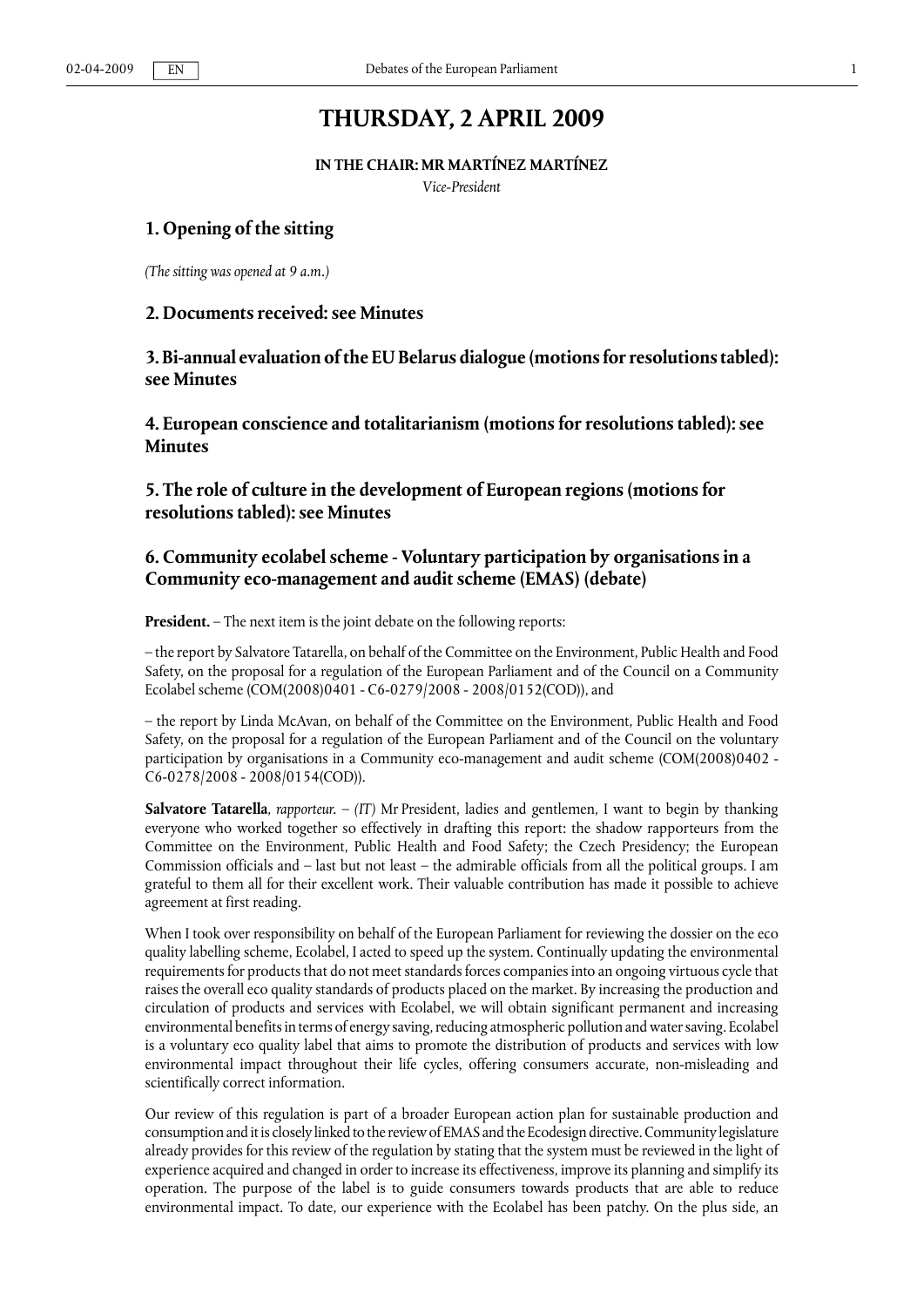increasing number of companies are applying for quality certification in the most diverse sectors. They therefore recognise its selective and driving value – this certification is greatly appreciated by consumers who are more aware of the social responsibilities of companies. On the negative side, I can report some problems: the general public are barely aware of the label; the criteria soon become obsolete because the markets change so quickly; and the bureaucratic language deters operators from taking part. The new Ecolabel will take on a new guise in terms of its look and content. It will become more attractive and its scope will extend to new products: by 2015, we plan to increase the number of groups from the current 25 to twice that number, that is, 40-50 groups. Promotional campaigns are planned. We have earmarked a marketing budget of EUR 9.5 million, and EUR 15 000 have been allocated for a new internet site.

The principle that most interested the shadow rapporteurs and found the other institutions in agreement was the fact that the Ecolabel must not simply certify an achieved result but instead must be a dynamic tool that is continually developing, a driving force that continually pushes manufacturers and products towards higher standards of environmental quality by continuously evaluating market benchmarks and establishing new criteria on their basis. Our aim is to guarantee control of the entire product life cycle, which will allow us fully to consider environmental impact at all stages of production and allow all operators in the sector, and also NGOs, to play an active part in the process of reviewing the compromise criteria.

#### *(The President cut off the speaker)*

**President. −** Mr Tatarella, would you mind listening? You have five minutes now and two minutes at the end of the debate; if you use up the seven minutes now, you will not have any time at the end of the debate. However, it is up to you to choose whether you want to use up the seven minutes now or whether you want to use the five or six you have already had and leave yourself one minute to respond to your fellow Members' comments.

**Salvatore Tatarella**, *rapporteur.* − *(IT)* I accept your invitation.

**Linda McAvan,** *rapporteur.* − Mr President, like Mr Tatarella, I would like to begin by thanking the people closely involved with helping us reach first-reading agreement today on the EMAS report. I would like to thank the shadows, who are here today, the Commission, who have been very helpful in getting agreement, and to the Czech Presidency, who are not here to hear my thanks. Thanks also go to the staff in Parliament and the groups, and to my own assistant, Elizabeth, who played a big role in making sure we were here today. It all went very fast, from the time we started discussing it to today, so we now have agreement before the election.

EMAS is a voluntary scheme, which provides a framework to assist businesses and organisations to improve their environmental performance. It started 14 years ago and has had some modest success with about 4 000 participants – which, if you think about it, is not such a huge number in the overall European Union. The Commission set a target of increasing that to 35 000 participants. That is a very ambitious target. It is almost a 10-fold increase.

I think it is right that we should try and improve the take-up of EMAS, because otherwise its impact is going to remain limited. But if we are to increase the impact, we also have to retain the environmental integrity of the programme. I think the agreement we reached today does achieve that balance between, hopefully, making it more attractive to people, while at the same time retaining the environmental integrity.

We have made some changes which we have agreed with the Commission, and I think they are important. Firstly, corporate registration, so that a company or organisation with more than one site can actually register once in one country, which is very important. This Parliament had to register three times – in Luxembourg, France and Belgium – in order to get EMAS. From what I hear from the staff, it was not an easy thing to do. So that kind of change is important. Also, cluster registration for organisations involved in the same sector; reduced fees, and lighter reporting requirements for SMEs – I think EMAS is a bit too burdensome for small organisations, so it does need to change – and better alignment with ISO 14001. Particularly important to me is the introduction of sectoral support documents. I think the Commission is going to work very hard at this, and this will help organisations to benchmark themselves against similar organisations. Core indicators will also be introduced. These are very important to improve the programme and help people on the outside look at organisations and see how they are doing.

I do hope these will encourage people to take part in EMAS, not because I want to play a numbers game and see EMAS competing with ISO, but because I think the scheme is a good one and could help us to meet our sustainability criteria.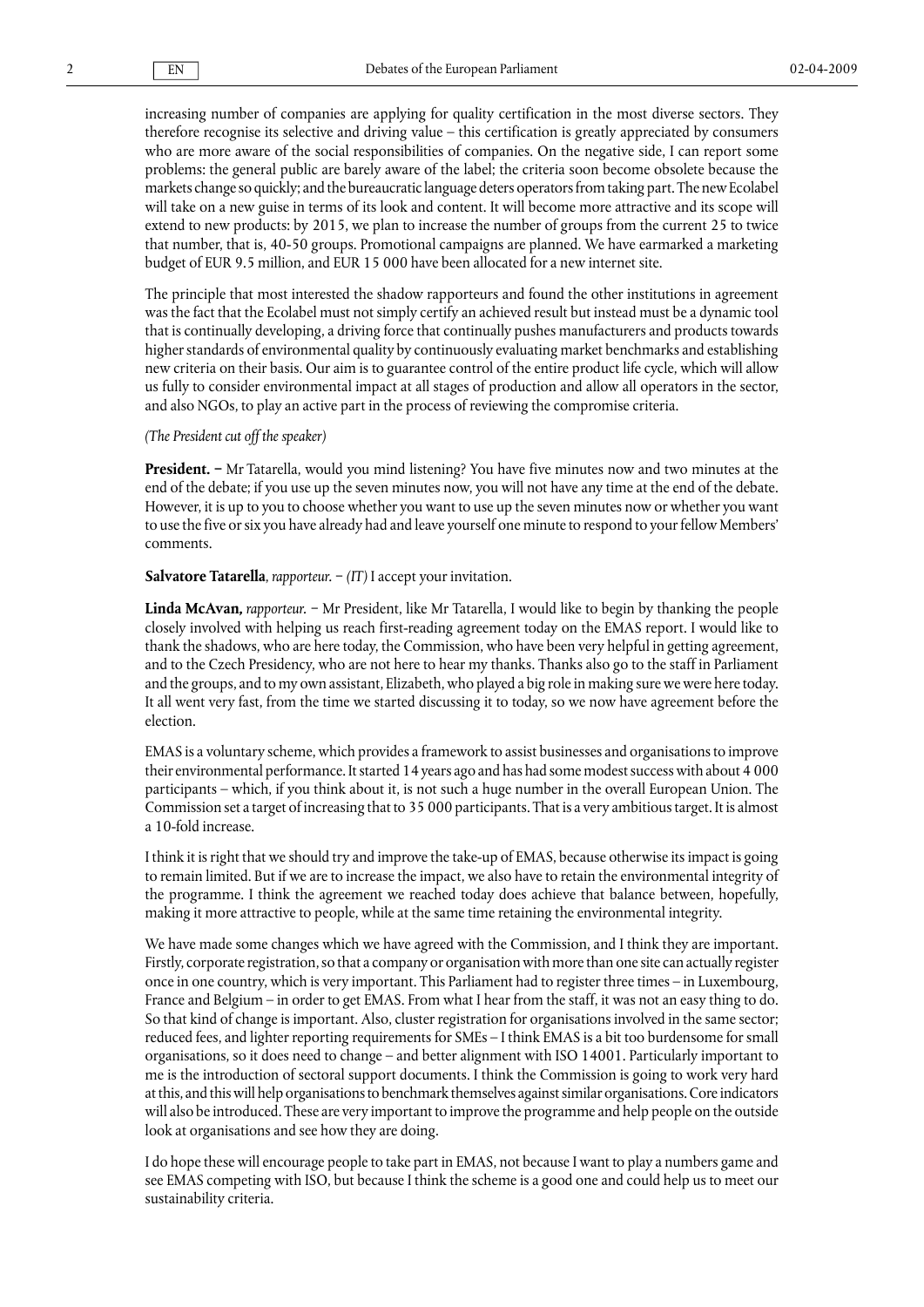Today the eyes of the world are very much on London, where world leaders are gathered to talk about the financial downturn and the global banking crisis. There will be some, no doubt, who are wondering why we are sitting here talking about environmental auditing at a time when organisations and companies are feeling the financial strain. They will see this kind of initiative by the Commission as a distraction. But I think that is wrong. For me and my Socialist colleagues, the green agenda is very much part of the solution to emerging from the financial crisis that we are in. We need to invest in energy and renewables, and we need to be cutting our environmental footprint. Although EMAS is a very modest programme in the big scheme about climate change which the Commissioner has worked so hard on, I think it nevertheless plays a role in helping the European Union and the rest of the world to cut our environmental footprint.

**Stavros Dimas,** *Μember of the Commission.* **−** *(EL)* Mr President, I should like to start by thanking and congratulating the rapporteurs, Mrs McAvan and Mr Tatarella, on their excellent reports on the proposed review of the Community Ecolabel and eco-management and audit scheme.

These are two important environmental policy measures which form an integral part of the action plan on sustainable consumption and production. It is positive that agreement can be reached at first reading. The members of the European Parliament have made a decisive contribution and we have managed to keep the environmental objective of the Commission proposal intact, while setting more ambitious targets on numerous important points.

The fact that agreement has been reached at first reading confirms the will of the institutions to deal directly with the problems created by unsustainable consumption and production. The review of the eco-management and audit scheme (ΕΜΑS) gives organisations and companies throughout the world the ability to manage the environmental impact of their activities more effectively. The ΕΜΑS contributes towards constant improvements in the environmental performance of organisations and companies, including of course compliance with the relevant environmental legislation. It also offers organisations and companies additional benefits, not only by directly saving money, but also by limiting bureaucratic procedures when filing reports and allowing the competent authorities in the Member States to grant incentives.

With the revised system, we shall be in a position to address consumers' increasing demand for objective, impartial and reliable information on the environmental impact of the products which they buy. The revised system will give us the potential to increase the variety of Ecolabel products on the market and to encourage companies to improve their environmental performance. Moreover, the Ecolabel logo will give them numerous competitive advantages, such as lower duties, stricter environmental standards, the exclusion of hazardous substances and simpler criteria linked to public procurement and other European Union policies.

The scope of the revised Ecolabel regulation has also been extended. The regulation is more flexible and able to meet the new environmental challenges and priorities. Given that it is a framework legislative act, the Ecolabel regulation does not set specific criteria for products. Instead, it makes provision for environmental criteria to be set for selected categories of products, so that the logo can be awarded to the best products in each category.

Today, there is extremely broad penetration on the market of environmental labels, images and texts which may be confusing to consumers, from pictures of forests on tins containing hazardous substances to claims for foods with a neutral carbon footprint and even ecological cars. Consumers therefore have no idea whom to trust. The compromise proposal for a regulation on the Ecolabel will help to remove these doubts.

Before laying down criteria and categories of products for food and drink, a study will be carried out into the added value which the label may provide. Once this study has been carried out and the Commission has issued a decision through the codecision procedure, the Ecolabel logo can be awarded to products with the best environmental performance.

I trust that Parliament will fully support this positive bundle of proposals. The Ecolabel is one of the few channels for real and direct communication between citizens and the European Union on environmental issues. Thanks to the Ecolabel, citizens will make better product choices and, by extension, will participate directly and actively in combating unsustainable consumption.

The European Commission is in a position to accept the compromise bundles of proposals in their entirety, in order to reach agreement at first reading on both regulations.

My thanks once again to the rapporteurs for their excellent work.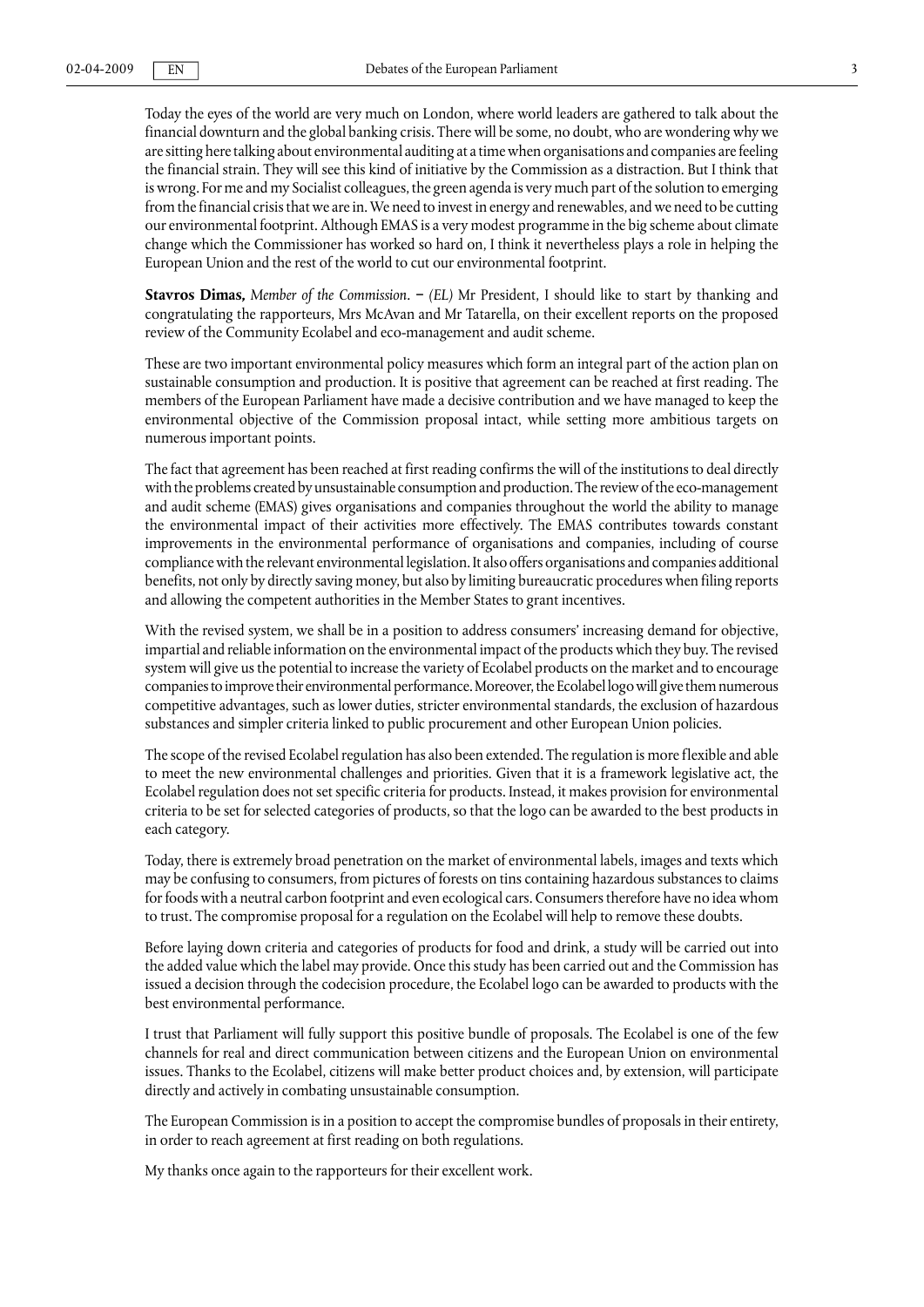**Nikolaos Vakalis,** *draftsman of the opinion of the Committee on Industry, Research and Energy.* **−** *(EL)* Mr President, I should like to start by congratulating the rapporteur and everyone who participated in negotiations with the Council. I consider the text agreed between Parliament and the Council to be a very balanced text, which reinforces our arsenal in the fight against climate change.

I will not conceal from you that I was slightly disappointed with the initial text of the Commission proposal, not only because it was not ambitious enough, but because it was unable to correct even those weaknesses which had emerged during the application of the Ecolabel system so far.

However, the text which we are being called to vote on allays my initial fears. To be precise, I am satisfied that a sensitive product sector such as food and fodder will not be included without first completing a study into the feasibility of establishing reliable criteria, criteria that will cover the environmental impact of the product over its entire life cycle.

I was particularly pleased to note that the Commission is now obliged to introduce measures to define specific criteria for awarding the Ecolabel for each category of products within nine months of the start of consultations on the Ecolabel with the Council.

This deadline is of vital importance, because we have seen severe delays at this stage in the past. I endorse the exclusion from the Ecolabel scheme of products which are carcinogenic, toxic or harmful to the environment and the reference to a reduction on animal testing.

The fact that the compliance procedure has been made more flexible rather than being abandoned is also a positive development. I am also delighted with the frequent references to small and medium-sized enterprises which, as we all know, are the backbone of the European economy, especially today, when we face the biggest economic crisis in recent years.

To close, I will not conceal from you the fact that, as far as public procurement is concerned, I was hoping for a more daring, a more courageous stand. I am afraid that the compromise achieved is not sufficient in the circumstances. Nonetheless, I would like to stress once again that we have achieved a satisfactory result.

**Anders Wijkman,** *on behalf of the PPE-DE Group.* – Mr President, we have been waiting quite a long time for the Commission's plan on sustainable production and consumption. We received the proposal a few months ago. Although it is comprehensive, unfortunately I have to say that the overall content is rather limited and poor. Having read some of the early drafts of the Commission proposals, I know that, in the Environment DG in particular, there were much more ambitious plans to start with. So it is obvious that work on these issues has to continue and be more in-depth in the future.

Today we are discussing the Ecolabel scheme. The revision offers a good opportunity for this label to move away from the margins of the market, to capture a much larger share of the market and to help push demand for eco-friendly products. The new rules represent a significant improvement. They are more dynamic, will apply a life-cycle approach and should be able to attract significantly more attention and interest among both companies and consumers. As Mr Dimas said, they will be able to help consolidate eco-labelling and do away with a number of voluntary schemes that are very often confusing to consumers.

However, we still have a problem, namely how to inform consumers and the markets about the label. Marketing support for this label has been very limited in the past. The resources allocated have been minuscule compared to the resources behind a lot of branding in the market in general. I hope this will change, first of all by businesses seeing the Ecolabel as an important instrument in the future. I also hope, as Mr Vakalis said, that public procurement will in the future expand in green areas and use the Ecolabel as a platform.

I also hope that the Commission will be more proactive in its support for the scheme. I thank all those who have been involved in the work. I think we have done quite a good job in a few weeks. We managed to clear up some of the confusion around food products, in particular fishery products, in the final hours.

Finally, I would like to refer back to Ms McAvan, who made a reference to the financial crisis and the meeting in London today. I think that reference is very relevant. We are facing at least three parallel crises today – the financial crisis, the climate crisis and what I would call the ecosystem crisis, or overuse of natural resources. It is only by tackling the root causes together – that is to say, unsustainable use of resources – through investing in low-carbon and eco-friendly production and products, that we will be able to build a better future. I think this Ecolabel scheme is one of many instruments that can help us to do that.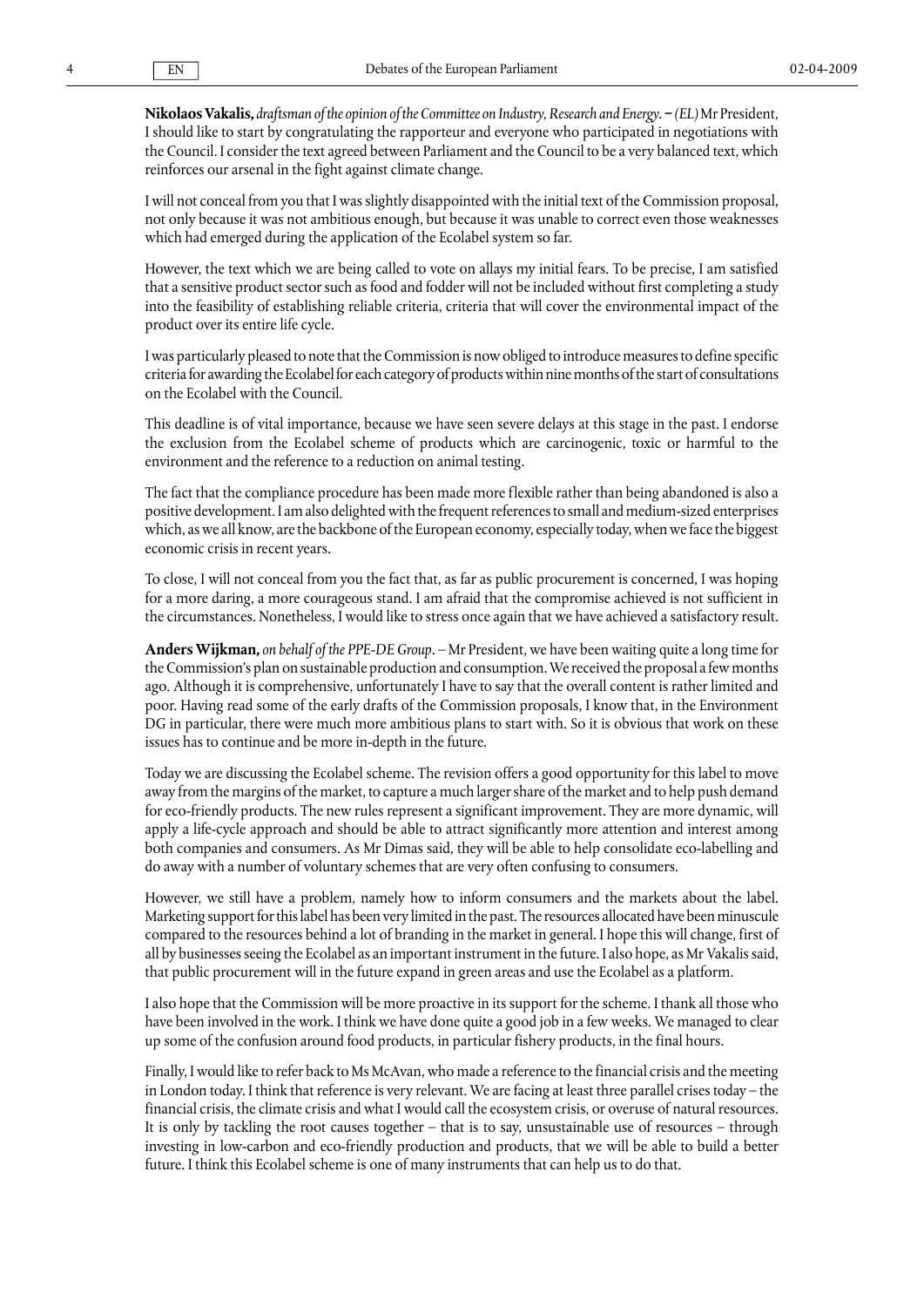**Gyula Hegyi,** *on behalf of the PSE Group.* – Mr President, there are different tools to sanction environment-conscious behaviour in our societies. There are regulations, directives, resolutions. We can forbid certain materials and activities. We can have a ban on dangerous substances and subsidise green technology.

But in a market economy there are other tools as well. We can target consumers through the products they buy, recommending those products which are environmentally friendly and fit the requirement of sustainable development.

This directive takes an important step in the right direction by simplifying the passage toward getting the Ecolabel. The Socialist Group supports the report. My comrades and I have tabled many amendments to it, and those amendments are either favoured by the Committee on the Environment or their spirit is built into the compromise package. So our group will vote in favour of the report at the final vote today.

We think that the environmental effect of products must be a very important issue in the EU, and the whole idea of an Ecolabel gives a very useful orientation for consumers.

Of course the Ecolabel should be given to the most environmentally friendly products, and the information should be clear and correct. In these hard times of the economic crisis, we should respect the interests of producers as well, and I am sure that this report balances the interests of the consumers and industry.

It is very important to involve small and medium-sized enterprises in the Ecolabel process and, therefore, the cost of the authorisation cannot be too high. I, as a shadow rapporteur of the Socialist Group, pushed the report in the direction of even lower costs, and I thank the rapporteur for accepting our arguments.

For the SMEs I mentioned, it is obvious that we should have to abolish the bureaucratic difficulty of the authorisation. We have to simplify the procedure for getting the Ecolabel because, in its present form, the decision procedure is very slow and bureaucratic.

Mostly the smaller enterprises do not have enough money, time and energy for the slow process of getting an Ecolabel. It is very important to analyse the whole life cycle of a product, from production to destruction. It is not enough to judge the environmental characteristics of the ready-made product; the substances of the product, the process of production, the transport of the goods and the method for its destruction or decomposition should also be studied before an Ecolabel is given.

It is obvious, at least to us Socialists, that the products which have gained an Ecolabel must not contain dangerous substances. It was a very difficult question during our debates, but finally we were able to reach a very good compromise about dangerous substances.

The main rule is that Ecolabelled products must not contain dangerous substances, but there can be some very few exceptions. Specific goods which do not have equivalent alternatives, and which have a higher overall environmental performance compared with other goods of the same category, may get exceptions. The best and most well-known example is the energy-saving light bulb, which has many environmental advantages but contains mercury.

The issue of foodstuffs has also been widely debated. In this case the criteria should be further developed. The Ecolabel has a real added environmental value. It considers the whole life cycle of the product, and the use of the Ecolabel should not cause confusion in the minds of consumers when compared with other food labels. The Commission shall adopt measures to establish specific Ecolabel criteria for each product group, including foodstuffs. Not later than three months after the final report and the draft criteria, the Commission shall consult the European Union Ecolabel board on a draft proposal on this issue.

As I have already said, the Ecolabel shall be based on environmental performance throughout the life cycle of the best products on the internal market. That is why the report allows for setting the ambition level of Ecolabel criteria on a case-by-case basis between 10% and 20% of the best performing products on the market, thus ensuring that the scheme rewards only the most environmentally friendly products but offers sufficient choice to consumers.

**Johannes Lebech,** *on behalf of the ALDE Group.* – *(DA)* Mr President, first of all, I would like to thank the rapporteur and the shadow rapporteur for their constructive cooperation. I think we have achieved a very good result. Last autumn, the World Wide Fund for Nature published a report revealing that, if we continue to use the Earth's resources as we are doing right now, by the mid 2030s we will need two planets. The simple fact of the matter is that we use too much on our planet. We use resources quicker than they are able to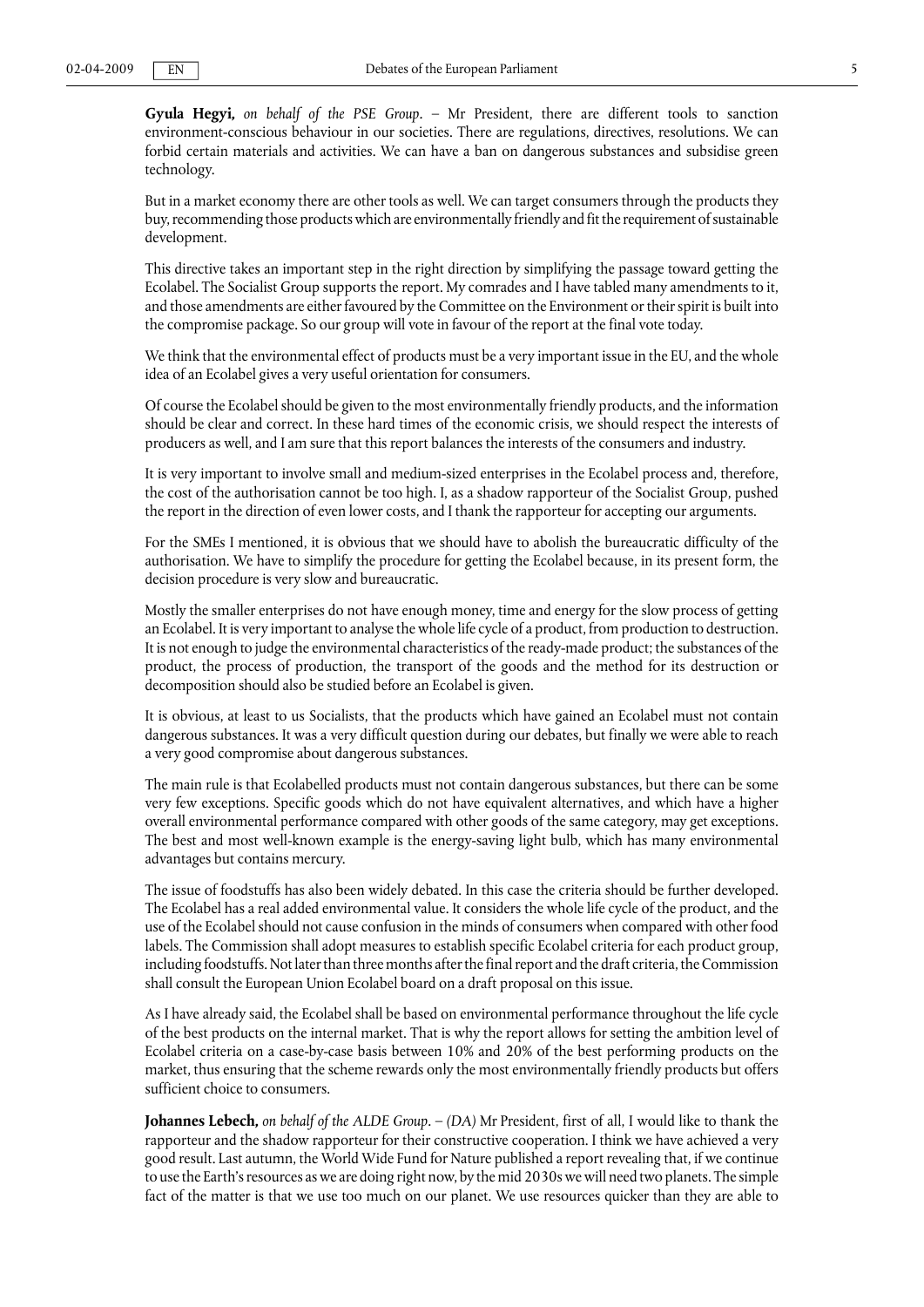replenish themselves. This has to change if we want to prevent an environmental crisis. The way that we use the resources has to change, and it is not only the politicians who have a responsibility here; producers and consumers do, too.

The Ecolabel that is currently being revised is a tool intended to encourage the production and sale of goods produced in a sustainable manner. One of the weaknesses of the label is that consumers are not very aware of it – and in this regard I agree with Mr Wijkman – and therefore it is not particularly attractive to producers either. If producers cannot use the label to market a good product, why would they then attempt to produce the most sustainable product within a particular product group? This is also one of the problems we have tried to rectify with our new ideas. There is now a clear requirement for Member States and the Commission to produce an action plan to promote awareness of the Ecolabel through various campaigns.

We have had a long discussion about foodstuffs and I think that we have arrived at a sensible solution. The Commission's proposal to consider only processed foods and only transport, packaging and processing is not the end of the matter. Instead, we have asked for a detailed examination of how we can best include foodstuffs in the ecolabelling scheme so as to ensure that we have done everything correctly from the outset and do not cause confusion with other forms of ecological labelling.

Finally, I would like to point out that the label now also benefits goods produced to last a long time and goods that can be re-used. In other words, we need to change the way we produce and consume goods if we want our economies to be sustainable. It requires us to look at the whole of a product's lifecycle, so that we can improve the way raw materials are treated during the production of a product and, in particular, the way we dispose of a product after use. I hope that the tool that we have improved here will be a good one for promoting a more sustainable planet.

**Liam Aylward,** *on behalf of the UEN Group.* – Mr President, I too would like to congratulate the rapporteur and the shadow rapporteur. Climate change is one of the top priorities for Europe, as well as for the rest of the world. We sometimes feel helpless as individuals against this massive global challenge but, at the end of the day, people need to be encouraged to do their bit, as little contributions such as the 'Power of One' do add up. And the Power of One is perhaps something we have not promoted enough.

Today we are voting on a voluntary scheme which certifies companies to label their products as environmentally friendly. This enables people to help the environment directly and to reduce emissions in their everyday living and buying. Labelling is a clear and simple measure to promote energy efficiency, ethical production and development of greener technologies. Also, from a health perspective, this scheme would protect people from potentially carcinogenic, mutagenic, reprotoxic or biocumulative products which can sometimes be traced in textiles.

The scheme categorises products and services that range from tissue paper to footwear to campsites. It also provides means to reduce animal testing and child labour. I emphasise child labour because I was recently involved in a report in that area and I am very conscious of that.

Ireland and Europe can benefit by further promoting and using the scheme. There are currently 13 companies in Ireland, mostly from the accommodation sector, that are Ecolabelled but we need to encourage further participation. And we also need a very serious information campaign sponsored by the European Union.

**Satu Hassi,** *on behalf of the Verts/ALE Group.* – *(FI)* Mr President, ladies and gentlemen, my thanks go to both rapporteurs for their excellent work. I am very pleased that we are to have a final decision regarding legislation on both of these issues before the elections.

With regard to the Ecolabel, I consider two principles to be crucially important. Firstly, the label should be dynamic; in other words, its criteria should become stricter with developments in knowledge, skills and technology and as we see more environmetally-friendly products come onto the market. The other crucial factor is that the label should only be for environmentally superior products. The chemical industry, in particular, has been promoting a policy where the Ecolabel should be used for products that merely conform to present laws. For example, some time ago it tried to promote the Ecolabel for textiles in which there were fireproof chemicals which had already been banned in electrical equipment. Luckily this attempt was thwarted at the time and now we are to have legislation that is clear on this.

We are to have legislation that will enable consumers to be confident that a product contains no carcinogenic chemicals or chemicals that could adversely affect their ability to have children. An exception may only be granted, applying strict criteria, if there is no alternative in a given product group and if a substance of the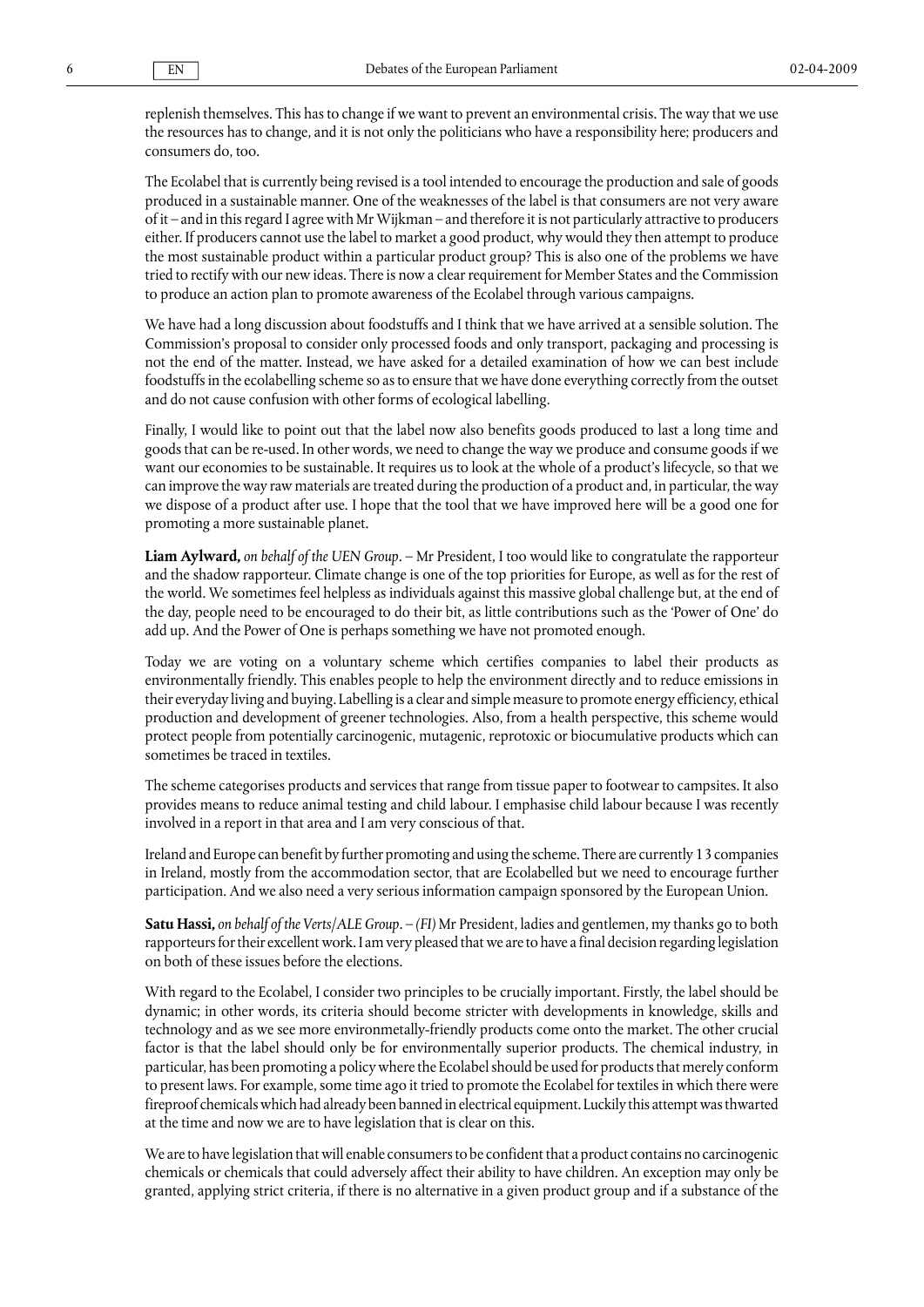sort that is harmful to health is necessary for a product whose overall environmental impact is significantly less than other products in the same group. This is important for the credibility of the Ecolabel. It is also important that the label's criteria are dynamic, so that they will become stricter as and when we are able to produce more environmentally-friendly products.

Another important issue in the debate was whether the Ecolabel might be extended to food. I am glad that the decision has now been made to conduct a usability and feasibility study before the Ecolabel is applied to food, so as to avoid any confusion among consumers between the Ecolabel and organic labelling for organically produced food. If and when the Ecolabel is extended to food sometime in the future, to fish for example, it will be important that the criteria do not just cover the way the food has been produced but also the other environmental effects associated with it, such as transport.

Ladies and gentlemen, more or less the same sort of debate on the dynamic nature of the criteria that we have seen with the Ecolabel has also been going on in the area of energy labelling. In my view, it is very important that both the Ecolabel and the energy label adhere to the same principle, i.e. that the criteria become stricter as our knowledge, our skills and our technology improve.

**Roberto Musacchio,** *on behalf of the GUE/NGL Group. – (IT)* Mr President, ladies and gentlemen, I should also like to thank the rapporteurs. A label that is ecological but also sustainable: this is the challenge of the new framework regulation on the Ecolabel. The regulation is a first step. The European Parliament and the Council have carried out profitable and constructive negotiations, at least with regard to aspects concerning chemical substances. It is now the turn of the Commission to develop the criteria established, implement a working plan and define an initial list of products in operational terms within one year. Individual Member States must organise the competent national authorities, liaise with the European body and adopt the sustainability criteria as binding.

What does environmental sustainability mean for the Ecolabel, though? It means applying innovative production criteria throughout the production cycle: from reducing emissions in production methods to reducing the energy consumption of primary assets such as water and locating production centres near end consumers. All this amounts to nothing less than a revolution. This is the challenge demanded of a credible attempt to combat climate change but also a true revolution in manufacturing methods. In order to develop these criteria, the Commission and the new Community body are called upon to ensure the active involvement of leading operators and best practices, so that they can make use of innovations tried and tested by these operators during their manufacturing cycles and thus make them accessible and transparent.

Respect for social working standards is an integral part of these criteria, even though the regulation still contains a legislatively unacceptable term due to incomprehensible pressure by the Council in the final negotiations. The term used is 'if appropriate': in sustainable development, social clauses and regular work cannot be an option applied only 'if appropriate'. The exclusions to be applied to the ecological quality label for products that still contain toxic chemical substances, that are harmful to the environment, that are carcinogenic or that are damaging for reproduction are, however, clear and effective. But on a note of caution: the European Parliament's control over this will be particularly unbending.

**Luca Romagnoli (NI).** – *(IT)* Mr President, ladies and gentlemen, Mr Tatarella's report on the Community Ecolabel scheme is essential reading: I congratulate the rapporteur and the committee and I believe that product methods and origins must be stated clearly and unequivocally. This applies to consumer production, of course, but it is also a requirement if companies are to be treated fairly and if false and unfair competition, which is often perpetrated by those who do not respect social and ecological product production parameters, is to be prevented from continuing to damage and distort the market, as is the case at present.

In other words, it is about respecting the rules of environmental protection and obviously social rights for workers: our institutions should be responsible for ensuring this is upheld. Congratulations again to the rapporteur for his excellent report.

**Martin Bursík,** *President-in-Office of the Council.* – *(CS)* Mr President, Commissioner, ladies and gentlemen and guests, I would first like to apologise for not arriving on time and to thank you for giving me the opportunity to speak immediately after the first round of party speeches.

I very much appreciate this discussion because the speeches that have been made so far value clearly the work of the rapporteurs, the Commission and the Council. It seems that there is a consensus in principle over the two proposals we are expecting in the first reading and I am delighted about that. These proposals form part of the Community's sixth action programme and the attached package as published by the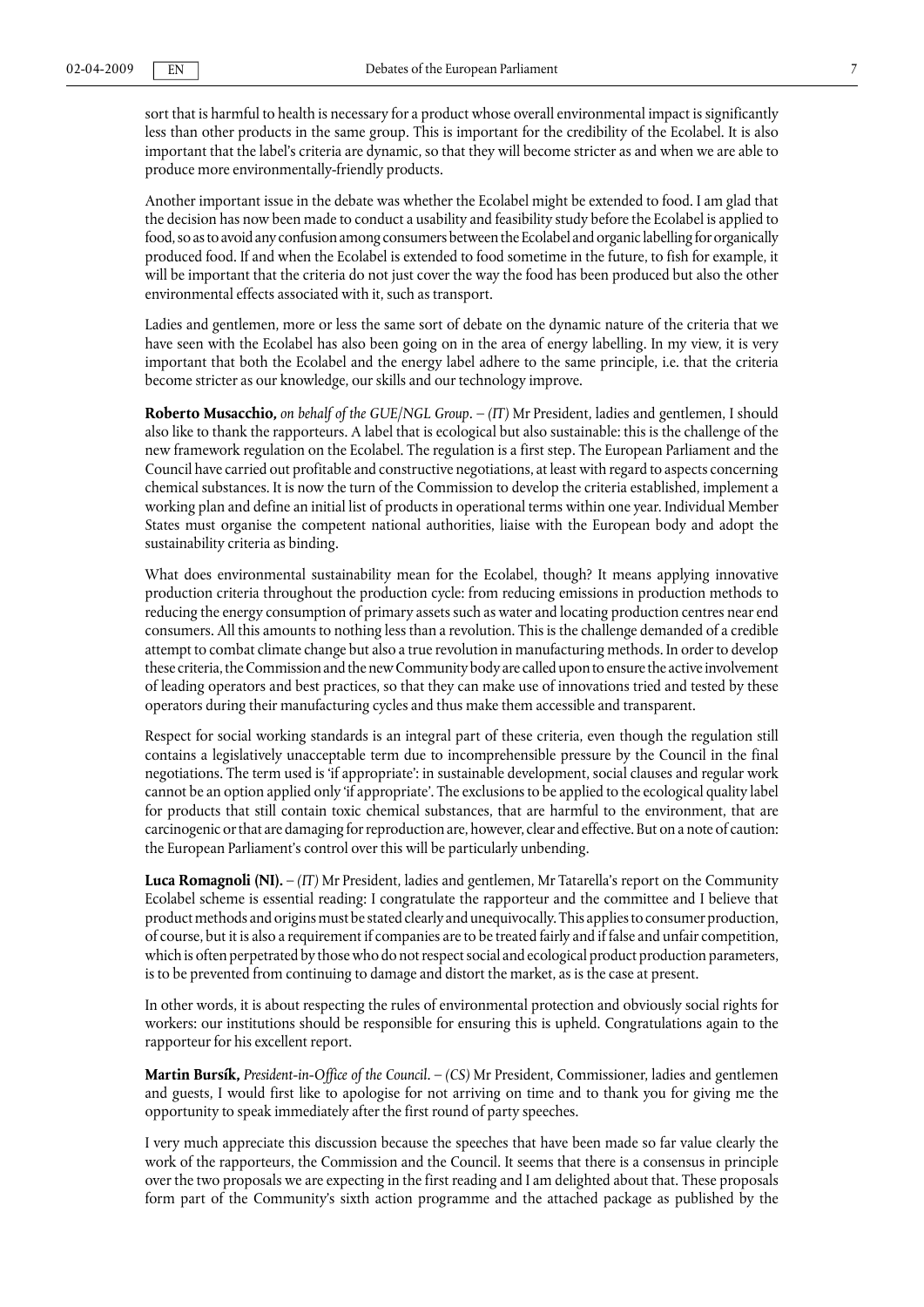Commission in July 2008. It emerges very clearly from this proposed action plan that there is a need to change behaviour patterns, consumption patterns and production patterns and that our methods of production and consumption are unsustainable. We are damaging the climate, we are damaging human health and we are using up natural resources in an unsustainable way.

This matter is one of the priorities of the Czech Presidency and I firmly believe that through the approval and revision of the existing regulations on eco-labelling and on EMAS we will largely manage to deal with this priority. I would like to thank the European Commission and the Member States for their work on these regulations and I would also like to express my thanks for the major work carried out by the European Parliament, by rapporteur Linda McAvan on behalf of EMAS and the rapporteur Salvatore Tatarella on the Ecolabel and everyone else taking part in this work.

As far as ecolabelling is concerned, a compromise text has been produced thanks to the combined work of the Council and Parliament together with the Commission, and this text improves the voluntary system for product labelling, particularly by simplifying the system for granting eco-labels. It is very important that the Ecolabel should now be more attractive to consumers. We are making it possible to extend the system to other products and we have also succeeded in solving a problem relating to the potential labelling of food products, thanks to which consumers will have the possibility to consider and take into account the impact of products or services on the environment when making purchasing choices and this is very important.

As far as the compromise text applying to EMAS is concerned, it will enable even higher visibility for organisations joining the system voluntarily, thereby increasing its attractiveness. In my opinion it is very important to reduce the administrative burden for large, small and medium-sized companies. There was considerable debate about the costs of this system and I think we have found a sensible compromise at a minimal cost which will still cover the transaction costs for introducing these labels.

In my opinion it is important to emphasise that the revised EMAS system is also open to organisations outside the European Union. This in turn should give the system greater authority by encouraging application on a broader, more global scale.

I firmly believe that the approval of these regulations will be a real benefit for European countries and that it will create new opportunities that are relevant to the current crisis and to resolving the greatest global environmental problem, which is global climate change.

I would like once again to thank the European Parliament, the rapporteurs and MEPs for their productive cooperation on the compromise and I look forward to continuing this debate.

**Amalia Sartori, (PPE-DE).** – *(IT)* Mr President, ladies and gentlemen, I believe that this morning's discussion has highlighted up to now the fact that a great deal of work has been done and that there is broad agreement on this topic. The fact that, even after consultation with the Council, EMAS may be concluded with an agreement at first reading and only one trialogue means precisely this. So what can we say and add to what has already been said? EMAS and Ecolabel are certainly instruments that can encourage informed choices by businesses, associations and institutions, on the one hand, and by consumers, on the other. We must, however, improve communication. Many other Members who spoke before me made this point, and I too would reiterate it, because I think this is an essential step.

We have an international ISO system that everyone is aware of. This is borne out by the number of registrations. As the European Union we must make businesses understand why they should choose the European system over the international system. Increasing everyone's environmental awareness by involving just 4 000-5 000 businesses within the European Union, as we have done so far, is not a good outcome. We must improve on it, and improving on it means above all information, information, and more information.

Town councils, for example, are unaware that they could be EMAS certified and set a great example. The notifications have probably been received by the offices but have not yet filtered through into the minds and consciousness of the administrators. EMAS therefore requires more participation. The employees of an EMAS-certified organisation all play a part in improving environmental performance: using less water, using less energy, sorting waste. This should become a goal to be achieved, first and foremost, by those who can set examples to others, and then secondly, by those who believe that they are able to derive benefits for themselves, companies, the community and our consumers, who feel they are offered a better guarantee through the use of this method.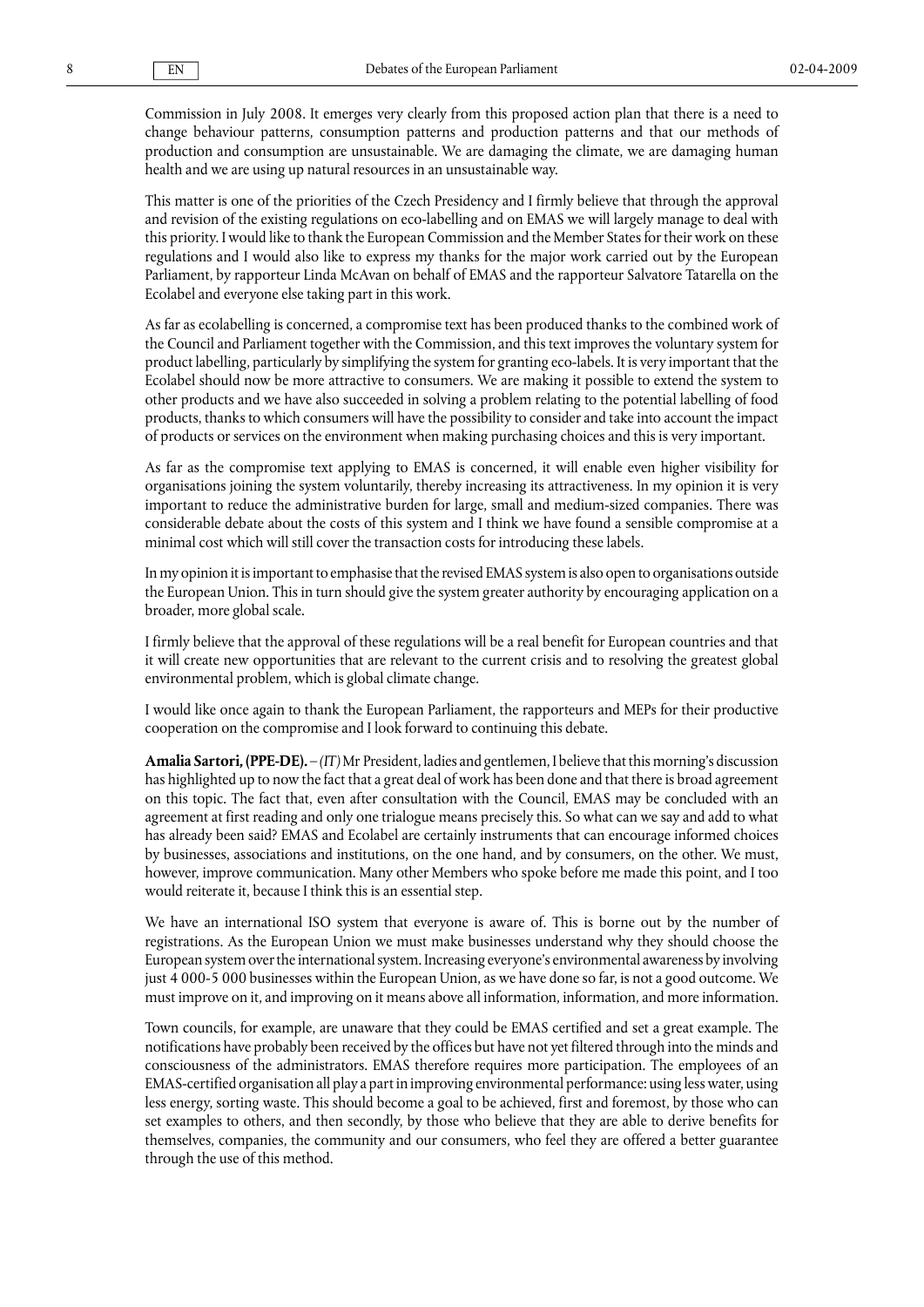**Richard Howitt (PSE).** – Mr President, can I support my colleague, Linda McAvan, and congratulate the members of the Committee on the Environment for bringing forward this report? As Parliament's rapporteur on corporate social responsibility I wanted to make a contribution to this debate by putting the debate on Ecolabelling and EMAS, in terms of reporting by companies, into the wider context of what we are trying to do on corporate responsibility and accountability, and in particular to address the issue of whether voluntary schemes, as against statutory schemes, are the right way forward and whether we should have Europe-focused schemes or a global approach.

The problem from a corporate responsibility point of view is that a proliferation of voluntary schemes can be more costly and less clear, and can actually lead to competition that is wasteful for businesses, consumers and, indeed, for all stakeholders. There is, of course, a temptation for some companies to use the least onerous and least costly – but also least effective – tool.

The problem of voluntarism may also be that it is just not going to be enough in terms of climate change today. I was struck, when the Climate Change Bill went through the domestic Parliament in my own Member State, the United Kingdom, by how the British employers' federation, the CBI, actually said it wanted binding statutory reporting on climate change by business. Given what we are saying in the European Union about what needs to happen on climate change, the question is whether voluntarism will be enough, even with the changes we are agreeing in this report.

Lastly, the issue of global versus European. There are 4 000 companies in EMAS and 35 000 in ISO 14001. Is this because ISO is less onerous, or is it because our companies work in global – and not just European – markets and want a global approach?

I invite the Commission not simply to promote and apply EMAS, which I want to be successful, but also to look outward to establishing and strengthening global initiatives on carbon emission reporting by companies and other aspects of corporate responsibility, so that we get strong global mechanisms and that we then can apply and promote them on our own continent. Let us try both tracks.

**Mojca Drčar Murko (ALDE).** – Mr President, European legislation was set to encourage enterprises to improve their products and obtain higher standards of energy efficiency and environmental compliance.

Ecolabelling as a part of the EU action plan on sustainable production, consumption and industrial policy is such a tool. And so is EMAS, the eco-management and audit scheme. It is about striking a balance between regulatory and market-based instruments, with the aim of developing voluntary standards for various products and services or helping to optimise production processes and make more effective use of resources.

Now, the problem is how modern technologies can be used for environmental protection, and how industry or services should be helped in promoting the environmental value of the production. The goal of ecological certificates is to engage synergies with other legal acts that are tackling environmental aspects of the products. EMAS is saving resources: among them, water.

From past experience we know that certificates at various levels were not sufficiently coordinated. Existing voluntary and regulatory instruments were not linked to each other in order to establish synergies. First revision of the EMAS scheme was not encouraging. It was initially expected that EMAS-registered companies would have performed better, since the EMAS environmental requirements are tougher as compared with older and better-known certificates such as ISO 14001. Yet EMAS-registered companies were not performing better, and the system of environmental excellence was weaker as compared with the ISO 14001.

The Commission found reasons for the lack of success – the system is too tough, too expensive and too complex – and has proposed acceptable simplifications.

The rapporteur, Mrs McAvan, added valuable additional modifications. Among them is a line in the definition of EMAS which I saw as particularly important. It would help organisations to proceed more easily from ISO to EMAS standards.

I am confident that our amendments have made the Commission proposal for the regulation better and that we have brought it closer to users. An impartial system of certification will be, we suppose, appreciated also by consumers.

I hope that this will help organisations to choose the most rational systemic approach in order to interconnect different fields of environmental protection.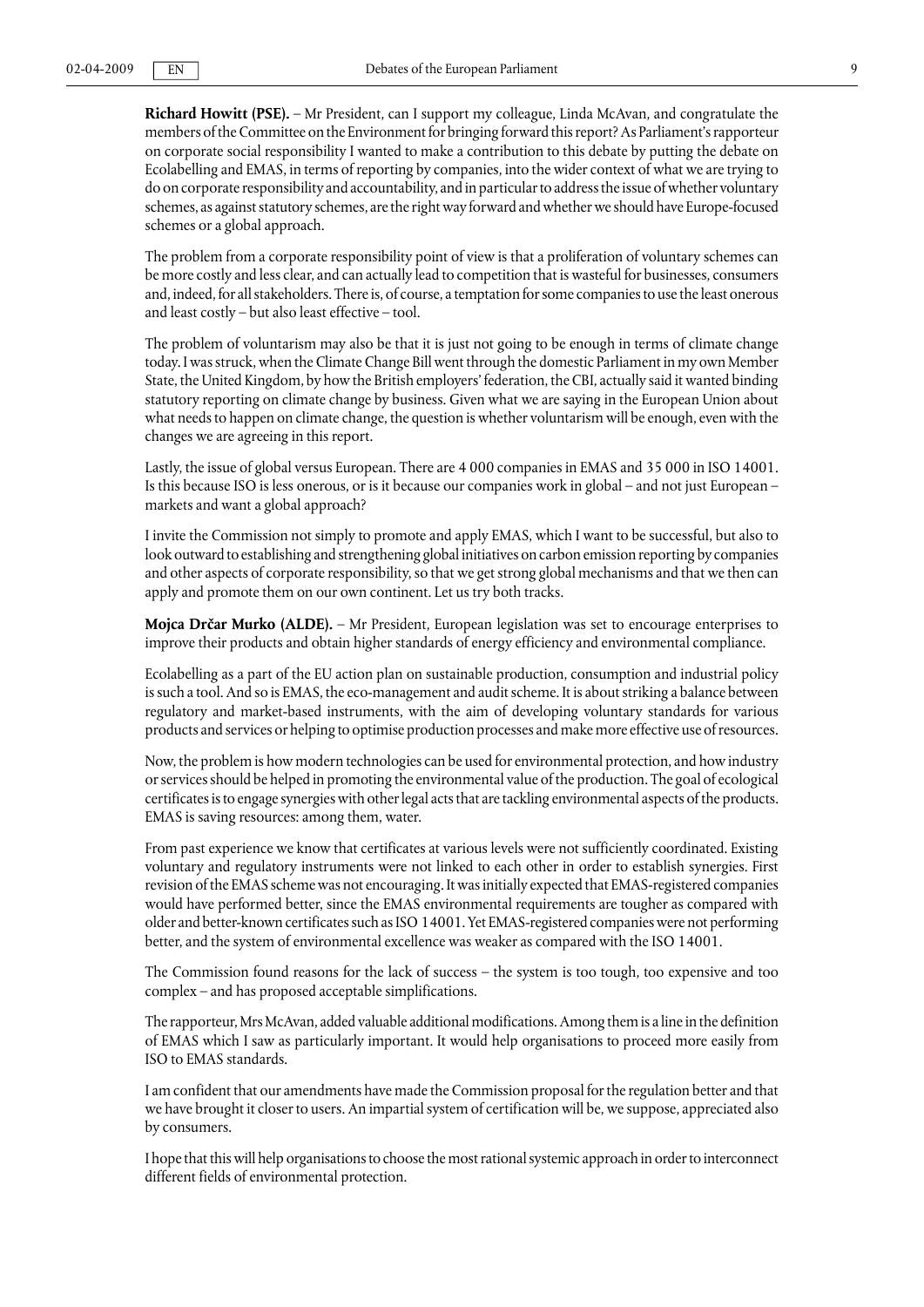**Roberta Angelilli (UEN).** – *(IT)* Mr President, ladies and gentlemen, first of all I would like to congratulate the rapporteur on the excellent job he has done. I am certain one of thing: this will give additional impetus to the spread of Ecolabel products in Europe. At a time when the environment is the burning issue and the demand for green products is rising, even in non-European countries such as the United States and China, the Ecolabel will be one of the tools that makes European products increasingly competitive on the international market. In fact the Ecolabel is more than just a mark of environmental quality: through ongoing upward adjustment of product environmental excellence requirements, the Ecolabel will become an incentive for continuous improvement and innovation.

This report will allow a greater spread of Ecolabel products, promoting awareness of them without in any way reducing consumer health protection guarantees. To conclude, my country, Italy, is ranked among the leading countries in Europe for the number of licences granted, and a large number of these were taken out by the tourism sector, which can derive benefit from this European environmental quality certification label that is both appreciated and guaranteed by the European public.

**Eva-Britt Svensson (GUE/NGL).** – *(SV)* Mr President, EMAS, the voluntary Eco-Management and Audit Scheme, means, in principle, that a company or an organisation carries out an environmental review, examines its own impact on the environment, draws up an environment policy, sets targets and comes up with an action plan. Unfortunately, EMAS has not been much of a success to date, in that only 4 200 organisations have registered with it since its establishment in 1993, which is a poor result compared with the 35 000 organisations within the EU which have achieved certification to ISO 14001. This is why a review of EMAS is justified, quite simply in order to make it more attractive and reduce the amount of red tape for companies and organisations.

During the negotiations between the Council and Parliament, many aspects of EMAS were tightened up. For example, the Commission is now required to draw up a comprehensive reference document for as many sectors as possible, on the basis of a priority programme. The text also clearly states that the EMAS logo may not, under any circumstances, be confused with any other environmental product label. This is a real improvement.

A while ago, my colleague, Jens Holm, asked the Commission whether or not all of the Commission's Directorates-General had registered with EMAS, as Parliament has. One would think that EU institutions would have an obligation to set a good example, but the response was that the Commission does not operate any internal emission targets and that only five of the Commission's Directorates-General have registered with EMAS. In my opinion, that is beyond contemptible and I would like to use this opportunity to put this question to the Commission again: when does the Commission intend to ensure that all of its Directorates-General join EMAS?

**Roberto Fiore (NI).** – *(IT)* Mr President, ladies and gentlemen, I perfectly understand the rapporteur's good intentions, but I believe that this Ecolabel goes against the major problems that are currently afflicting farming and production, particularly during this time of crisis. First of all, I believe it is essential to protect national production against unfair competition. I am thinking of countries like China, where some goods are actually produced under conditions of slavery; I am thinking of the *laogai,* the concentration camps where agricultural and manufacturing production takes place; and I am also thinking of certain well-known beverages that are widely consumed around the world despite the fact that we do not know what they contain. In other words, protect production against unfair competition and then take steps to ensure that production meets national needs. We are aware that at present Europe's output of grain and other agricultural products is low, and, in general, particularly at this time of crisis. I am concerned that this may lead to increasing costs for our producers, yet have no impact on the great problem that lies at the heart of the crisis and indeed of the European national economy: unfair competition.

**Avril Doyle (PPE-DE).** – Mr President, I would like at the outset to congratulate both rapporteurs, Ms McAvan and Mr Tatarella, on the EMAS and Ecolabel reports respectively. These deal with very important areas of eco-management and ecolabelling, the whole area of reduction of waste, reduction of water use and hopefully the reduction of food waste.

If I can be allowed to make particular mention of something which irritates me greatly: in the EU 30% of all food is actually wasted. So-called 'best-before dates' are often far too conservative, resulting in wanton waste through the discarding of otherwise perfectly edible products. This is part of labelling; let us sort it out and see where we are going on that.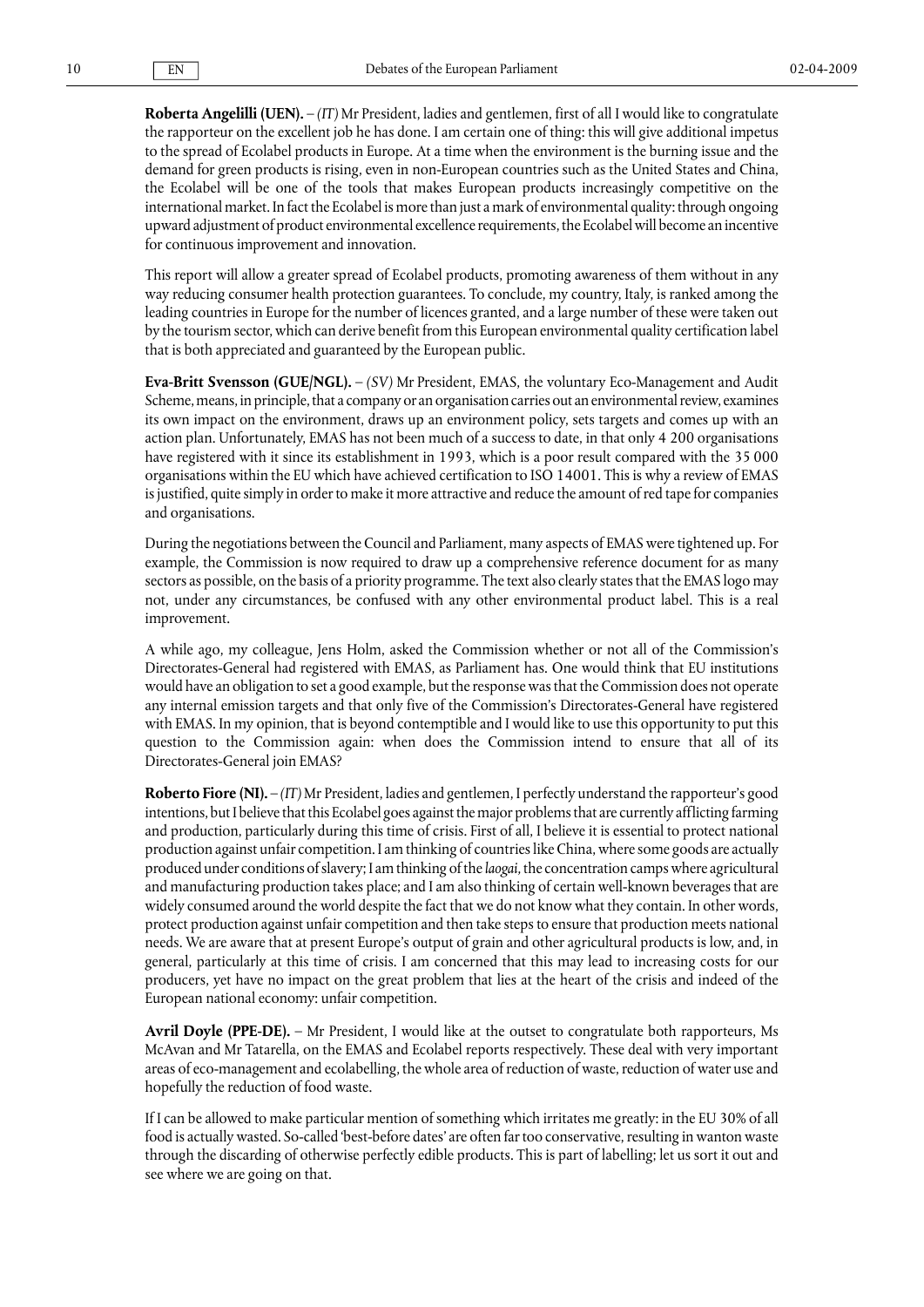I also have increased reservations that, in our rush to better inform consumers' choice, we may in fact have the opposite effect from that intended by the Health Claims Directive, GM labelling, food information to consumers – that issue is yet to be resolved. And then there is the whole story surrounding ecolabelling. With everyone rushing for front-of-pack status – but even for the back – how will all this information, all worthy in its own right, be put on a product label in legible font and end up actually helping to inform the choice of Joe and Mary Citizen? I have my concerns.

If I may put on my hat as Vice-Chair of the Committee on Fisheries for the moment, I should like to put on the record what appear to be two parallel processes for the ecolabelling of fishery products. In 2005 the Commission adopted a communication to launch the debate on a Community approach regarding the ecolabelling programmes for fishery products. Following this, in 2006 the European Parliament adopted my colleague Carmen Fraga Estévez's report, which urged the Commission to present a proposal for a Community ecolabelling system for fishing products. In 2008 the Maritime Affairs and Fisheries DG announced a proposal for a regulation for a Community ecolabel for fishery products, the adoption of which was foreseen for March 2009. This proposal is still in the pipeline though I now believe we are promised it before the end of the year.

In the mean time, the Environment DG sent the European Parliament a horizontal proposal on the Community Ecolabel scheme covering all products including fishing and aquaculture products, as well as processed agricultural products. Despite the written protests of the chairs of both the Committee on Fisheries and the Committee on Agriculture and Rural Development, these committees were not involved.

But I am pleased to acknowledge on the record today that only recently the Council, Parliament and the Commission have agreed on a declaration on the way forward, which states that, independently of the adoption of the Ecolabel Regulation, the Commission confirms it intends to propose a regulation on ecolabelling of fishery products before the end of the year. It continues that the study foreseen in Article 6(5)(a) of the Ecolabel regulation, dealing with additional aspects such as processing, pre-packaging, packaging and transport, which will examine the feasibility of the extension of the scope of the Ecolabel Regulation to food, including products of fishing and aquaculture, will not influence or pre-judge the adoption of this regulation. This declaration also clarifies that the Ecolabel will be complementary to the Specific Fishery Products Regulation.

**Daciana Octavia Sârbu (PSE).** – *(RO)* Reducing energy consumption and efficient resources management are nowadays fundamental principles for a large number of socio-economic actors. In fact, since the introduction of the Community eco-management and audit scheme in 1993, roughly 4 200 organisations have been registered in this programme. I feel that it is necessary to consolidate this scheme by expanding the number of organisations which apply it and to recognise it as a benchmark eco-management scheme.

Romania's Parliament Palace consumes as much power as a town with 20 000 inhabitants. I have already suggested to the institution's management to join this scheme as soon as possible. The particular attention focused on small organisations, such as SMEs and local authorities, is, in my view, an important step towards expanding environmental performance on the largest possible scale.

I would encourage the Commission and Member States to make efforts to promote EMAS, especially by awarding incentives in return for participation. As regards the monitoring of progress made by EMAS, this will lead to acceptance of the scheme and the creation of conditions for positive development in this area.

I think that the rapporteur's suggestion to introduce a user manual is welcome at a time when the language and requirements stipulated will become more accessible via this document. At the moment, an annual reporting cycle is used, which I find to be adequate and I do not see why there would be any need to introduce a new three-year cycle, which would end up being confusing. Although EMAS must still prove its viability and efficiency, I support the continuation of its use for as long as is necessary, with the main aim of preserving the integrity of the environment. Thank you.

#### **IN THE CHAIR: DIANA WALLIS**

*Vice-President*

**Holger Krahmer (ALDE).** – *(DE)* Madam President, ladies and gentlemen, I fundamentally welcome the European Ecolabel. It is right that we should make a new attempt to spread the Community Ecolabel further. I also think it is right that we will be retaining the voluntary nature of the scheme in future.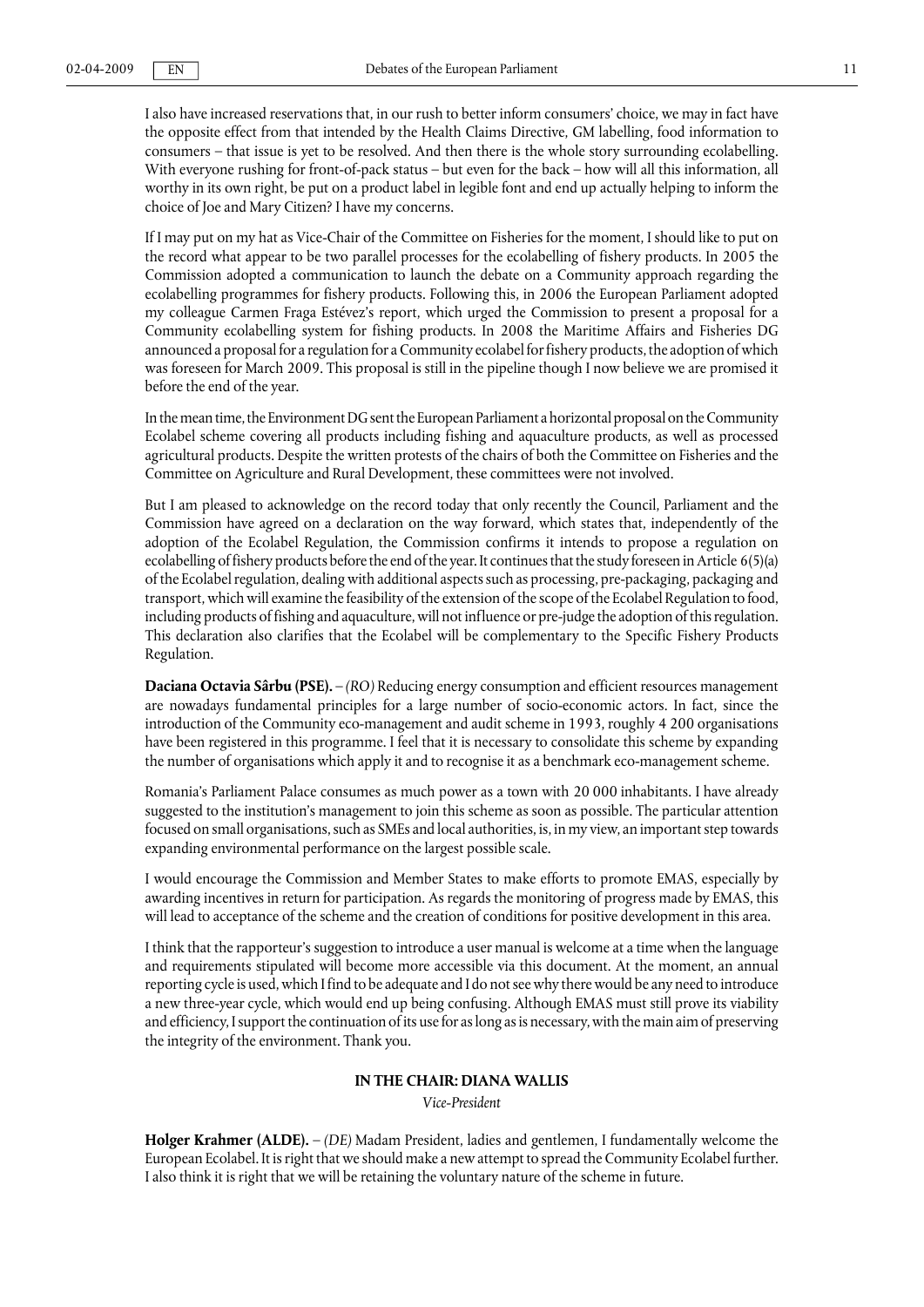In future, the label scheme will only be implemented where clear criteria and yardsticks apply, which must be met before the Ecolabel may be used. In this regard, I call on the Commission to draw up sensible, clear and comprehensible criteria. The idea of attracting people to the scheme must be at the heart of this. It would be a great shame if the establishment of the Ecolabel were to fail due to bureaucratic obstacles.

It will be the consumer, at the end of the day, who decides whether the Ecolabel succeeds or fails, as it is with consumers that the scheme must find acceptance. Attached as I am to the Blue Angel ecolabel that we have in Germany, it must not be a question of personal preference, at the end of the day, but rather it comes down to conveying to consumers at a single glance what specific qualities a product has. There will only be added value for consumers if the Member States do not use their own symbols and there is ultimately a uniform symbol at the European level. A jumble of symbols alienates consumers rather than informing them. One symbol, one conclusion – that is what we should all be working towards together.

**Antonio De Blasio (PPE-DE)**. – *(HU)* The voluntary Ecolabel scheme is of crucial importance, since it is intended to foster the spread throughout Europe of environmentally friendly products both in terms of production and of consumption. I would like to draw attention to the importance of reforming the Ecolabel scheme and to the need to simplify the system by reducing the administrative burdens involved in using the label and extending the range of the product categories participating in the scheme. It is my view, however, that all this will not in itself guarantee the success of the reform.

If as a result of these arrangements, products bearing the flower label fall within a higher price category, as is the case with organic products, then attempts to foster consumption of these products will fail.

I believe that we must prevent the added value of using the Ecolabel at a European level leading to higher prices for these products. In the long term, ensuring and promoting wider distribution of these products will only be possible if accompanied by price-limiting measures and tax or other advantages.

Beyond keeping prices stable, we must not forget about the need for wide-ranging information to consumers and producers, and therefore EU institutions and the Member State governments must provide information about the advantages guaranteed by the label and about the inventory of products participating in the scheme. In order for consumers to change their purchasing habits, wide-ranging, promotional and information campaigns are essential.

I would also like to highlight the importance of drawing up a detailed work programme for attaining the new objectives, which should ensure that all interested parties have the opportunity to participate in its elaboration. As a result of the constantly changing environment of service provision, these objectives must be reviewed on an annual basis.

We need to understand that regardless of our nationality or national commitments, we all share the task of protecting our environment, thereby creating opportunities for disseminating those objectives and values which the European Union claims as its own, and which I am convinced are the essential prerequisites of a full human life. This obligation on our part also means that we must have the opportunity to choose from among various products in the same price category those that have been produced by an environmentally friendly process.

I thank the rapporteur for his cooperation with regard to my proposed amendments. I thank him for preparing the report, and I thank you for listening to me.

**Justas Vincas Paleckis (PSE).** – *(LT)* I would like to congratulate the rapporteurs for their splendid work. I think that fellow Members Linda McAvan and Salvatore Tatarella have drafted reports which will help the European Union to remain one of the world's most environmentally-friendly regions. People sometimes joke, as well as say in all seriousness, that strict and clear standards are the EU's most important export. Having adapted to higher European requirements, companies from various continents often follow them in other world markets.

At present national ecolabels are more widespread and better known than EU ecolabels. Therefore, I agree with the rapporteur that more effort is needed to make this label more recognisable to all consumers in Europe and beyond. Here more initiative should be shown by European Union institutions, national governments and individual companies. With the deeper integration of the markets of EU countries, the creation of a European label and harmonisation of requirements is an unavoidable process, beneficial to all market participants.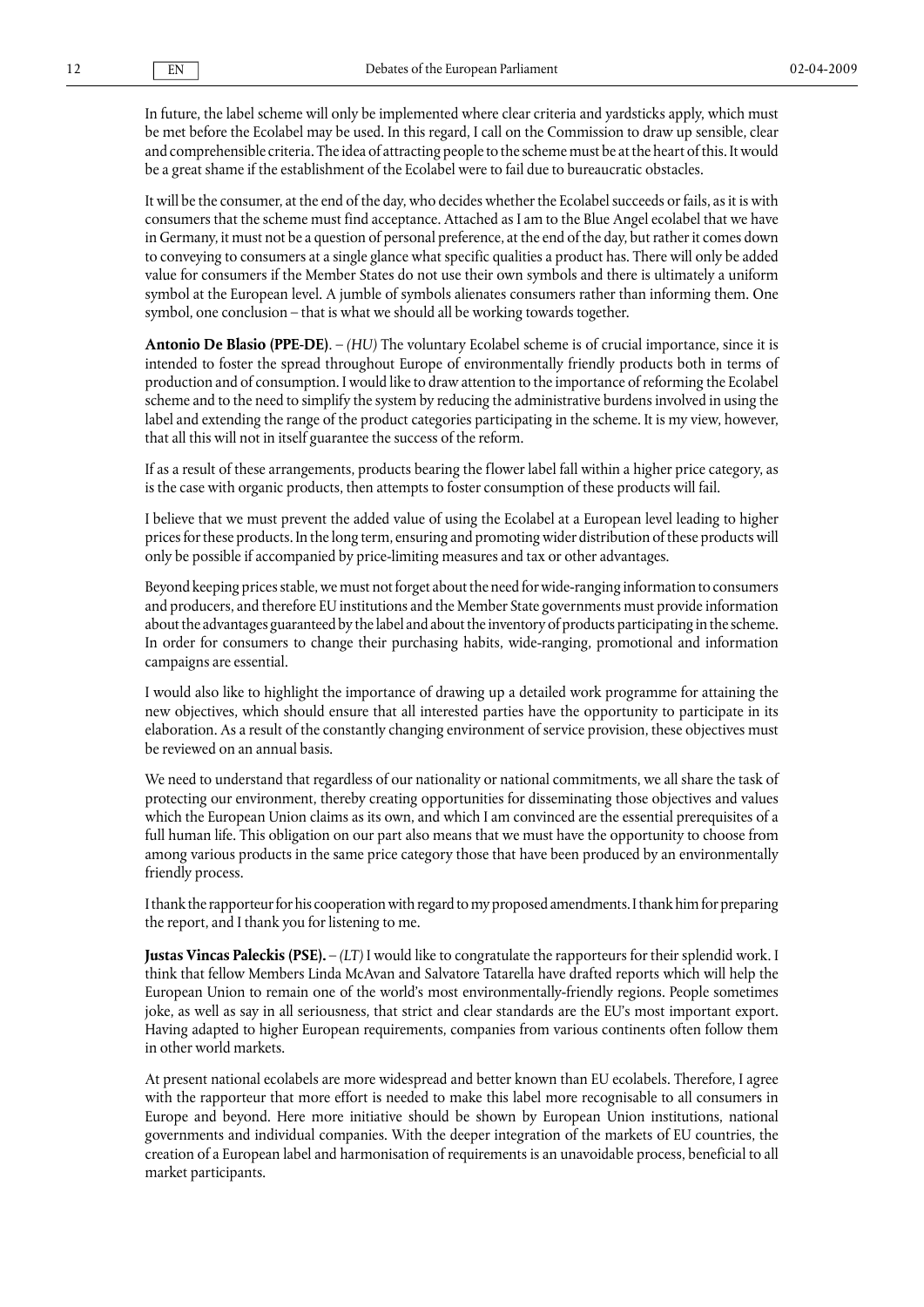The renewal of the Eco-Management and Audit Scheme (EMAS) is also welcome. For the time being its popularity lags behind the international ISO 14001 Standard. I agree with the opinion that once the EMAS and ISO requirements have been harmonised, it would be possible to attract more organisations and they would become standards, which complement each other rather than compete with each other.

I am certain that in future more attention will be paid to the protection of the environment and the restriction of limitless consumption. In my opinion, both reports contribute to movement in this direction.

**Dorette Corbey (PSE).** – *(NL)* Madam President, I am indebted to Mrs McAvan and Mr Tatarella for their excellent work in the field of ecolabels and the eco-management and audit scheme (EMAS). The environmentally-aware consumer can choose between different ecolabels, many of which relate to organic products. The European Ecolabel relates to all products and is a very valuable addition.

The European Ecolabel, however, has been languishing away for many years. I only recognise the little flower with the circle of stars around it from a brand of toilet paper. I therefore welcome the new rules to improve the Ecolabel and to make it better known. The Member States have to ensure that the Ecolabel gains recognition among the public at large.

The European Ecolabel needs clear criteria and could put an end to the proliferation of all kinds of well-meaning hallmarks. A widely supported and instantly recognisable ecolabel could be an incentive for producers to improve their products, to cut back on material and energy and to recycle far more. This requires unambiguous criteria, of course. Producers will need to meet new and strict criteria, justly so, in order to qualify for the ecolabel. The criteria will be based on a scientific analysis of the entire life cycle of products, which is excellent. Eventually, only the top 10% to 20% of products per category can be awarded the Ecolabel.

The rapporteur and the shadow rapporteurs also propose investigating whether foodstuffs and beverages could fall within the Ecolabel's scope. It strikes me that time is of the essence, not only in the fishing industry, but also in a number of other sectors. After all, food and the food industry are a considerable burden on the environment, and the Ecolabel could in any event bring a solution on this score.

I also agree with what Mrs McAvan and Mr Wijkman said at the beginning of this debate: it is important, particularly now, to build in incentives for environmentally-friendly production for energy-efficient use, and this legislation will play its part in that.

**Martí Grau i Segú (PSE).** – *(ES)* Madam President, supporting sustainable production is advantageous in that it benefits both the competitiveness of businesses and consumer interests in terms of quality of life and individual commitment to the environment.

In this respect, the Ecolabel is a good tool and we should therefore be pleased with the strengthening measures that we are debating here today. The Ecolabel still only applies to a very limited number of products; it is still little known to consumers and yet, despite this, it is often copied without any genuine authorisation. I therefore believe that the revision we are carrying out in the European institutions will help to keep these problems in check.

We should be aware of another basic fact: the Ecolabel should not reflect standard practice within sustainable production; the Ecolabel should reflect excellence within sustainable production, which should become increasingly prevalent. The challenge we are facing is to make our economy a green economy; the Ecolabel, therefore, should be the highest expression of this rolling-out of good practices relating to respect for the environment.

This week, at the Committee on the Internal Market and Consumer Protection, we had an initial exchange of views regarding the report concerning names of textile products and related labelling, for which I am the rapporteur. In my view, the textiles sector is a good example of the fact that we should not only make approval procedures for new products – in this case, new fibres – more flexible, but also endeavour to strengthen the Ecolabel, together with wider-reaching measures, so that the sector as a whole moves towards sustainability. Only in this way will we be able to compete with other markets that produce with less discrimination, and only in this way will we be able to satisfy consumer demands which, fortunately, are increasingly rigorous.

**Czesław Adam Siekierski (PPE-DE).** – *(PL)* Madam President, the current need of EU legislation is for it to be simplified so that the law is clear and comprehensible to every citizen. Ecolabelling means information for consumers about environmental issues, including information about the product, which facilitates the decision about whether to purchase it or not. Introducing the system will contribute to an improvement in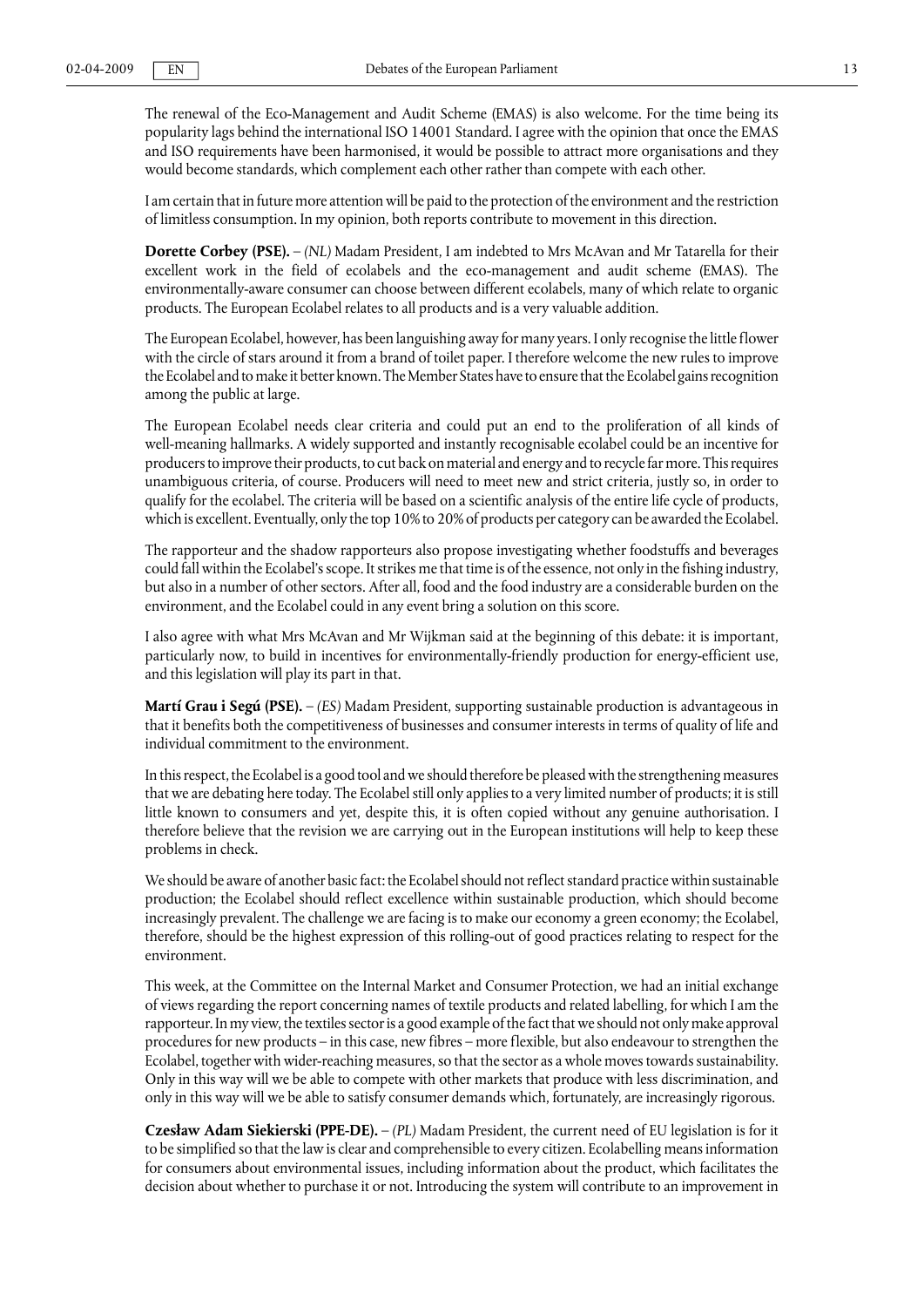the state of the environment and will counteract climate changes. It will also contribute to a reduction in water consumption.

Environmental product labels should contain information about quantities and other matters and should be clear and legible. Greater consumption of organic and natural food and of regional products will contribute to an improvement in the state of health of our society.

**Reinhard Rack (PPE-DE).** – *(DE)* Madam President, as I have a group of visitors from Styria up in the visitors' gallery today, I will attempt to begin in the Austrian variety of the German language.

If it is in it, it must say so, and what it says must be correct. That is something that is important for all of us, and not just in this debate. We should demonstrate that Europe exerts itself on specific concerns and delivers exceptionally well on them. We should also ensure that we do not have a myriad of labels on every product and it is time – and not only now, right before the European elections – to show the people at home and out and about that the European Union does work on worthwhile things that affect the citizens themselves and that very many of the nonsensical things that you can hear and read on a daily basis are not true.

**President. −** Thank you, Mr Rack. Your visitors will know that they are well represented.

**Silvia-Adriana Ţicău (PSE).** – *(RO)* Information about product ecolabelling must be easy to understand, while the Ecolabel itself must be positioned so that it stands out clearly and defines the product in question. Ecolabelling information must refer to products' energy performance, must be easy to understand, and should be based on scientific proof.

The Commission and Member States must ensure that the necessary funds are earmarked for Ecolabel awareness and promotion campaigns. I call on the European Commission to create an official European Union webpage, which includes all the information and practical aspects concerning ecolabelling in the European Union.

However, there is a great deal of bureaucracy involved in the process for reviewing Ecolabel criteria for different products in 18 months. If we want this scheme to be effective it must not be accompanied by an increase in red tape. However, I believe that a Community working plan is needed for a minimum period of three years to set joint objectives and draw up a non-exhaustive list of product groups which will be considered as a priority.

When establishing the Ecolabel criteria, we must avoid introducing measures the implementation of which may impose disproportionate administrative and economic provisions on SMEs. Thank you.

**Martin Bursík,** *President-in-Office of the Council.* – *(CS)* I would like to thank you for an exceptionally positive and interesting debate on this topic. In my opinion consumption is the fundamental characteristic of the consumer society. I had the opportunity to experience a society that lived under totalitarianism for 40 years and that had a lack of goods and an enormous consumer potential. We have gone through a development process and I think that the experience is of interest in relation to the further expansion of Europe and the modernisation of developing countries. We have gone through a period of enormous desire for consumption. In spite of this, it seems that when choice suddenly appears in the form of a wide range of goods and products, then there is an increase in the proportion of people in society who care about food quality, product quality, water quality and air quality. It is very important for Europe to succeed in providing these consumers with information about what impact the consumption of a given product will have on the environment, health, the climate and sustainable development in other regions, including regions outside the EU.

For this reason I firmly believe that if the European Parliament approves these two regulations it will greatly benefit EU citizens because they will have the possibility to exercise much greater choice. I also believe that people will soon manage to categorise the products and foods that attracted so much discussion in the debate and in my opinion this will enable EU citizens to contribute actively towards protecting the environment through their consumer choices. We are thereby giving citizens an opportunity to feel better and to have a greater sense that they themselves, every one of them, are actively participating in protecting the environment. Once again, it is my pleasure to thank everyone – the rapporteurs, the Council, Parliament and the Commission - for this proposal, for the excellent cooperation with the Czech Presidency and for the fact that we have managed, I believe, to bring this document to a successful conclusion at the first reading.

**Stavros Dimas,** *Member of the Commission.* **−** *(EL)* Mr President, I should like to start by thanking all the speakers in today's debate for their very constructive and positive speeches.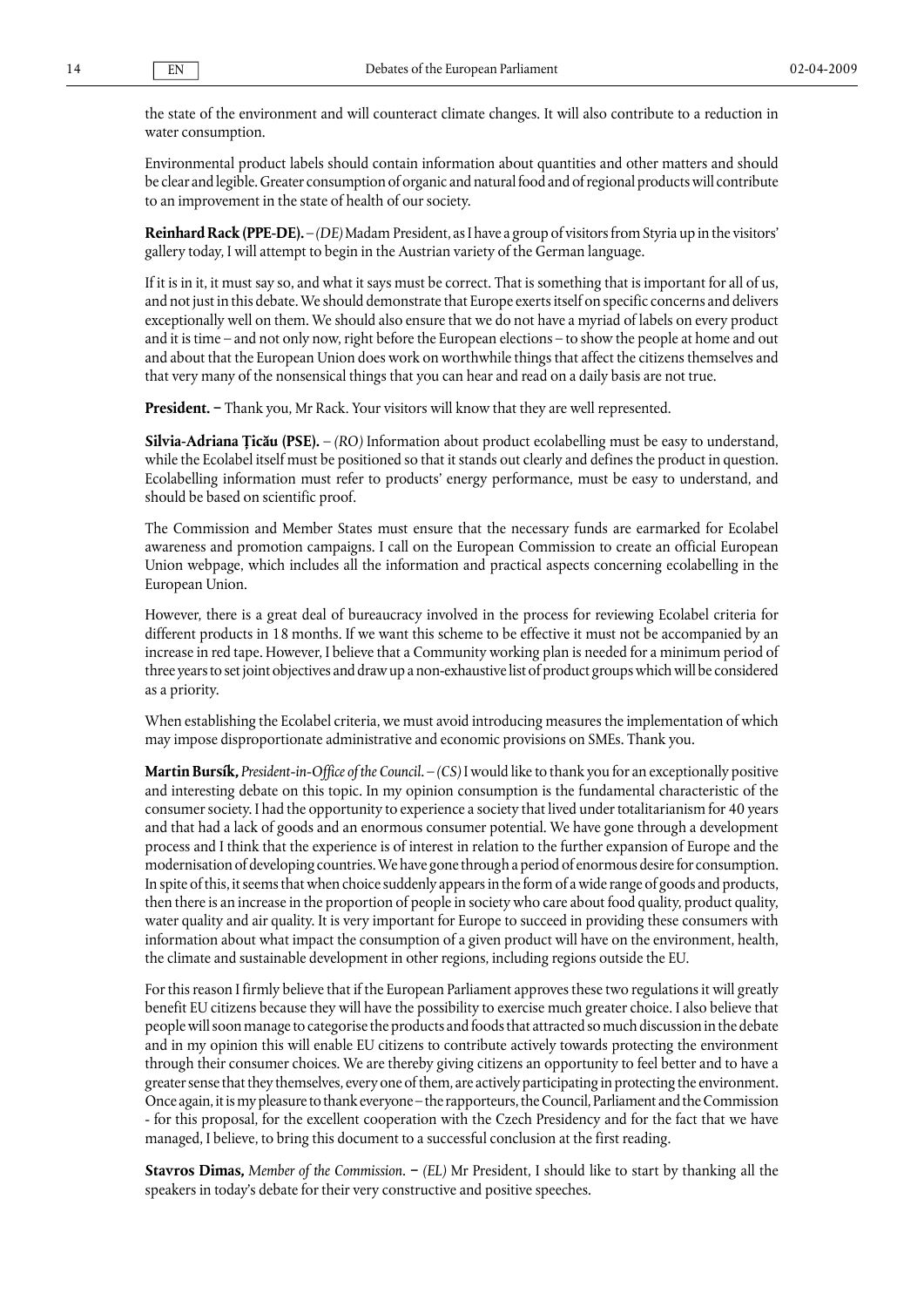On the basis of the text agreed for the ΕΜΑS, organisations and companies, especially small and medium-sized enterprises throughout the world, will have access to a simple and effective eco-management system.

With this revised ΕΜΑS, participating companies will have a net benefit, given that they will be able to use their environmental reports to promote their environmental performance to consumers, to the public and to other companies and inspectors and auditors.

Thanks to the amendments proposed by Parliament, the text of the regulation on the Ecolabel has been improved still further from an environmental point of view and is now more accessible to companies. Parliament's amendments also played an extremely important role in guaranteeing the credibility of the label among consumers and environmental organisations.

The revised Ecolabel will be more flexible and will allow criteria for the inclusion of even more goods and services to be laid down at a later stage, especially in categories of goods with an important environmental impact and, therefore, huge room for improvement.

Approval of this text at first reading will increase the number of Ecolabel products, giving consumers far greater choice when shopping. Our objective is, of course, for there to be broad recognition of and to safeguard the validity and reliability of the European label scheme at international level.

In the meantime, however, this Ecolabel first needs to be recognised by consumers and companies throughout the European Union.

That is why I want to emphasise that Mr Wijkman was quite right to remark that we need to strengthen commercial support, the marketing of the Ecolabel still further. That is precisely why the Commission has earmarked resources and means, more than at any other time, to strengthen the marketing of the Ecolabel.

We also fully endorse the view expressed by Mr Howitt about the prospects of the ΕΜΑS at international level. To be specific, international ISO standards have already been included and incorporated into the ΕΜΑS. The ΕΜΑS will now be open to applications by international companies outside the European Union.

We want to limit bureaucracy and ensure that the various texts which refer to the relevant criteria will be simple and convenient and that the Ecolabel will be as harmonised as possible with other international and national labels.

The text of our proposal provides this facility, in that it contains a reference to the drafting of special explanatory documents and the adoption of special rules to promote harmonisation with national labels.

I shall be filing three statements by the Commission with Parliament's secretariat for inclusion in the minutes of today's sitting:

- the first concerns the way in which misleading claims for fish products are dealt with. The Commission intends to propose a regulation which will prohibit labelling with misleading claims which are incompatible with sustainable fisheries;

- the second statement relates to the Commission's intention to ensure that the revised Ecolabel regulation does not infringe regulations relating to chemical products, such as the REACH regulation;

- the third statement concerns the Commission's plan to re-examine the level of duty on Ecolabel products.

To close, I would like to say that both the ΕΜΑS and the Ecolabel are exceptional initiatives. To date the potential of neither the one nor the other has been fully exploited and I agree with Mrs Svensson that it should be applied as it is being applied now, not only in the five Directorates General and committees, but also in the other Directorates General and that is what we are doing with the decision which we are preparing. The European Parliament has decided to apply the ΕΜΑS and we expect the same of the Council.

Today's proposed review will allow the ΕΜΑS and the Ecolabel to develop into reference points for sound environmental management and best environmental performances by products.

I should therefore like to stress once again the importance of reaching agreement at first reading. Numerous useful changes have been made to the texts and the results are very balanced. I therefore call on you to support this text in its entirety without further change.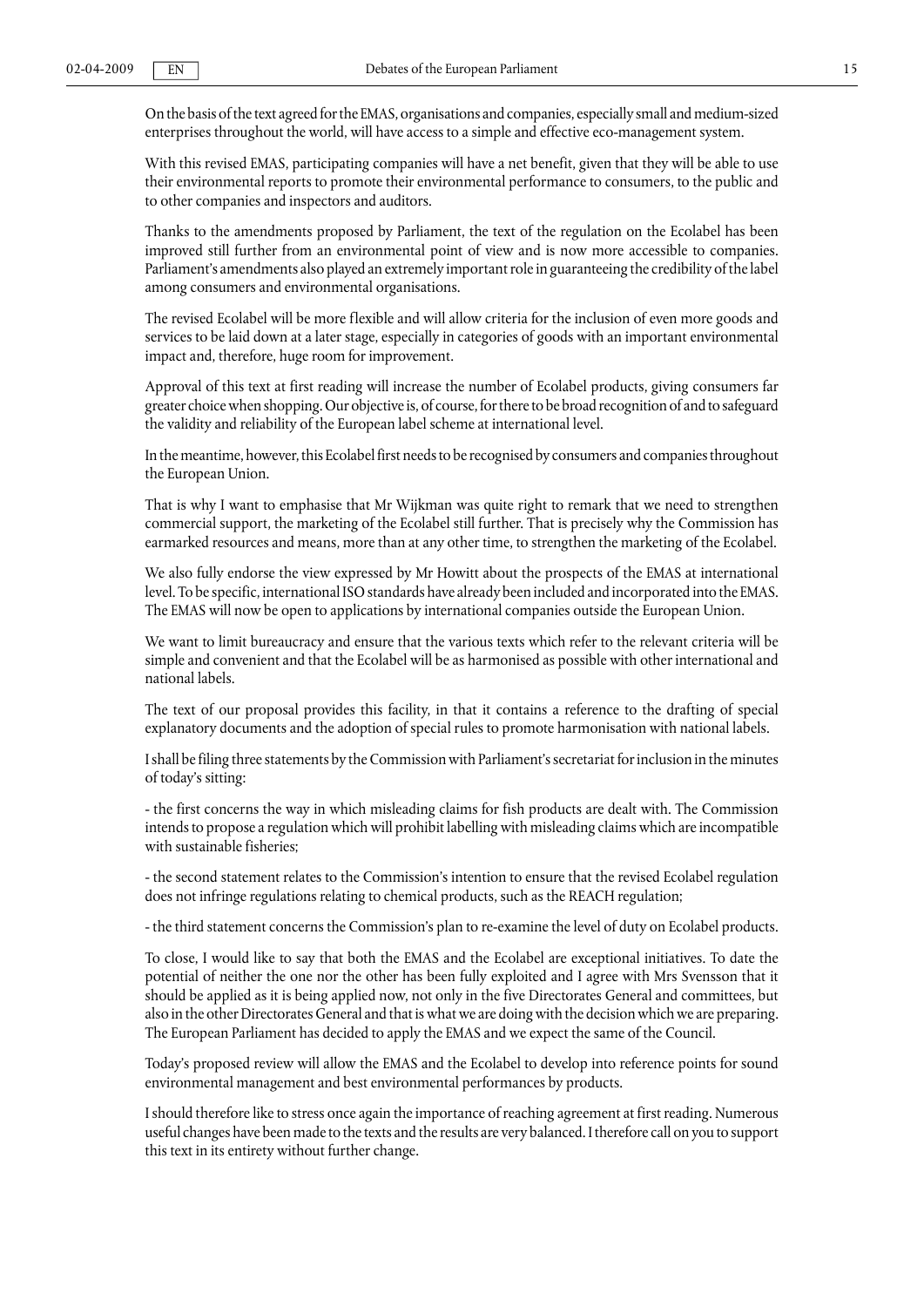Before I close, I should like once again to thank the rapporteurs for their extremely useful contribution. I truly believe that, with their hard work and with the cooperation of the Czech Presidency, we are in a position to agree at first reading, which is very important.

#### **Commission's statements**

#### *1) In relation to the Ecolabel Regulation's relationship to upcoming fisheries legislation*

Independently of the adoption of the Ecolabel Regulation, the Commission confirms that it intends to propose a Regulation on ecolabelling of fishery products before the end of this year to be mainly based on criteria for sustainable fishing.

The study foreseen in article 6(5)a of the Ecolabel regulation dealing with additional aspects such as processing, pre-packaging, packaging and transport, which will examine the feasibility of the extension of the scope of the Ecolabel Regulation to food, including the products of fishing and aquaculture, will not influence or prejudge the adoption of this Regulation.

#### *2) In relation to coherence with chemicals legislation*

The Commission will ensure that the implementation of the Ecolabel Regulation will be coherent with the other relevant Community legislation addressing substances, preparations and mixtures.

#### *3) In relation to fees review*

The Commission confirms it intends to review the level of fees for the Ecolabel within 18 months of entry into force of the Regulation, taking into account the cost incurred by Member States in administering the scheme, and propose a revision of the fee levels as appropriate.

**Salvatore Tatarella**, *rapporteur.* – *(IT)* Mr President, Minister, Commissioner, ladies and gentlemen, I also welcome the opportunity to thank all those who took part in the debate, which revealed broad agreement over the work carried out in the Committee on the Environment, Public Health and Food Safety. The debate also offered more insights, additional stimuli and further suggestions that I hope will be valuable to the Commission and Member States as they fulfil their duties.

By carrying out this debate and taking the vote today, Parliament has practically fulfilled its commitment on these two important matters. Now it is the turn of the Commission to have its say: I was delighted to hear the three statements made on the record by the Commissioner. We expect the Commission to perform its study on food very specifically so that any possibility of misunderstandings between this label and organic products can be ruled out. We look forward to the regulation on fish products – and the Committee on Fisheries awaits it with particular eagerness. I thank the Committee on Fisheries for helping us through this very difficult time.

I call the Commission's attention to the exemptions for toxic products: proceed with great care and great caution. As far as the promotional campaign is concerned, we hope that the Commission's campaigns are effective and targeted in order to reach the general public and particularly young people. We hope that the firm deadlines we tried to establish will be respected and that the reduction in animal testing will also be respected. I am left with just one small concern and regret: perhaps we could have done more about contracts. That is a job for next time.

**Linda McAvan,** *rapporteur***. −**Madam President, I just want to pick up on what Avril Doyle spoke about when she said we have a plethora of initiatives and labels which are ethical and sustainability labels, to say that I think the Commission needs to look at this to make sure that people are not being misled. The Commissioner just spoke about the fisheries labelling and making sure people know what they are buying. With a different hat I have been involved in fair trade and protecting the fair trade label, and what we have seen in recent years is alternative labels being developed. Some are OK, but some are attempting to look as if they are ethical labelling, look as if they are fair trade, but they are attempting to be fair trade on the cheap, without having the independent verification which you need to have a proper labelling system. So I hope that the Commission will make sure that all these systems of labelling and ethical labelling do continue to have some integrity and are not undermined to simply become marketing tools of organisations who want to make the public think they are being green and ethical when in fact they are nothing but fig leaves.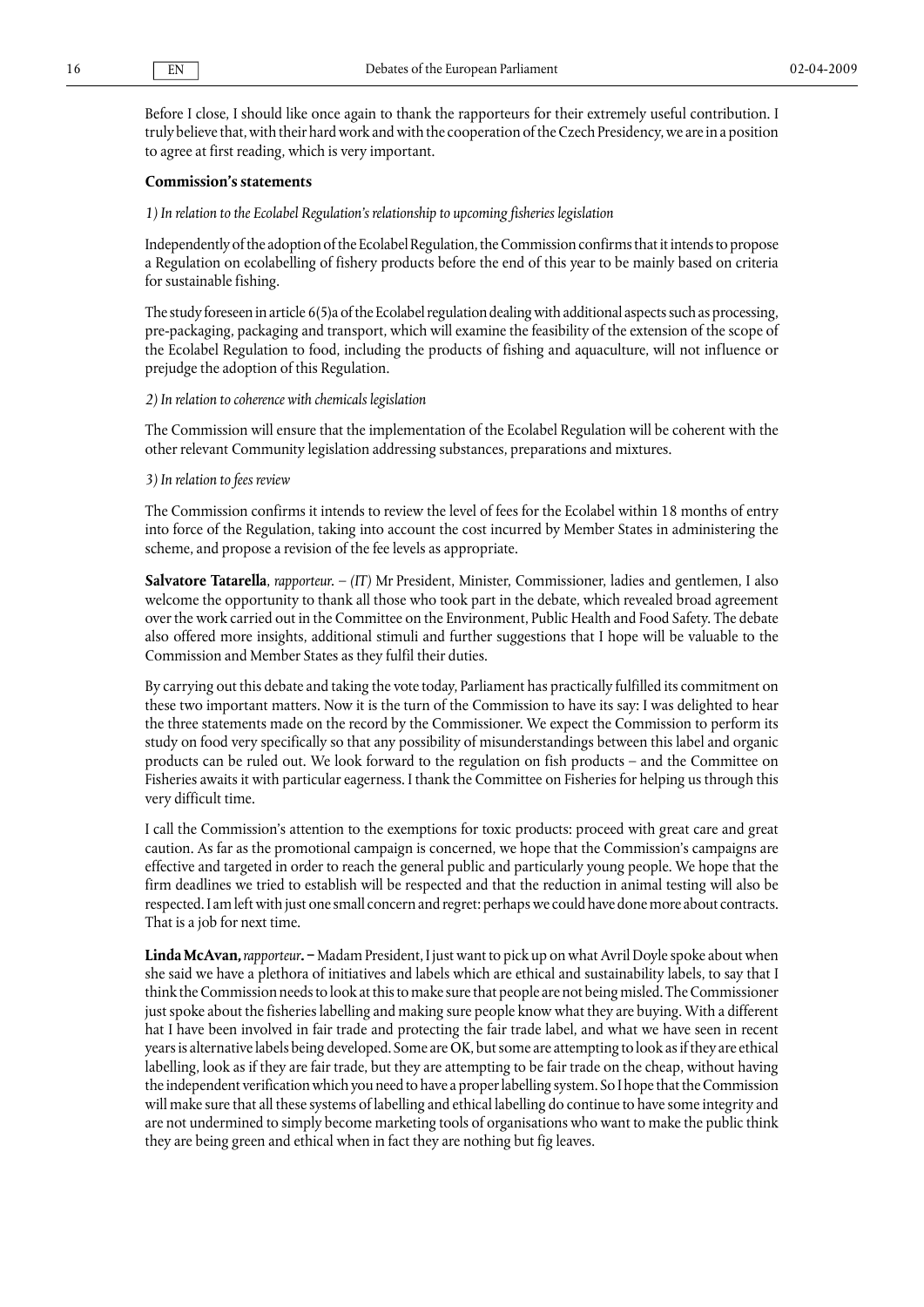So I hope that can be looked at by the Commission, and it does need a cross-departmental look from the Commission. Every time I talk about this I get told, 'Oh it's not us, it's the other department', and each one seems to offload the burden onto the other.

Finally, just to thank everybody again for their contributions. I look forward to the vote, which I hope will be a very simple, straightforward one.

**President. −** The debate is closed.

The vote will take place at 11.00 today.

#### *Written statements (Rule 142)*

**Alin Lucian Antochi (PSE),** *in writing.* – *(RO)* I give my full support to Mrs Vălean's report on the application of Directive 2004/38/EC, all the more so as the recent events which have occurred in some Member States have highlighted the blatant violation of one of the four fundamental freedoms, namely, the right of citizens to freely move around and settle on the territory of Member States.

Furthermore, the ineffective transposition or even no transposition at all of this directive into Member States' national legislations has resulted in a number of abuses involving administrative formalities and the restrictive interpretation of the legislative provisions on the idea of 'residing without authorisation', culminating in the unfair detention and expulsion of European citizens. However, the solution is not to close borders, but to look instead for concrete measures to facilitate citizens' integration into the diversity of European societies.

I believe that the report being discussed will make a significant contribution to the monitoring of the transposition of the regulations stipulated by this directive if Member States and the Commission can successfully cooperate in this respect.

At present, it is every European citizen's wish to live in a European Union where fundamental values, such as the free movement of persons, are respected. However, we must not forget that to attain this goal, we all need to make our own contribution.

**Rovana Plumb (PSE),** *in writing.* – *(RO)* Ecolabelling is a voluntary measure intended to promote at European level the distribution of products with a high level of efficiency and a low environmental impact throughout their entire life cycle.

The experience which has been acquired as a result of this certification scheme's implementation for almost 10 years, covering 26 categories of products, 622 licences and more than 3 000 products and services (detergents, paper, clothing, footwear, textiles, tourism and camping products), suggests the need for more robust intervention to deal with certain key aspects of the scheme.

Given that many economic agents are unhappy with the lengthy duration of the procedure for approving the criteria and the speed with which they become obsolete once they have been approved, amendments have been introduced to the way in which they are approved (a maximum period of 180 days between completing the evaluation and approval, with a simplified, abridged review procedure for non-essential changes to the criteria), along with a new system for awarding labels.

Maintaining the Ecolabel certification scheme's credibility requires:

- the application of the general principle of protecting the health of consumers and the environment, even in the case of labelled products

- promotional activities: improving the way in which consumers are informed, initiating awareness campaigns in order to maintain confidence in ecolabelling, using European funds

- special attention to be focused on SMEs.

I support the report and congratulate the rapporteur.

**Esko Seppänen (GUE/NGL),** *in writing.* – *(FI)* I would like to point out that the Community's Ecolabel will establish a common basis for its use, but it should not be allowed to prevent other kinds of labelling. I think it is important that we should be able to attach a label to a product showing it has been produced in the country in which it is being sold, and I disapprove of the Commission's position in banning that in Community-financed campaigns. Notification of the country of origin in local food production, for example, is the best sort of Ecolabel.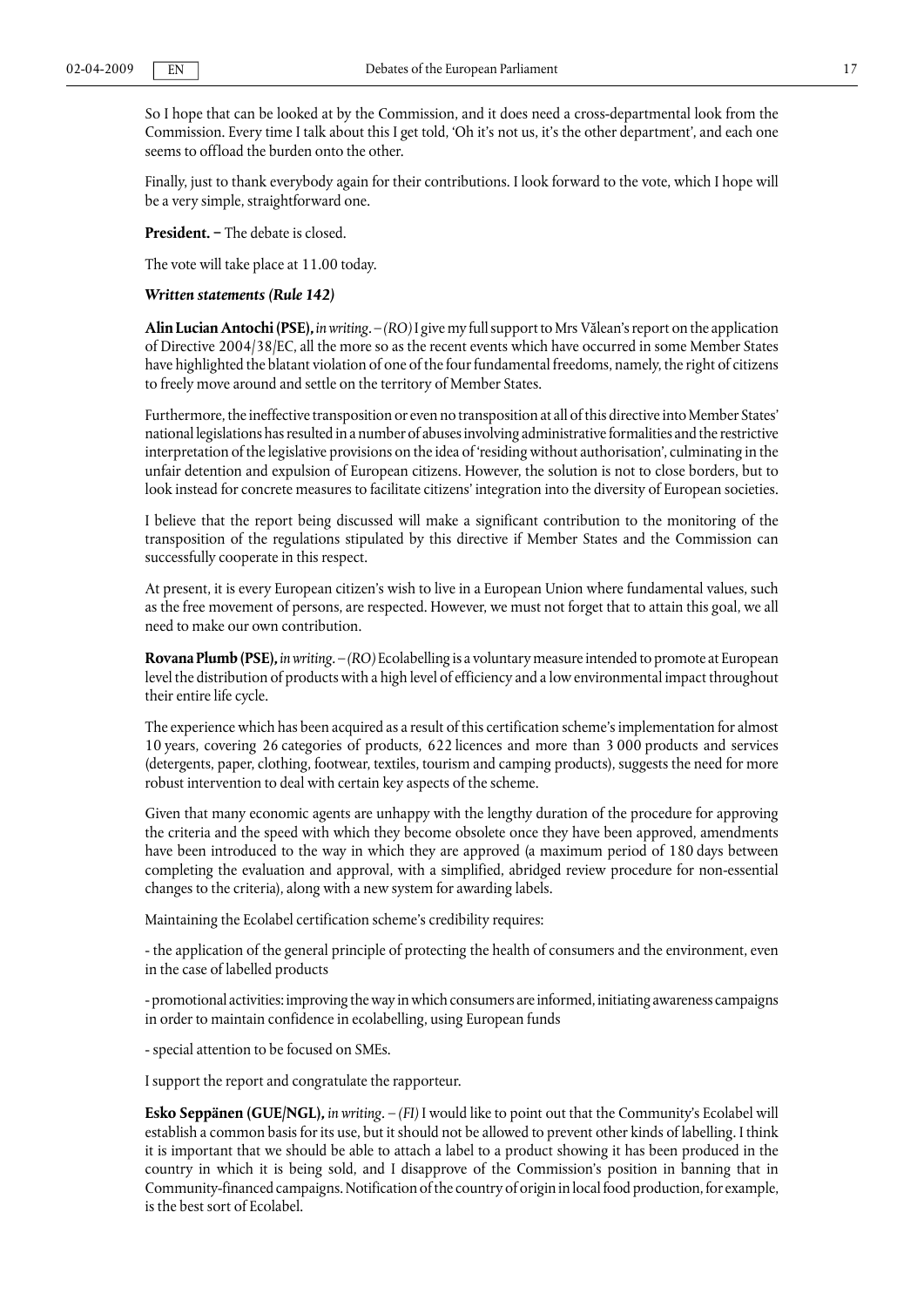*(The sitting was suspended at 10.35 and resumed at 11.00.)*

### **IN THE CHAIR: MR PÖTTERING**

*President*

### **7. Approval of the minutes of the previous sitting: see Minutes**

\*  $*$ 

**Marco Cappato (ALDE).** – *(IT)* Mr President, the Bureau of this Parliament officially informed us of the fact that MEPs' attendances in committee and plenary sessions were to be made public on the European Parliament website. This was, incidentally, a move in response to a specific vote taken by this Parliament during its January session, when we voted for this, that is, for this information to be made public.

So, Mr President, I have a request for you: since the Bureau is likely to hold only one or two more meetings at most in due course, to ensure that the will of this Parliament is respected, I formally request that you undertake to confirm that both this will and the vote taken by this House will be respected. I would not like to think that entirely bureaucratic reasons have prevented this requirement for transparency from being observed, because we made a commitment to the European electorate and public too.

**President.** − Thank you very much. Parliament's will is always decisive. We will consider what you had to say in the next meeting of the Bureau.

**Anna Záborská (PPE-DE).** – *(FR)* Mr President, a law on women's rights which, according to the Afghan senator Humeira Namati, is worse than that which was in force at the time of the Taliban, has been signed by President Hamid Karzai.

This text makes it legal for a husband to rape his wife and forbids women from going out, working or visiting the doctor without the husband's permission. In addition, the law grants custody of children only to the father and grandfather.

I call on you, Mr President, immediately to take all the measures necessary to express the total disapproval of our Parliament and to include this item under urgent business for our next session.

*(Applause)*

**President. −** Thank you, Mrs Záborská. We will take care of this matter.

### **8. Welcome**

**President. −** I welcome to the European Parliament a delegation from Rwanda headed by the Minister for External Affairs and Cooperation, Mrs Rosemary Museminali.

Mrs Museminali is accompanied by the Chairman of the Senate Committee for External Affairs, Mr Valence Munyabagisha, by the Vice-President of the Chamber of Deputies, Mr Jean Damascène Ntawukuriryayo, and by the Senior Director for Europe, the United States, the UN and international organisations in the Foreign Ministry, Mr Balthazar Rutsinga.

On behalf of the whole of Parliament, I wish the delegation a very warm welcome!

*(Applause)*

# **9. Voting time**

**President.** − The next item is voting time.

*(For results and other details of the vote: see Minutes)*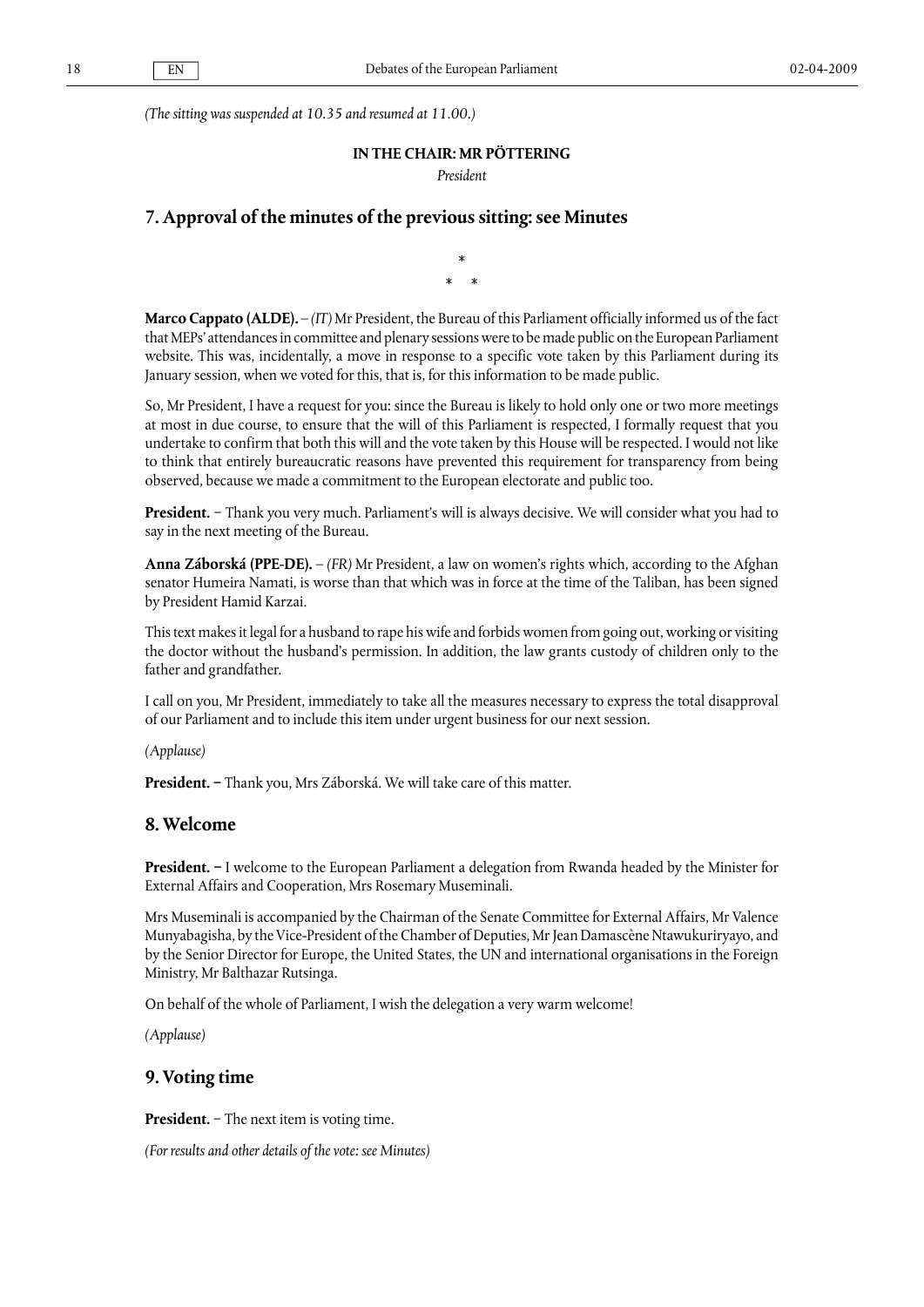**9.1. Information in the veterinary and zootechnical fields (A6-0141/2009, Neil Parish) (vote)**

**9.2. Community statistics on the information society (A6-0128/2009, Angelika Niebler) (vote)**

**9.3. Approving the Agreement between the European Community and the Swiss Confederation on trade in agricultural products (A6-0122/2009, Béla Glattfelder) (vote)**

# **9.4. Mutual recognition of supervision measures as an alternative to provisional detention (A6-0147/2009, Ioannis Varvitsiotis) (vote)**

*– Before the vote:*

**Ioannis Varvitsiotis,** *rapporteur.* **−** *(EL)* Mr President, I consider it my duty to thank the shadow rapporteurs and everyone who helped to formulate the text we are voting on today. It is a text the basic criterion of which is the protection of individual rights. It is yet another – I would say positive – step in the further development of mutual trust between Member States during their cooperation on criminal matters. It is a step towards the unification of criminal law and, at the same time, it is a new step which leads to equality in the eyes of the law between citizens of the Member States, wherever they may be within the territory of the European Union.

I should like to ask my fellow members to place their trust in this directive.

# **9.5. New types of costs eligible for a contribution from the ESF (A6-0116/2009, Karin Jöns) (vote)**

# **9.6. ERDF, ESF and Cohesion Fund: provisions relating to financial management (A6-0127/2009, Iratxe García Pérez) (vote)**

# **9.7. Educating the children of migrants (A6-0125/2009, Hannu Takkula) (vote)**

*– Before the vote:*

**Christa Prets (PSE).** – *(DE)* Mr President, I would like to propose an oral amendment to the effect that, in points 5, 8 and 16, the word 'legal' should be deleted, as it gives the impression that children who are not registered, in other words involved in a current asylum procedure, could be excluded from the education programmes. We wish to protest against this. I move that the word 'legal' be deleted since every child has the right to education if he or she is registered in a country.

**President.** – If there are no objections to what Mrs Prets has proposed, we will, of course, check the text once more very carefully on this basis.

**Stavros Lambrinidis (PSE). -** Mr President, I am not sure if the interpretation missed it. I heard paragraphs 5 and 16; paragraph 8 also states that only the children of 'legal' migrants would receive education. I want the word deleted there as well.

*(Parliament did not agree to accept the oral amendments)*

# **9.8. Application of Directive 2004/38/EC on the right of EU citizens and their family members to move and reside freely within the territory of the Member States (A6-0186/2009, Adina-Ioana Vălean) (vote)**

*– Before the vote:*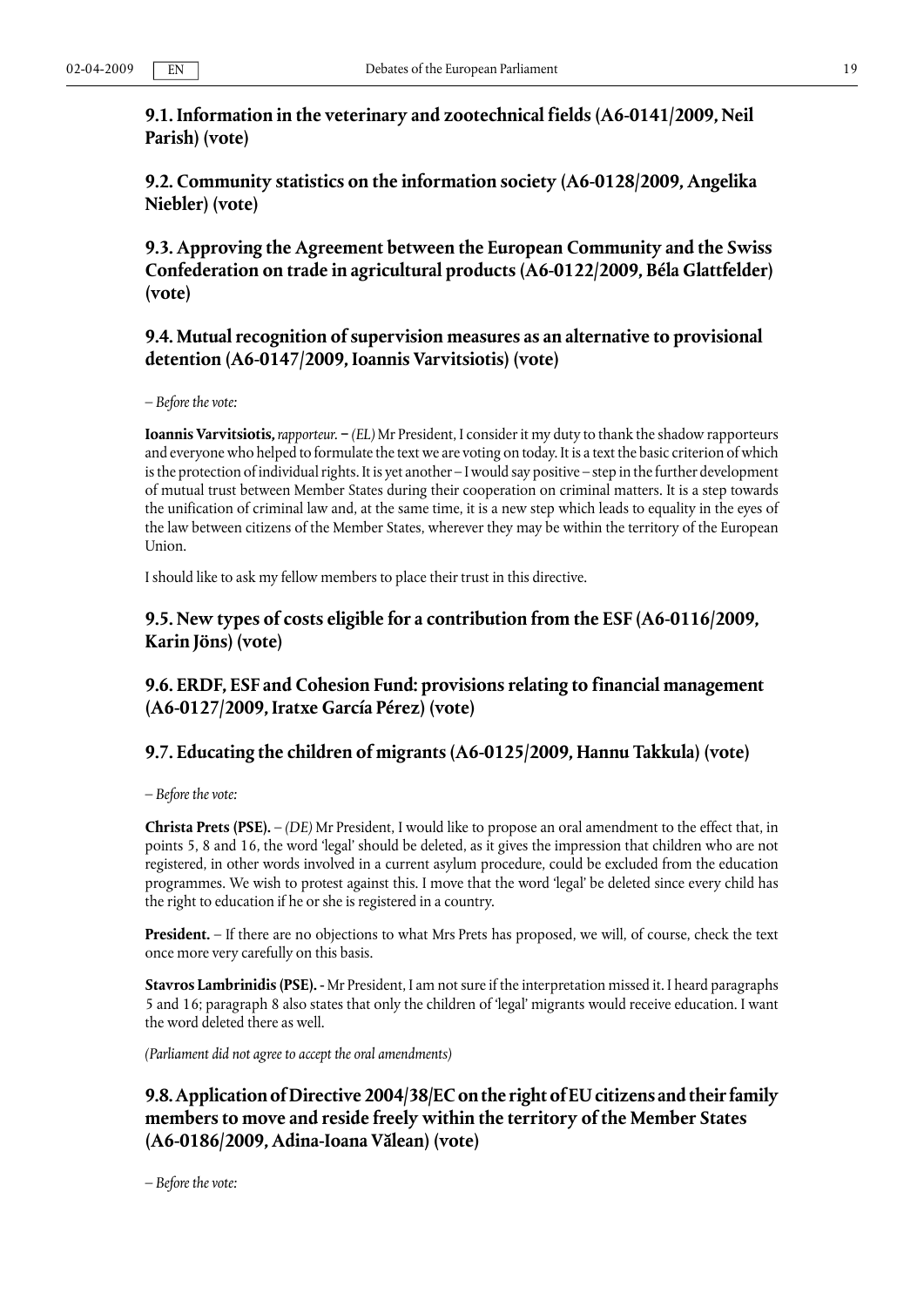**Adina-Ioana Vălean,** *rapporteur.* − Mr President, in order to remove any misunderstanding and to comply with the requests made by Italian colleagues from the new Partito della Libertà belonging to the PPE-DE and UEN Groups, I propose an oral amendment to footnote 1 to recital S, first indent, to delete the last two sentences and insert 'IT' (Italy) in the sequence at the beginning of the paragraph. You have this in your voting list.

**Stefano Zappalà (PPE-DE).** – *(IT)* Mr President, I appreciate the rapporteur's suggestion, but this resolution contains too many references – not only in this point and in this footnote of the proposed oral amendment, but in many other parts of the resolution. For various reasons it refers to all the Member States and also to the very subject that you have asked to be deleted from the footnote, relating to the very subjects that appear in other parts of the resolution. I therefore believe, Mr President, and this is my proposal, that my fellow Member should ask for the resolution to be further amended and then referred back to committee for re-examination.

#### *(Parliament rejected the motion to refer the report back to committee)*

**Roberta Angelilli (UEN).** – *(IT)* Mr President, on the admissibility of Mrs Vălean's amendment: Mrs Vălean was quite right to go back and correct the text, removing the vague and misleading reference to third and fourth wives, which led to doubts over the legitimacy of polygamy.

We should nevertheless clarify that, unfortunately, the questionnaire sent to the Member States contained this incorrect terminology. In other words, Member States were asked for their opinion on the right to free movement of second, third and fourth wives.

*(The President cut off the speaker)*

**President.** – Mrs Angelilli, the debate is over. Anyone who does not wish to support Mrs Vălean's motion can stand up. Forty Members would have to rise to oppose the motion, and no explanation would be given.

*(Parliament agreed to accept the oral amendment)*

# **9.9. Problems and prospects concerning European citizenship (A6-0182/2009, Urszula Gacek) (vote)**

**9.10. Community statistics on external trade (A6-0126/2009, Helmuth Markov) (vote)**

**9.11. Establishment of residue limits of pharmacologically active substances in foodstuffs of animal origin (A6-0048/2009, Avril Doyle)**

**9.12. Investments in energy efficiency and renewable energy for housing (amendment of Regulation (EC) No 1080/2006 on ERDF) (A6-0134/2009, Emmanouil Angelakas) (vote)**

### **9.13. Community Code on Visas (A6-0161/2008, Henrik Lax) (vote)**

# **9.14. Community ecolabel scheme (A6-0105/2009, Salvatore Tatarella) (vote)**

*– Before the final vote:*

**Miroslav Ouzký (PPE-DE).** – Mr President, I would like to ask you to include the following Commission statement on the record, with the text as agreed and adopted.

'Independently of the adoption of the Ecolabel Regulation, the Commission confirms that it intends to propose a regulation on ecolabelling of fishery products before the end of this year, to be mainly based on criteria for sustainable fishing. The study foreseen in Article 6(5)(a) of the Ecolabel Regulation, dealing with additional aspects such as processing, pre-packaging, packaging and transport, which will examine the flexibility of the extension of the scope of the Ecolabel Regulation to food, including the products of fishing and aquaculture, will not influence or prejudge the adoption of this regulation'.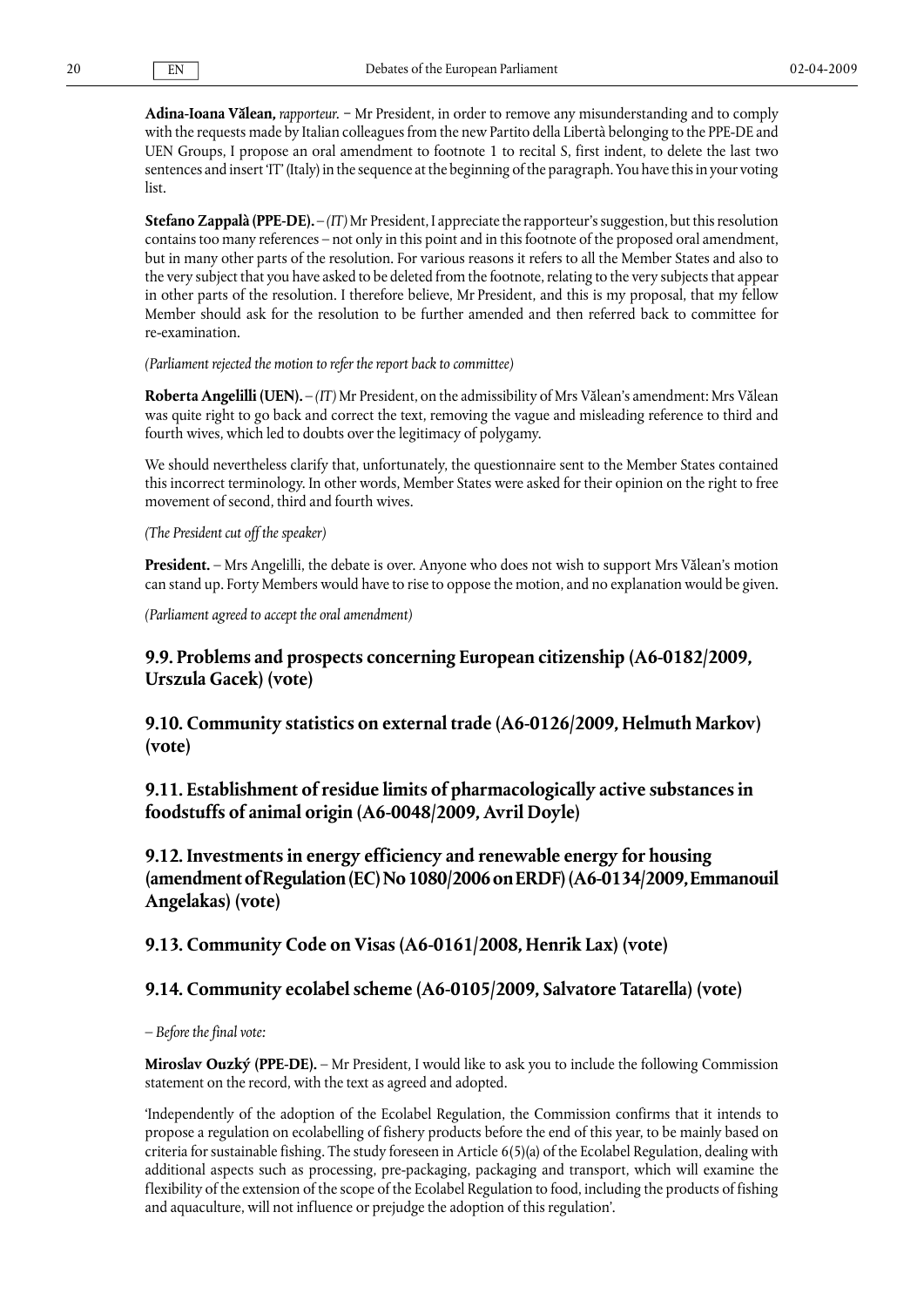#### **Stavros Dimas,** *Member of the Commission.* − Mr President, I fully agree.

#### *(Applause)*

*(Parliament approved the motion)*

# **9.15. Voluntary participation by organisations in a Community eco-management and audit scheme (EMAS) (A6-0084/2009, Linda McAvan) (vote)**

# **9.16. Equal treatment of persons irrespective of religion or belief, disability, age or sexual orientation (A6-0149/2009, Kathalijne Maria Buitenweg) (vote)**

# **9.17. Interim Trade Agreement with Turkmenistan (vote)**

*– Before the vote:*

**Daniel Caspary (PPE-DE).** – *(DE)* Mr President, ladies and gentlemen, I request a postponement until the April-II plenary session pursuant to Article 170 paragraph 4. Yesterday, during the group meetings, we received documents from the Commission and the Council in which the Commission and the Council are approaching our position. We did not have time to discuss these documents adequately, however. I would therefore be grateful for a postponement.

However, I would again ask all Members from all groups to please refrain from using this interim agreement with Turkmenistan as a hostage by means of which to gain greater rights for Parliament in comparison with the Council and the Commission. It would be a great shame if this document had to suffer from this problem.

**Stavros Dimas,** *Member of the Commission.* − We do not object to the postponement.

*(Parliament decided to postpone the vote)*

### **9.18. Interim Trade Agreement with Turkmenistan (vote)**

*(Parliament decided to refer the report back to committee)*

### **9.19. Bi-annual evaluation of the EU Belarus dialogue (vote)**

*– Before the vote:*

**Vytautas Landsbergis (PPE-DE).** – Mr President, I would like to propose that it be mentioned that any plans to build a new nuclear power station on non-Western lines at the border with the EU should not be included in these talks – in positive talks on how to support Belarus, but not in this case.

*(Parliament agreed to accept the oral amendment)*

*– Before the vote on paragraph 4:*

**Jacek Protasiewicz (PPE-DE).** – Mr President, this will be a very short oral amendment, which has been proposed at the request of Alexander Milinkevich and the Amnesty International representatives who took part in the conference on Belarus two days ago at Parliament. They asked to extend the demand to release political prisoners who have recently been arrested also to people who face other kinds of restrictions and harassment. That is why I propose – and I have consulted other political groups – to add to paragraph 4: 'as well as a review of the "restricted freedom" sentences imposed on 11 persons who participated in a demonstration which took place in January 2008;'.

*(Parliament agreed to accept the oral amendment)*

*– Before the vote on paragraph 7:*

**Vytautas Landsbergis (PPE-DE).** – Mr President, when three young activists are mentioned as being subject to forcible army conscription, one of them at least is the son of the opposition leader, Mr Viačorka. So it is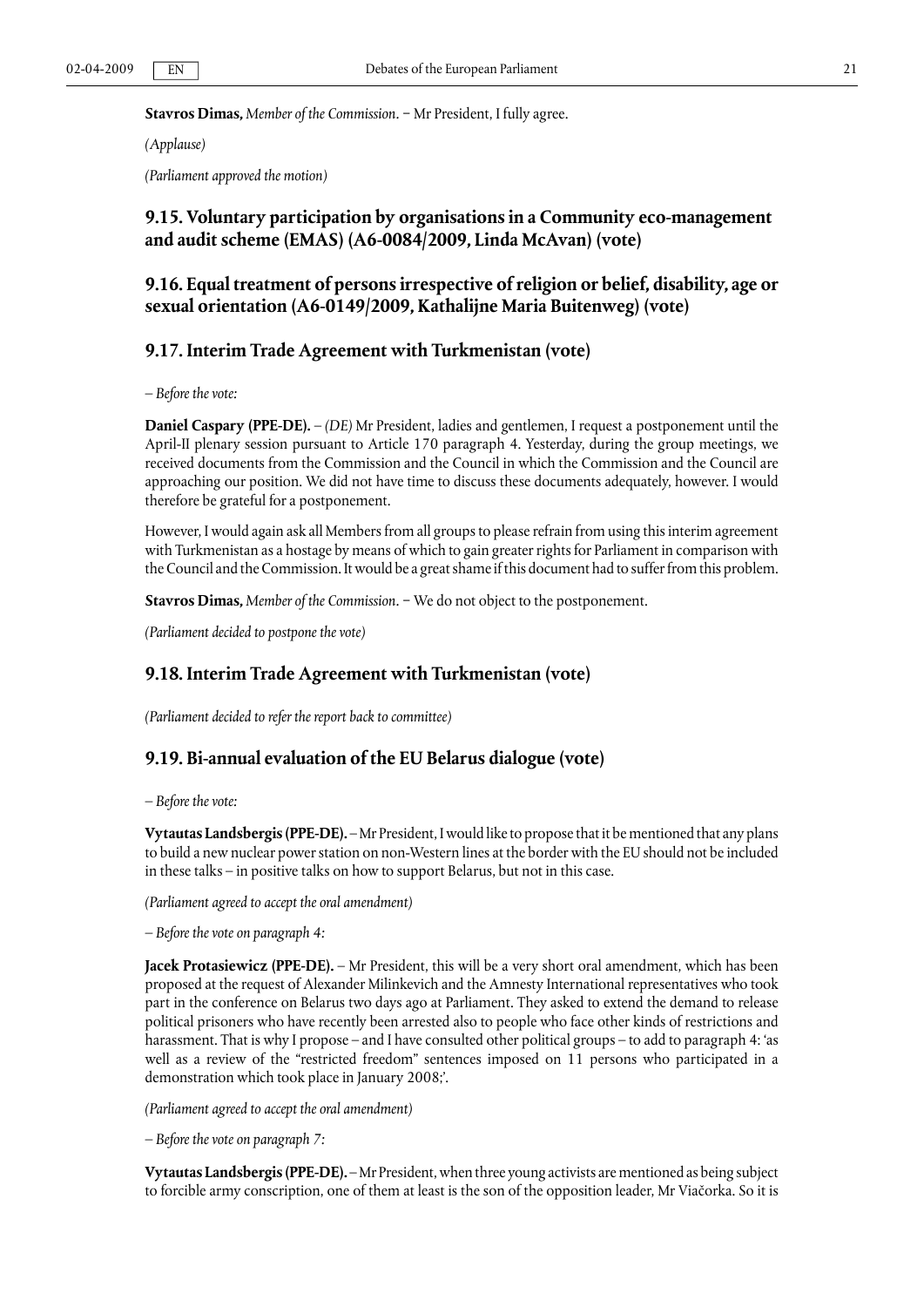worth mentioning that it is tantamount to state-practised hostage-taking: 'Look, be calm in your position because your son is in our army and something may happen to him.' That would be a little warning, maybe giving more security for those young men forcibly conscripted into the army.

*(Parliament agreed to accept the oral amendment)*

*– Before the vote on paragraph 13:*

**Vytautas Landsbergis (PPE-DE).** – Mr President, when the suggestion is made that the European Humanities University should go back to Belarus, it is worth mentioning that it should be on the basis of genuine guarantees that it will be able to operate freely and not be taken back under the control of the regime.

*(Parliament agreed to accept the oral amendment)*

**Hannes Swoboda (PSE).** – *(DE)* Mr President, we are happy to respond to individual oral motions, but I would ask Mr Landsbergis to inform us in advance so that such subjects can be discussed even when he is not there. You cannot always just make oral motions without information.

**President.** − I see that Mr Landsbergis is indicating that – should he find himself making oral motions again in future – he will do as you have just asked.

### **9.20. European conscience and totalitarianism (vote)**

**President.** – I would like to bring to your attention the fact that Mr Nassauer and Mr Szájer have signed the joint motion for a resolution on behalf of the Group of the European People's Party (Christian Democrats) and European Democrats.

*– Before the vote on paragraph 3:*

**Vytautas Landsbergis (PPE-DE).** – Mr President, let me recall our significant resolution of 2005 about the end of the Second World War in Europe, which stated that 'there cannot be reconciliation without truth and remembrance'.

I would not like to delete the truth now. Please agree that 'truth' be inserted: reconciliation with truth and remembrance. Please vote for truth.

*(Parliament agreed to accept the oral amendment)*

*– Before the vote on paragraph 4:*

**Vytautas Landsbergis (PPE-DE).** – Mr President, the text refers to crimes against humanity that were still happening 'as late as July 1995'. It would be better to say 'were still taking place in July 1995', because nobody can be sure that there were no more such crimes in 1996.

*(Interjection from the floor)*

Yes, indeed – that would be softer; 'took place as late as' should be replaced with 'were still taking place in'.

*(Parliament agreed to accept the oral amendment)*

*– Before the vote on paragraph 20:*

**Tunne Kelam (PPE-DE).** – Mr President, this is a minor correction. The text now reads 'whereas the Central European countries had the added experience of Communism'. I would like to change 'Central European countries' to 'Central and Eastern European countries', because everywhere else the text reads this way, and to replace 'had the added experience of Communism' with 'have experienced both Communism and Nazism', because, to Eastern European nations, nothing was 'added' by Communism: most of them had Communism first, then Nazism, and then Communism again.

*(Parliament agreed to accept the oral amendment)*

**Bogusław Sonik (PPE-DE).** – *(PL)* Mr President, I would just like to add that I also signed the resolution.

*(FR)* Mr President, I also signed this resolution and I do not see my name on the motion for a resolution. I would therefore ask you to add my name.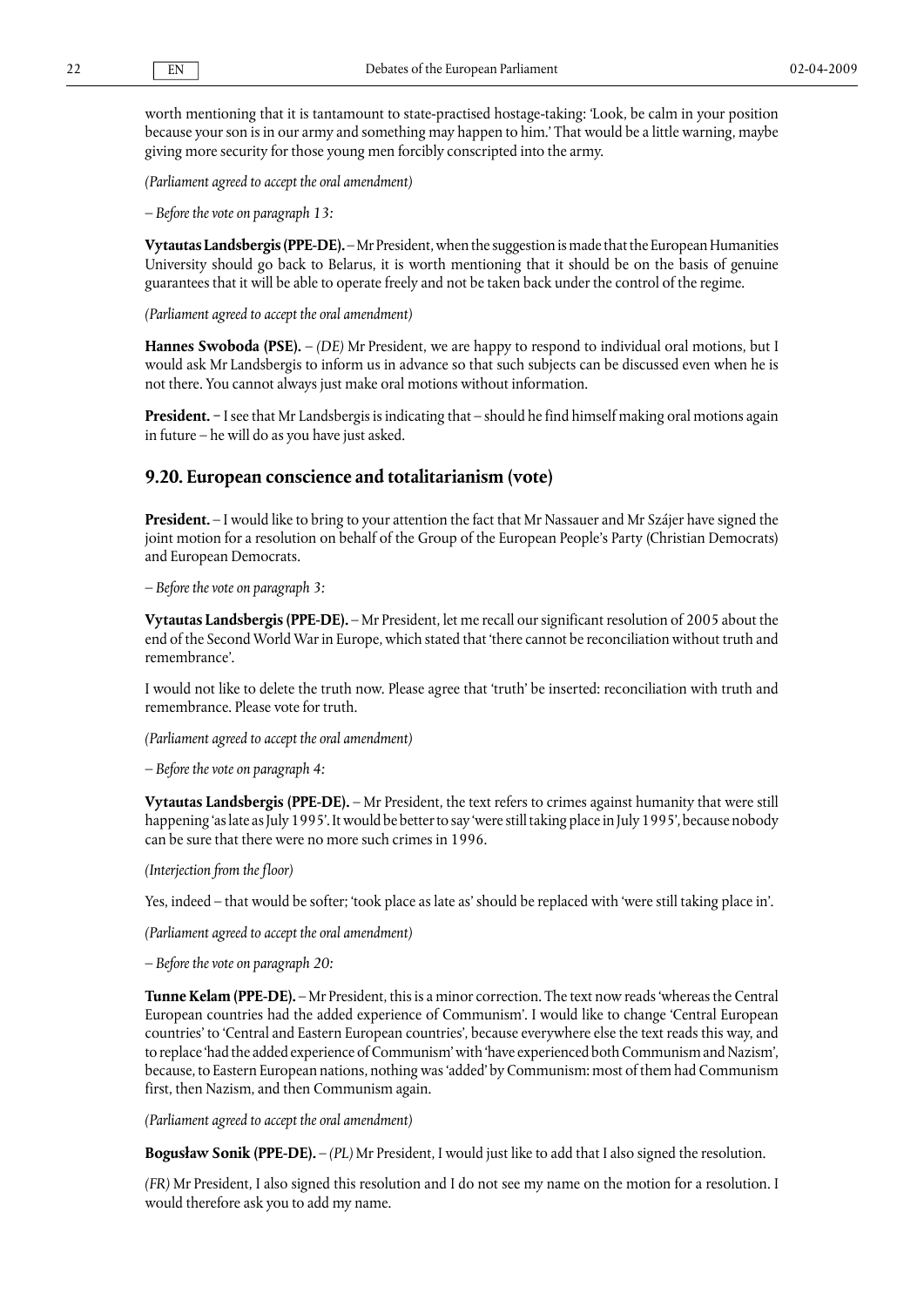# **9.21. The role of culture in the development of European regions (vote)**

# **9.22. Recommendation to the Council on the new EU-Russia agreement (A6-0140/2009, Janusz Onyszkiewicz) (vote)**

# **9.23. Opening of international negotiations in view of adopting an international treaty for the protection of the Arctic (vote)**

*– Before the vote:*

**Avril Doyle (PPE-DE).** – Mr President, I rise to ask colleagues to consider the referral of this motion for a resolution back to committee. I do so on foot of what Commissioner Ferrero-Waldner said here last night in the debate. I do not do so lightly, because I share the concerns of all colleagues who have spoken in this debate and as expressed in this resolution.

But I would like to say, to be fair to the Commissioner, that it is not our intent to cause her any problems at a critical stage in the negotiations she is having at the moment with the Arctic Council. She has specifically stated that 'such a proposal would at this stage' – and I am quoting from the transcript of what she said in plenary – 'not only be ineffective, but could prove to be detrimental to the EU's role and credibility in overall Arctic cooperation'.

In her conclusion, she specifically referred to the timing of our motion. The Commission has submitted an application to the Norwegian Chair of the Arctic Council to extend the international Convention on the Law of the Sea. That has to be accepted by unanimity, and the vote is on 29 April – in three or four weeks' time. So she very clearly asked for a postponement, even though she fully shares our sentiments. On that basis, could I suggest we consider referring it back to committee?

**Diana Wallis (ALDE).** – Mr President, could I say on behalf of the ALDE Group that we would support Mrs Doyle's proposition? I think it has much merit. The House had a resolution on this issue in October of last year. To a certain extent we are repeating what we said then, but we are also saying some things that are rather stronger and, as Mrs Doyle said, they come at a critical moment when most of us in this House would want to see the EU take up a seat on the Arctic Council, and we would not wish to compromise that.

It would be much better to refer this back to committee and have a full and considered report in the new mandate.

**President.** – Ladies and gentlemen, just to make it clear what it is that we are now voting on, we cannot refer this back to committee as it did not come from a committee, but we can postpone the vote. This is what the Rules of Procedure dictate.

**Véronique De Keyser (PSE).** – *(FR)* Mr President, excuse me, but you have not given the floor to the opposing side.

I find it extraordinary that we should have debated this resolution yesterday and that, on the contrary, the moment we table it and we call for a 50-year moratoriumon the exploitation of oil resources, the moment we call for a binding charter, and when we know that the countries have until the end of April to go to the UN to claim sovereignty over the seabed and therefore, in effect, this idea of sovereignty, accompanied by military deployment, everything should depend on what we do right now.

If we fail to show the difference and make our voice heard, we will take a step backwards, and we will not be proactive, and I am absolutely opposed to that.

*(Applause)*

*(Parliament decided to postpone the vote)*

# **9.24. Health concerns associated with electromagnetic fields (A6-0089/2009, Frédérique Ries) (vote)**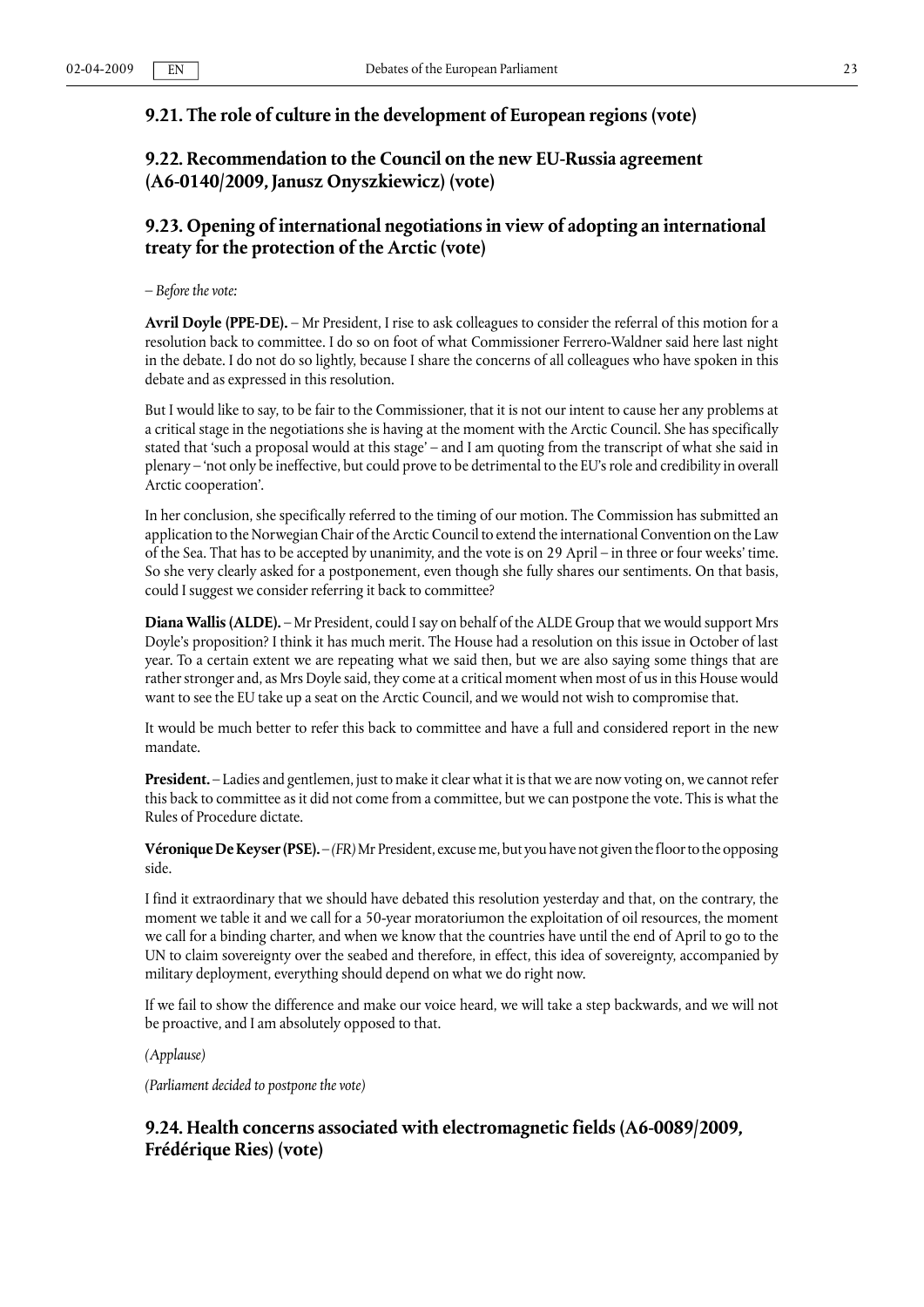# **9.25. Better schools: an agenda for European cooperation (A6-0124/2009, Pál Schmitt) (vote)**

### **IN THE CHAIR: MR ONESTA**

*Vice-President*

### **10. Explanations of vote**

**Oral explanations of vote**

#### **– Report: Hannu Takkula (A6-0125/2009)**

**Tomáš Zatloukal (PPE-DE).** – *(CS)* Mr President, the presence of a very large number of migrant schoolchildren has enormous consequences for the education system. There is clear and unambiguous evidence that many children from migrant families are less educated than their peers. Schools must adapt to their presence and include them systematically in their traditional programmes aimed at providing high quality education. Education is the key to ensuring that these pupils become fully integrated, successful and productive citizens of the host countries, and therefore that migration becomes a benefit for migrants and for host countries. I welcome the report of Mrs Takkula and I have supported it.

**Bruno Gollnisch (NI).** – *(FR)* Mr President, multilingual teaching, polyglot teachers addressing each child in his or her mother tongue, foreign teachers recruited especially for them, respect for and even promotion of cultures of origin by schools, minimum knowledge of the language of the host country, without this even being considered as really obligatory: this type of recipe does not lead to the integration of migrants. It would lead meanwhile, and paradoxically, to the ghettoisation of our societies, to the blurring of identities, and to the acculturation of all, whether migrants or the original inhabitants of the host country.

I advise the rapporteur to go and look at the ZEPs – the priority education areas – in France's suburbs and see where such worthy sentiments lead. In fact, they merely equate to abandonment, in our own countries, of the idea of imposing respect for our cultures, our customs and our mores on those who come asking for our hospitality.

Our education systems should not have to be adapted to the cultures of other peoples. It is up to the migrant populations to adapt to our cultures if they intend to stay in our countries.

#### **– Report: Adina-Ioana Vălean (A6-0186/2009)**

**Mario Borghezio (UEN).** – *(IT)*Mr President, I wish merely to underscore the need to express strong support for the call that was supported this morning by an opportune decision. It is inconceivable that the possibility of acknowledging polygamous marriage was mentioned, even only in passing, in a European Union document, particularly a document voted on by the European Parliament.

This has nothing to do with the culture of the European Union. There should be no room in the European Union legal area for stances of this kind – they are against our tradition, which is the tradition of Christian Europe, and they express, among other things, the principle of crushing women's rights. Therefore the decision taken this morning was very important, but the seriously irresponsible act of including a note such as this in a European Parliament document is very worrying.

**Ewa Tomaszewska (UEN).** – *(PL)*Mr President, I could not endorse Mrs Vălean's report. It allows a situation where the law contradicts itself, violating the principle of subsidiarity, promoting the reunification of families from third countries which have a different culture, and also allowing polygamy. It creates legal chaos. As we all know, different definitions of 'family' and 'family member' are used in different EU countries. Rights are different, for example the right of inheritance, family law is different, and so is the right to receive social service benefits. Creation of a right to social benefit claims without the consent of the host country and without taking account of the economic situation may lead to serious social conflicts. I protest against the constant breaches of the principle of subsidiarity in this Chamber.

#### **– Report: Urszula Gacek (A6-0182/2009)**

**David Sumberg (PPE-DE).** – Mr President, I am very privileged this morning to be sitting next to Mr Daniel Hannan, my very good colleague, whose speech a few weeks ago has revolutionised the transmission of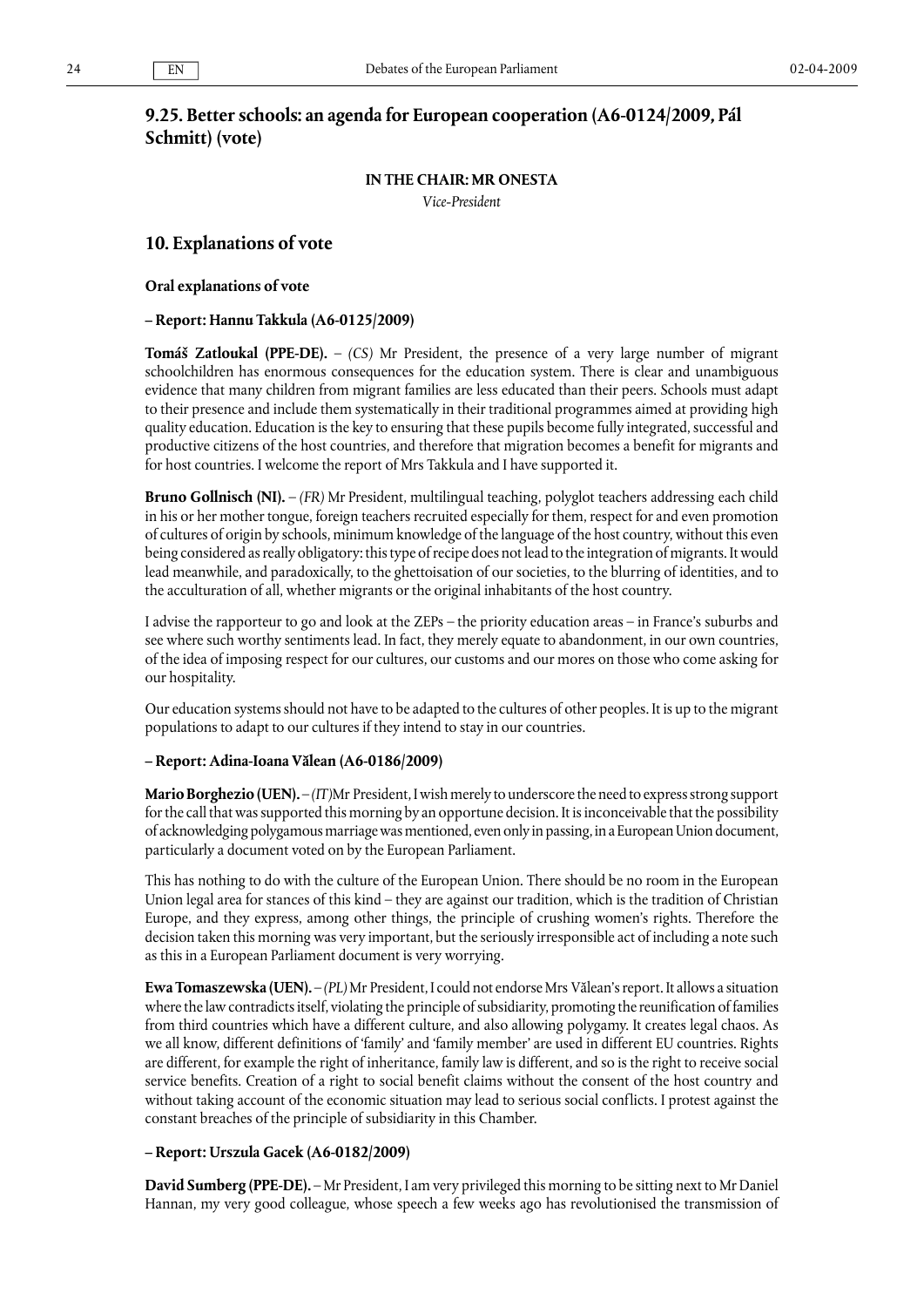information and political thought and will change it for the future. The power of the Internet is supremely important, but is even more important over the regular media.

I voted against this report for one simple reason, which is that I am not in favour of promoting European citizenship. I am a British citizen and am proud to be so, and what we should be about is promoting the individual citizenship of our individual countries and saying, yes, we are members of the European Union as countries, but we are not European citizens. We are citizens of the countries which gave us our birth and infant nurture, which protect us and which have given many of us sanctuary over the years. That is the pride which I have and will continue to have in the years to come.

**Bruno Gollnisch (NI).** – *(FR)* Mr President, the ancient Greeks have already discussed the questions with which we are concerned. In their associations of city states, they discussed the respective merits of *isopoliteia*, or identical citizenship, which gave to each person the same rights in one city as in another, and *sympoliteia*, or common citizenship.

It will not surprise you to learn that I am resolutely in favour of the first of these arrangements. In fact, European citizenship is highly artificial in nature. The rapporteur regrets above all that the citizens are unaware of the rights that it would give them. However I note that, whenever these citizens are asked for their opinion, for example on the European constitution or on its unfathomable avatar, the Treaty of Lisbon, and they answer no, at such times their opinion is deliberately ignored.

This is why these supposedly generous constructions on common citizenship seem to me to be largely hypocritical and I would prefer to replace it with the mutual recognition of rights between allied, yet still sovereign nations.

**Jim Allister (NI).** – Mr President, citizenship defines who we are. It is the bedrock of our identity. I am a British citizen and I am proud of that, not least because of the vicious campaign of the IRA to try and coerce me and my constituents out of that citizenship – something which, thankfully, they have failed to do.

Citizenship lies in Member States. It should not be diverted and it should not be shared. Thus I reject this contrivance of European citizenship, which of course is a complement to the ongoing efforts to be advanced by the Lisbon Treaty to build the statehood of the EU and thus this notion that we all have to be, whether we like it or not, want it or not, EU citizens first and foremost. I reject that philosophy as I reject the Lisbon Treaty.

**Martin Callanan (PPE-DE).** – Mr President, this is becoming a bit of a familiar refrain, to agree with my colleagues.

I voted against this report because, of course, I also completely reject the whole concept of European citizenship. I believe that citizenship is unique to nation states, and I believe that all of the efforts that are behind this attempt to construct a European citizenship are related to the same attempts to conduct a European superstate.

Many of my constituents and myself are also unhappy about being forced to become, effectively, European citizens. They see citizenship as something to be affirmed or rejected, based on a common set of values and ideals built up over the centuries. None of us have been given any say, any referendum or any consultation whatsoever on whether we wish or do not wish to become European citizens.

Of course there should be a referendum on the Lisbon Treaty. But we should also be asked whether we wish to be European citizens in addition to our nation citizenship. We have no right to renounce European citizenship, even if we completely reject – as I do – the whole concept of such a thing.

**Gay Mitchell (PPE-DE).** – Mr President, I am not, first and foremost, a European Union citizen. I am an Irish citizen and, as a complementary adjunct to that, I am a European citizen.

I have learned a lot here today. I did not realise our British colleagues were citizens. I thought they were subjects. But I have no difficulty with the words 'subjects' and 'citizens'. You can be Scottish, Welsh or English, but you have to be Scottish, Welsh or English, or one of those people in Ireland who take on the British citizenship, to be British. There is no such thing as a British citizen if you are not Irish from Northern Ireland, Scottish, Welsh or English.

I really do not understand the point that has been made here today. These are complementary adjuncts to our national citizenships and I certainly have no difficulty whatsoever with that. People are making a mountain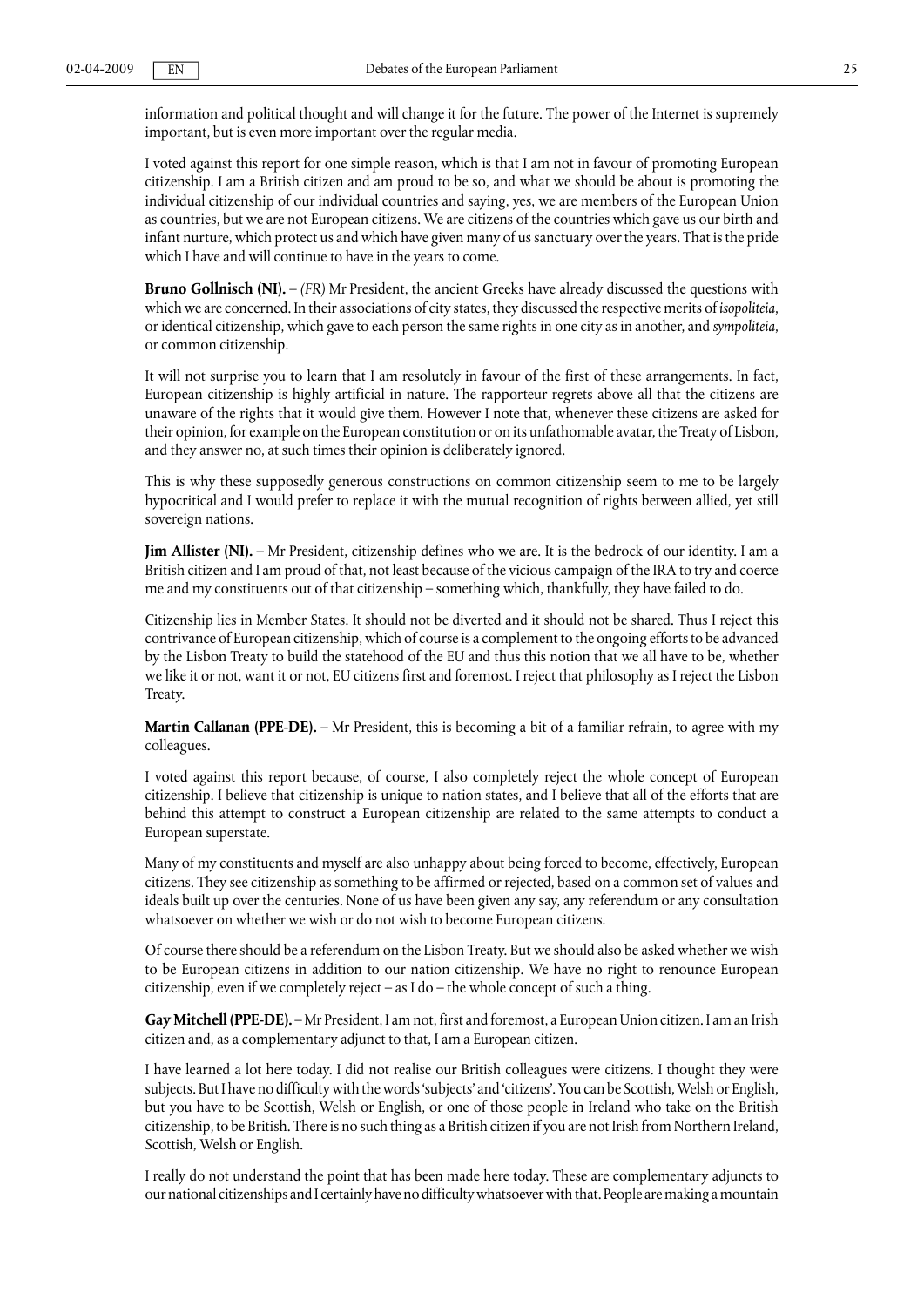out of a molehill because we are in the run-up to the elections, and are using this constant anti-European rhetoric to put forward their own interests rather than the interests of the countries they are supposed to serve.

**Richard Corbett (PSE).** – Mr President, may I concur with the last speaker. Some of our colleagues seem to have a very narrow, unidimensional, view of citizenship and, indeed, of identity. Yet we are all multifaceted: I support England in football, because I am English and that is part of my identity; I support Britain at the Olympic Games in athletics, because that is a wider dimension to my identity; and I support the European golf team in the Ryder Cup against the United States – and I suspect that even the honorable Member who made the remarks just now does too.

These are different dimensions to our identity and our citizenship. They are not contradictory but complementary. Of course, no citizenship of that kind has been attributed by referendum. There was never a referendum for me to be English or to have British citizenship – which has been changed from being a subject – nor has there been a referendum on the treaties which, nearly two decades ago, created the notion of European citizenship, linking it specifically to certain rights that we have and that we enjoy throughout Europe, nothing more and nothing less.

#### **– Report: Emmanouil Angelakas (A6-0134/2009)**

**Neena Gill (PSE).** – Mr President, I supported this report because I believe it continues the crucial work done by this House in linking our commitment to the environment to our need to deliver Member States out of the current financial crisis. But also, because every aspect of our economy and society is affected, we need to take a holistic approach to economic and environmental recovery.

I worked in housing for 18 years and I am concerned that sufficient attention has not been paid to housing and energy, especially at construction time, as housing contributes significantly to carbon emissions. Focusing on cohesion policy is a sensible way for us to fulfil our obligation to communities and economies. Change, as much else, begins at home. Using the European Development Fund monies to complement regional and local authorities' schemes for double glazing, insulation and solar panels or for replacing old boilers for more energy-efficient ones is an excellent example of how the European Union can help Member States to meet targets which will be of benefit to all European citizens.

**Syed Kamall (PPE-DE).** – Mr President, when I saw the title of the report, 'Investment in energy efficiency and renewable energy for housing', I was impressed. No one could disagree with that in these times of concern over climate change, whatever one thinks about that. We all agree that there should be better energy efficiency and better energy conservation.

But surely the European Parliament should be setting an example. How can we talk about energy efficiency, how can we talk about conservation, when we continue to have three European Parliament buildings? We have a building in Strasbourg that is only used for 12 weeks in the year and continues to emit CO<sub>2</sub> and waste energy when we are not there, an office building in Luxembourg that Members never visit (and we are now building another building in Luxembourg) and we have this Chamber here in Brussels. It is time to stop the hypocrisy on energy efficiency, to lead by example and to only have one Parliament building.

#### **– Report: Henrik Lax (A6-0161/2009)**

**Czesław Adam Siekierski (PPE-DE).** – *(PL)* Mr President, in view of the difficulties concerning visa procedures, it is essential that they be simplified, including by reducing the costs borne by the applicant. This will help better cultural exchange and cooperation between the EU and third countries. I think it is essential to simplify visa procedures for people who have family in Member States. I will give Poland as an example. For hundreds of years the history of Poland has been intertwined with the history of countries like Ukraine and Belarus, where a significant Polish minority lives. These people do not hold Polish citizenship, but they often cross the border to visit their relatives.

The greatest possible simplification of visa procedures is, therefore, necessary for people who have gained the trust of the visa office by not breaking any of the visa regulations. I think it is significant that the introduction of biometric identifiers will facilitate exchange of data and help the future integration of the visa system, facilitating the visa process itself and also improving security throughout the EU. The report is important for development of contacts between the EU and third countries.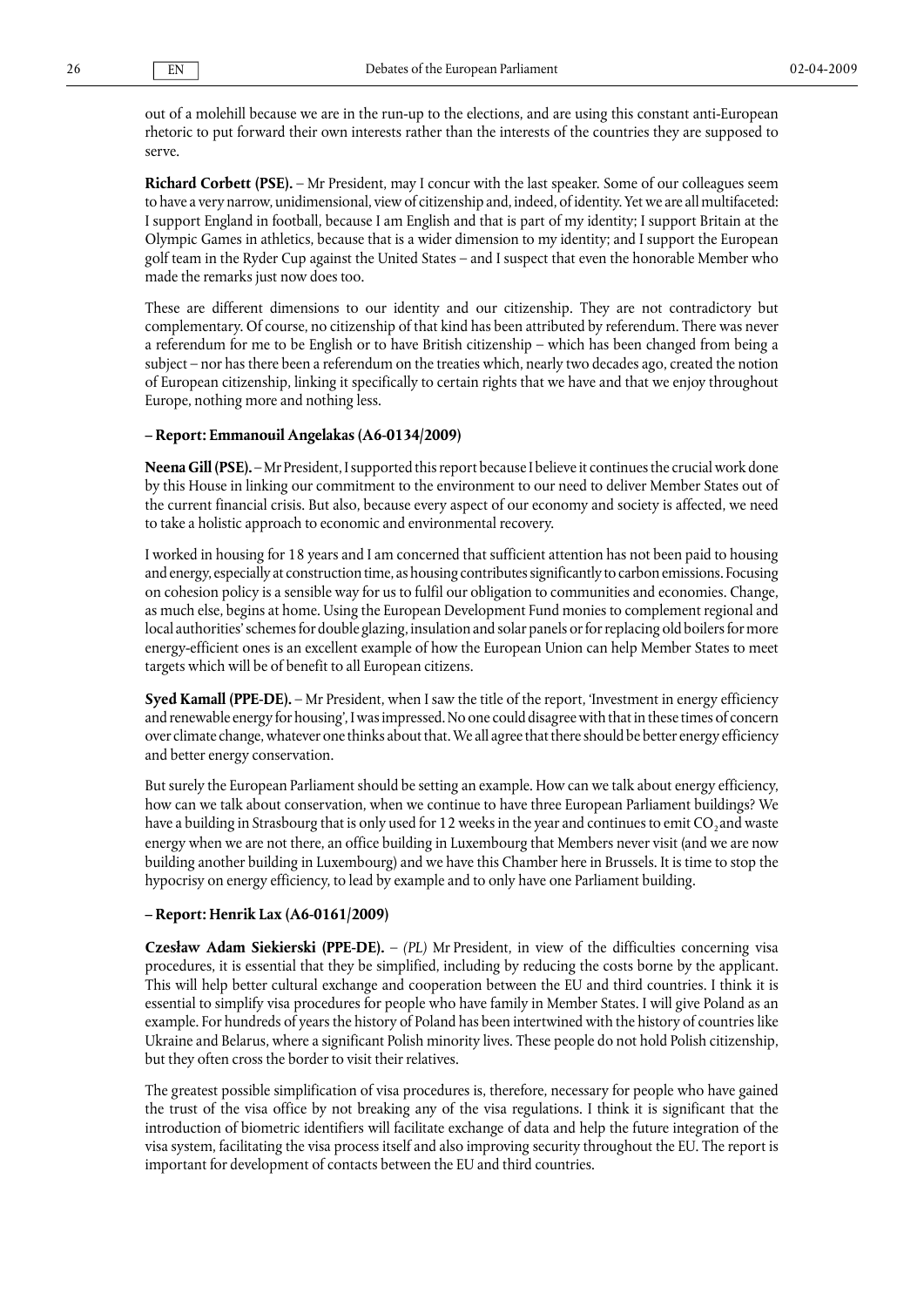### **– Report: Salvatore Tatarella (A6-0105/2009)**

**Neena Gill (PSE).** – Mr President, once again, I voted in favour of this report because I believe, if we are to make strides in fighting climate change, we need to make choosing green products easier for the consumer.

Although my region – the West Midlands – is one of the only landlocked areas of the UK, we are, of course, consumers of fish and fish products, which this report refers to.

By introducing a voluntary scheme such as ecolabels, we can encourage a market in more energy-efficient and ecologically kinder goods. This will fit in with other market-based solutions to climate change, such as tax reductions on eco-friendly goods.

My constituents tell me that they are happy to make different choices if buying them and buying green products makes it easier for them. We will need to publicise the scheme better if it is to have the desired effect, and it will require better marketing but also standardisation and harmonisation of the information it displays if it is to be of real use to consumers.

A good model is the report on energy efficiency of tyres, which I have been working on and which presents similar details in a clear, concise manner.

#### **– Report: Kathalijne Buitenweg (A6-0149/2009)**

**Anja Weisgerber (PPE-DE).** – *(DE)* Mr President, we, the German conservative group (CDU/CSU), voted against Mrs Buitenweg's report. We oppose discrimination of all kinds, but we do not believe that a comprehensive framework directive at European level is really the right way to protect those affected. Ten Member States have still not transposed the existing anti-discrimination directive at all. Despite that, a simple majority of this House – not a qualified majority – did vote in favour of this extension today. It would give rise to considerable additional bureaucracy and unnecessary costs – something that the public has little understanding for.

Improvements can be made in relation to insurance and in the structural adaptation measures relating to disabled entrances, and the requirement for a law on class actions could be eliminated, but we foresee serious problems for the Member States if, for example, we were forced to include the concept 'belief' in the prohibited grounds for discrimination. The consequence of this would be that extremists and sects, such as Scientology, for example, would be able to invoke the protection of the directive.

We are also opposed to granting complete equivalence of status to traditional and same-sex marriages. In the Commission's view, the transposal of the directive requires that same-sex partners, insofar as they may be legally recognised in a given Member State, should also receive the same rights as married couples. We are opposed to that idea. We therefore voted against the report and in favour of referring the proposal back to the Commission.

**David Sumberg (PPE-DE).** – Mr President, I abstained on this matter for two reasons. First of all, we all accept some discrimination. In all our countries we have religious schools – Catholic, Protestant, Muslim, Jewish – and there is an element of discrimination in those schools because the people who are primarily accepted there are of that faith. I support that. I support faith schools.

But the principal reason why I abstained was because this turns the whole principle of jurisprudence upside down. We are innocent until we are proved guilty. That is a cardinal principle, certainly of English law, and I dare say of law in many other European Union countries. This turns the burden of proof the other way round, and that, frankly, is unacceptable. Of course we are all against discrimination. We are all in favour of equal treatment, but we have to recognise that the principles of law which have guided us throughout the ages remain in place. That is why I abstained.

**Erna Hennicot-Schoepges (PPE-DE).** – *(FR)* Mr President, I am one of those members of the Group of the European People's Party (Christian Democrats) and European Democrats who voted for the report. I did so because I think that Parliament must send out a strong signal, with this vote, in favour of non-discrimination, and there are certainly other much more important factors than those that have just been mentioned.

In fact, in the Member States there are situations where children are denied education in their mother tongue, where use of the latter is prohibited. We are a world away from the real situation. It is therefore right to send out a signal, as Parliament has done with my support. There certainly remains much to do in this task of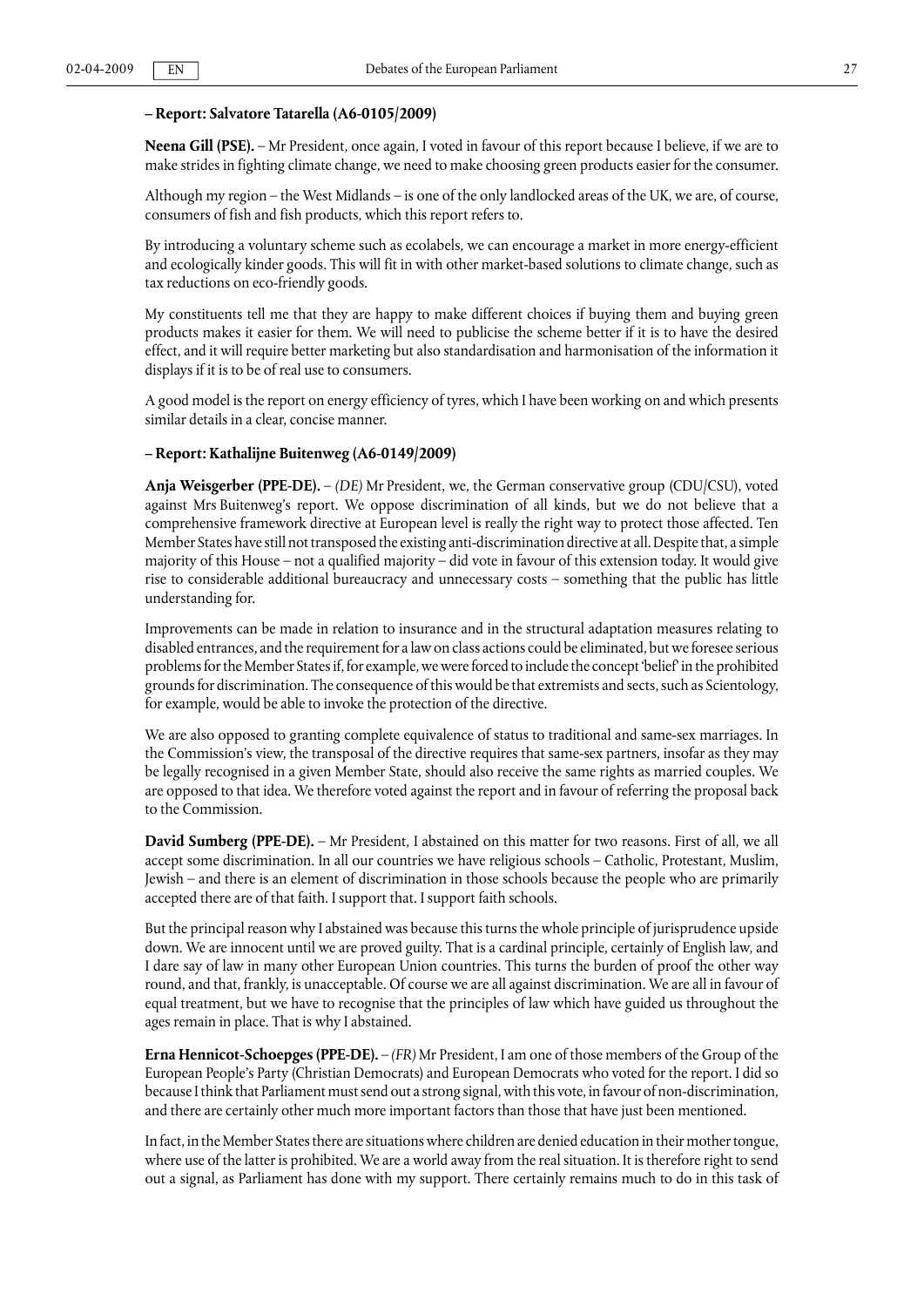gaining greater awareness of others, and we are far from the dialogue of cultures on which we vowed to make progress in 2008. I regret all of the controversy that has surrounded this report.

**Richard Corbett (PSE).** – Mr President, in the 27 countries of the European Union we have a proud tradition, developed over the last decades, of fighting together against discrimination, and of making discrimination illegal and something to be discouraged.

What this report does is to correct an anomaly. We have legislation on our statute book which rightly prohibits discrimination on grounds of race and gender in the workplace and elsewhere, but discrimination on grounds of disability or age or sexual orientation is prohibited only in the workplace but not elsewhere – not in consumer protection and not in other situations which citizens can find themselves in and being discriminated against.

It is right that we correct that anomaly. The large majority today sends a powerful signal to the Council, and I look forward to adoption in the near future.

**Frank Vanhecke (NI).** – *(NL)* Mr President, I enumerated a number of arguments in yesterday's debate as to why the amendments and proposals in the Buitenweg report are unacceptable to me, possibly more so than the original Commission proposal for an anti-discrimination directive itself. Even with the amendments we voted on today, it still is an unacceptable violation of the principle of subsidiarity. It generates an enormous amount of red tape which is very costly and creates huge obstacles for the Member States. Above all, it bears witness to exceptional levels of distrust in respect of the Member States themselves.

The problem with texts of this kind that incorporate all manner of things is that they also contain a few good points, of course. I would like to use this explanation of vote, insofar as is necessary, to confirm that it goes without saying that I am all in favour of major efforts being made by the whole Community for the benefit of the disabled, for example. Here too, though, I am convinced that things are best left to the Member States to organise.

**Daniel Hannan (NI).** – Mr President, this report rests on a conceptual misunderstanding. Outside this Chamber, equality means the right of people to be treated the same. Here in this Chamber, we are using it to mean the right of people to be treated differently.

That is a critical point. Anti-discrimination legislation of this kind is not a refinement of the principle of equality under the law. It is an opposing principle. When we pass such reports as this, we take power away from people that one can vote for – and vote against – and give it arbitrarily to jurists. If this report were applied literally, it would prohibit an opera company from declining to hire men in soprano roles, it would prohibit a Labour politician from declining to have a Conservative as their press spokesman, and it would prohibit a Catholic school or hospital from preferring to employ its own co-religionists.

When I made these points, the answer from the report's supporters was that it would not be used that way, and that everyone knows what it really means. I have to say that it strikes me as very bad jurisprudence to criminalise everything in theory and then rely on the courts arbitrarily to disapply the law.

**Bruno Gollnisch (NI).** – *(FR)* Mr President, the great Catholic philosopher Chesterton said that the modern world was full of Christian ideas gone mad.

I believe that this report by Mrs Buitenweg is a perfect illustration of this. It is a text that starts off with worthy sentiments to avoid acts of discrimination that disabled people, for example, might suffer, only to become truly totalitarian by making a fundamental conceptual error, in other words by not differentiating between legitimate differences and unfair acts of discrimination.

It is, for example, natural for a child to have the right to a father and a mother, even where he or she is adopted. This right must take precedence over the right of persons of the same sex to adopt a child. It is natural for distinctions to be made on the basis of nationality. It is natural for the French, the British, the Czechs and the Lithuanians to have priority over foreigners in their own countries, in the same way that it is natural for these foreigners to have priority in their countries over European citizens.

These are perfectly legitimate distinctions ignored by this text which, moreover, does away with the presumption of innocence. This is a real step towards the soft totalitarianism that is this new doctrine of political correctness.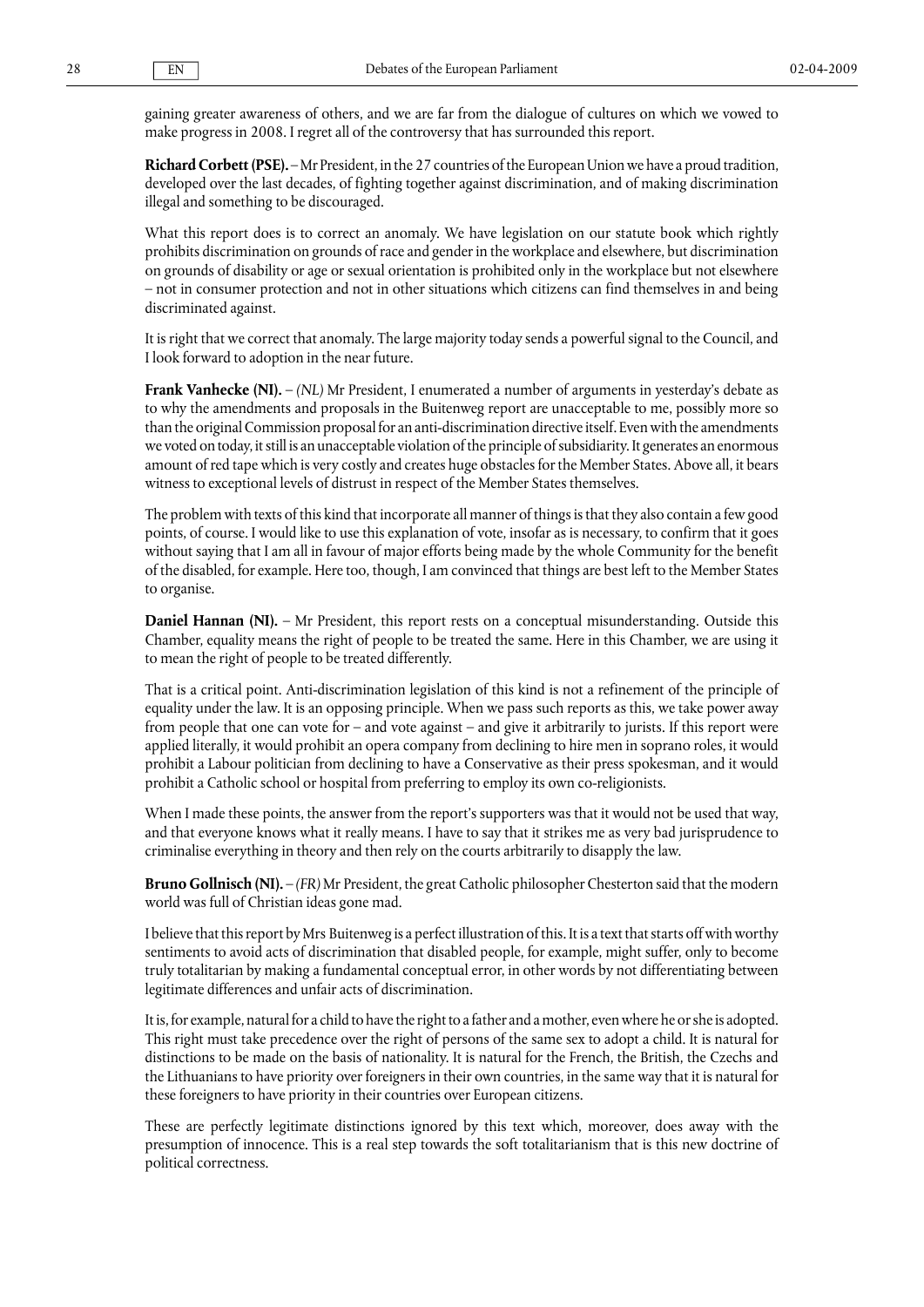**Martin Kastler (PPE-DE).** – *(DE)* Mr President, ladies and gentlemen, while 10 of the 27 Member States are embroiled in an on-going court case due to their failure to transpose the first directive, we have today still seen a simple majority in this House vote to lay a second directive on top of the first.

I, personally – along with the majority of my group – voted 'no'. Why was that? I will mention two examples. From experience in my Franconian home, I know of the efforts of political extremists, neo-Nazis and left-wing radicals attempting to acquire property and thereby generate widespread publicity in their favour. If this is implemented, the equal treatment directive will mean that owners and our landlords will now, in some cases, have to make deals that they had hitherto been able to refuse.

For that reason I voted against Mrs Buitenweg's report today. Another reason is that, in the amendment today, we reversed the reversal of the burden of proof and with it a fundamental element of our state under the rule of law. I regard that as completely illegitimate. The third point relates to newspapers and publishers, whose freedom to refuse to publish items by extremists would be curtailed by this directive. That, in my view, is a clear intrusion on the freedom of the press and something that I therefore reject.

**Neena Gill (PSE).** – Mr President, I was delighted to support this report because I have always fought against all types of discrimination. I think it is vital that we have a framework to prevent exploitation of people because of their religion, age, disability, education or marital status. Without protection against discrimination on these grounds, our ambitions for a social Europe will be meaningless. This will particularly be the case during the current economic situation. There is always a temptation during these difficult times to exploit those who are less able to defend themselves, to cut corners when it comes to regulation designed precisely to protect against such exploitation.

In my constituency, the West Midlands, we are threatened with the rise of far-right politics. I believe Europe has a key role to play in ensuring people know they are protected in the face of aggression and exploitation.

**Martin Callanan (PPE-DE).** – Mr President, I voted against this report for the fundamental reason that I believe these subjects have nothing at all to do with the European Union. I do not believe there is any need for European legislation in these matters. I think very sensitive, traditional matters such as this are much better handled at Member State level, where individual national parliaments can take account of the fundamental culture, traditions and legal systems that are in their own particular countries.

A number of other Members have raised issues about the particular problems that will be caused by this – the problems for religious groups being forced to employ somebody from a different religious base, the problem in faith schools, and the problem of different political parties wanting to employ people of their own beliefs and values. Essentially, the fundamental problem with this is that it takes power away from us, as elected politicians or national politicians, and puts it in the hands of unelected judges to interpret and re-interpret the legislation in ways that were never envisaged at all by the very well-meaning sentiments of some of the authors of this report. But I believe that, fundamentally, we are opening a huge can of worms.

**Ewa Tomaszewska (UEN).** – *(PL)* Mr President, I voted against the report on equal treatment of persons, despite, and perhaps precisely because, I am opposed to discrimination. Adoption of that document would in particular mean consenting to the legally guaranteed, equal access of paedophiles to jobs where they would have direct contact with children, which would constitute a threat to children. It would mean consenting to the publications and public appearances of fascist groups and religious cults, a ban on educational and charitable centres run by churches in their communities, which would seriously hamper social action, and it would open up broader possibilities for discrimination against Christians. The document breaches the principle of subsidiarity, which is becoming an increasingly common practice in the European Parliament.

**Marie Panayotopoulos-Cassiotou (PPE-DE).** – *(EL)* Mr President, I should like to convey the huge surprise and disappointment of people with disabilities and people with special needs, who were expecting to be offered a framework directive in the present parliamentary term, so that the Member States would adapt their legislation and there would be no discriminatory treatment of this group of people, who may be represented by huge European trades union but who cannot personally express their intention to obtain protection.

**Gay Mitchell (PPE-DE).** – Mr President, I had concerns relating to the wording of the Commission proposal – but no legislation is perfect. I voted for both parts of recital 17, Amendment 28. It was my intention to vote for the original text, but I did not wish to vote against the amendment wording which, though not as strong as the original text in relation to rights of Member States, did address my concerns sufficiently, and it was clear it would be overwhelmingly carried. I therefore would not have had the opportunity to vote for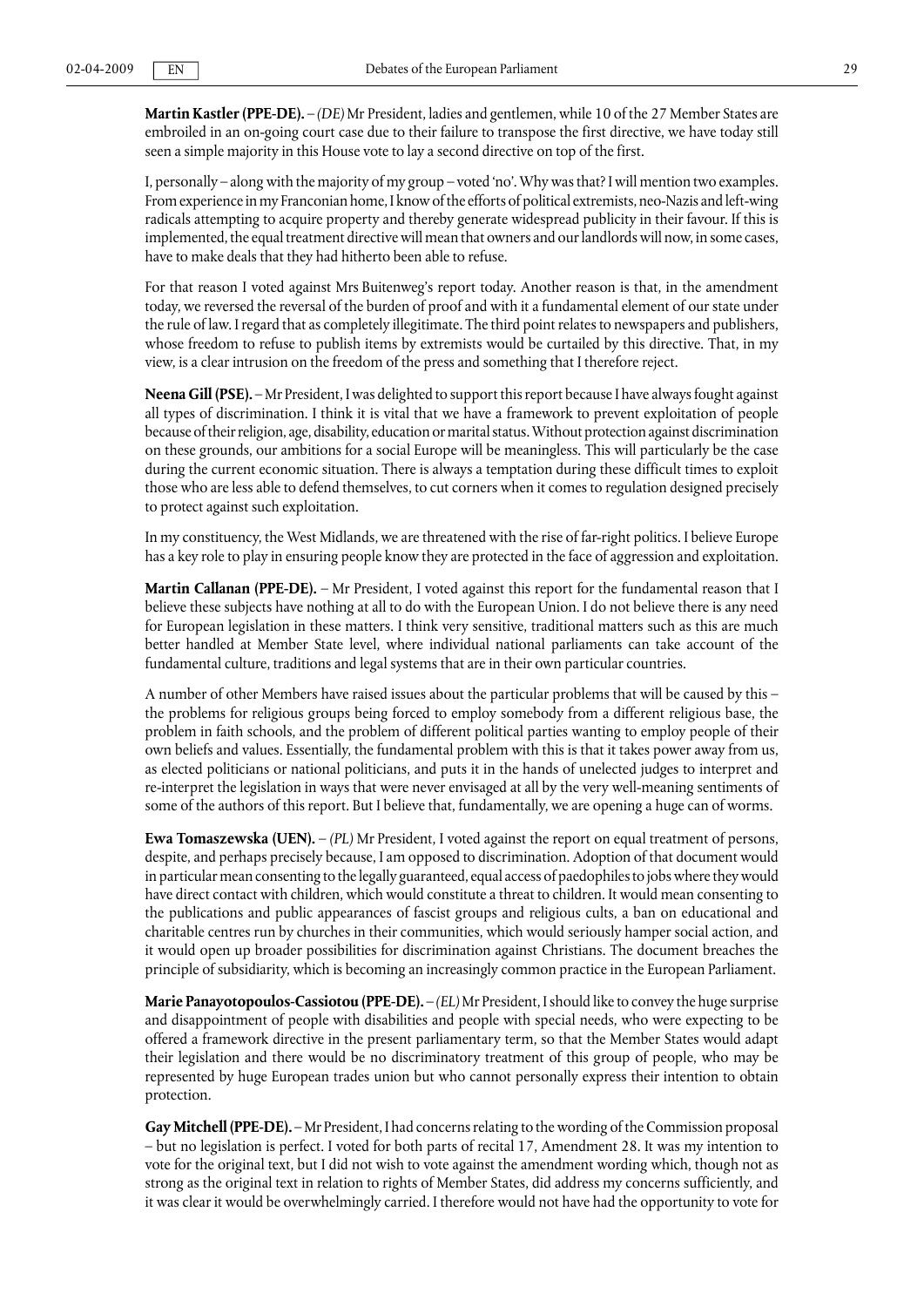the original text, which would have fallen in those circumstances, I could, therefore, have appeared to vote against a principle, and that I did not wish to do.

Having examined the text in depth, I am satisfied that the proposal will serve to improve the access to goods and services for people with disabilities without making any unnecessary references to text that can be inferred as abortion.

I firmly believe that it is vital to put in place mechanisms that allow the disabled to travel within the European Union on an equal footing as every other citizen. Europe has over 50 million disabled citizens, and it is therefore imperative that we make every measure to improve their well-being. It is for that reason that I voted for the report.

#### **– Motion for a resolution: B6-0177/2009 (EU-Belarus Dialogue)**

**Laima Liucija Andrikienė (PPE-DE).** – Mr President, I supported the resolution on the evaluation of the EU-Belarus dialogue. I voted 'yes' because I welcome the increased high level EU-Belarus dialogue, including bilateral contacts, and the intensified technical cooperation initiated by the Commission.

At the same time, I would like to point out that the political dialogue between the EU and Belarus must be conditional on, and directly connected to, the lifting of restrictions on freedoms and cessation of the repression of participants in peaceful demonstrations and human rights activists.

I insist that the democratic opposition in Belarus and civil society be included in the dialogue between the EU and Belarus.

Last but not least, I hope that the Government of Belarus will use the next nine months to achieve substantial progress in a number of areas, including freedom of association and the granting of political rights and freedoms.

**Toomas Savi (ALDE).** – Mr President, I voted in favour of this resolution as it provides a balanced and realistic overview of the relations between the European Union and Belarus.

President Lukashenko seems to be seeking better relations with both the European Union and the Russian Federation. The release of political prisoners a year ago was the first sign of the Lukashenko regime's willingness to meet the demands of the EU and engage in serious dialogue.

Although the palliation of the regime's oppression can be considered an improvement, a true regime transition has not started yet. I believe that the involvement of the democratic opposition in Belarus, as well as civil society, is vital for a meaningful dialogue between the European Union and Belarus and eventually the key to the successful process of democratisation.

#### **– Motion for a resolution: RC-B6-0165/2009 (European conscience and totalitarianism)**

**Frank Vanhecke (NI).** – *(NL)* Mr President, the joint motion for a resolution which we adopted today contains many points that are worthy of promotion. For example, I agree with the fact that the sacrifices that very

many people have made in the fight against totalitarian regimes of the 21<sup>st</sup> century in Europe should not be forgotten.

I should nevertheless like to make a few comments. It is regrettable that there is no mention of the allies of these totalitarian regimes who, until very recently, held nearly the whole of Eastern Europe in their grip. It is true that so-called right-wing politicians have made precious few efforts to demand democratisation in Eastern Europe, but it is even truer that very many left-wing politicians actively supported these Communist regimes, even though they play the holy innocent today, even in this Parliament.

Secondly, we should really have the courage, with this report, to take a stand against the muzzling laws. Historical research, however difficult, should be carried out in a delicate way, with due respect for the victims, but in complete freedom. It is unfortunate that we have let both these opportunities slip.

**Siiri Oviir (ALDE).** – *(ET)* I support the passing of the said resolution, which was born out of co-operation between four political groups. The document is balanced, and one could say this about it: better late than never. Actually, it is the most we can do in this House together in the name of justice.

We owe our parents and grandparents a firm parliamentary message, and that is what we have produced today. It is also, however, our obligation to prevent the recurrence of what we have discussed, using the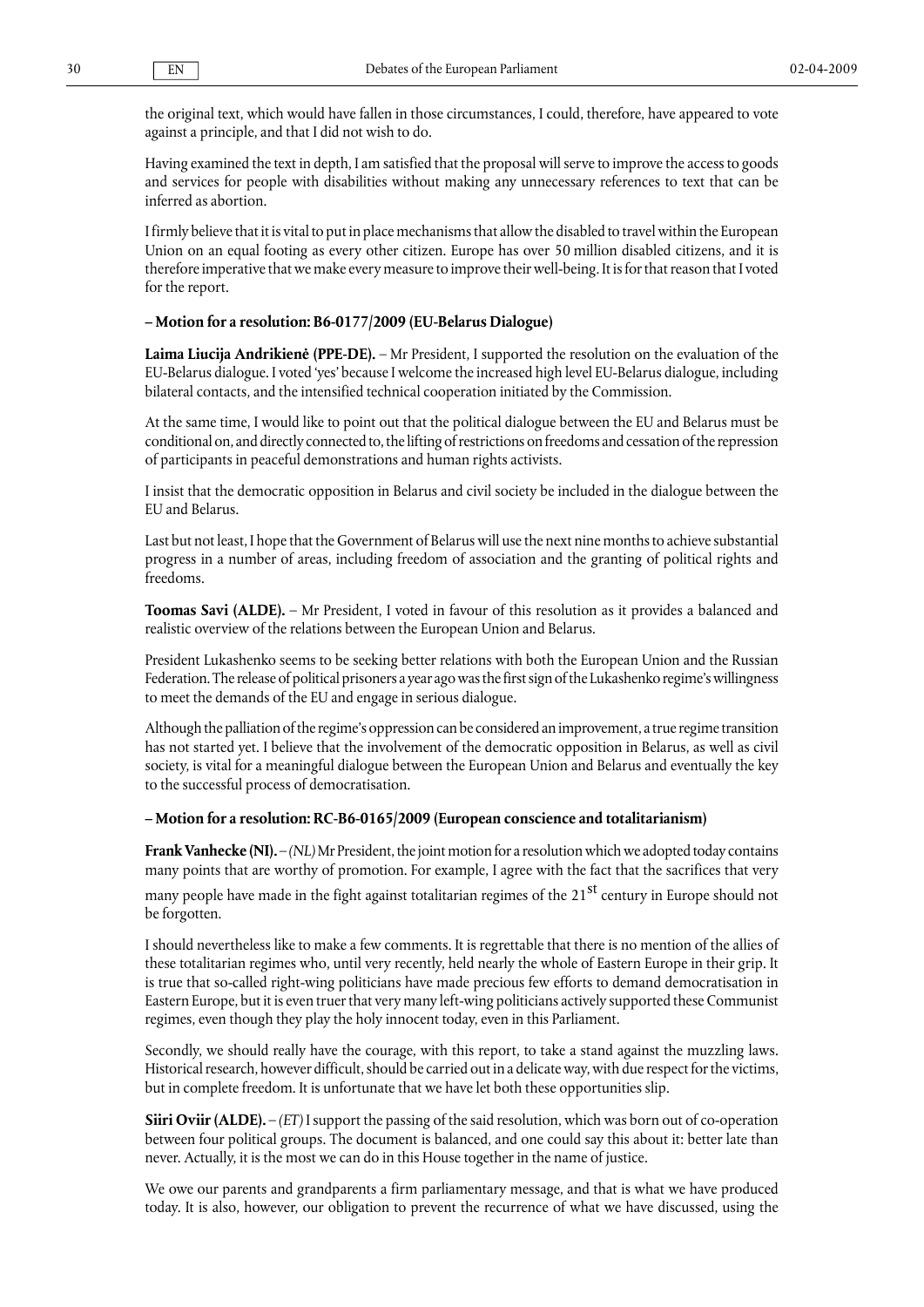funds at our disposal. Truth and memory have an important role in connection with this. Our duty is to ensure respect for the principles of the rule of law.

**Daniel Hannan (NI).** – Mr President, this resolution recalls the horrors of Fascism and of Soviet Communism. No European, no child of Western civilisation, no civilised human being could disagree. But it then goes on to posit the European Union as an alternative or antidote to such totalitarianism. It reads: 'the European Union has a particular responsibility to promote and safeguard democracy, both inside and outside the European Union'.

It is here, my friends, that you make your bloomer. The European Union is not safeguarding democracy, either internally or externally. Abroad it is doing business with Castro's Cuba, with the Ayatollahs in Tehran; it is demanding the right to sell arms to Communist China. At home it is striking down referendum results when they go against closer integration.

Now of course, one has to be careful making such parallels. No one is arguing that the European Union is a Soviet system that takes away people's passports or runs Gulags or operates show trials. But it should deeply worry us when any system claims that the ruling ideology is too important to be subjected to the ballot box.

**Bruno Gollnisch (NI).** – *(FR)* Mr President, it is pleasing to see national socialism put on the same footing as communism and included in a general condemnation of the totalitarian regimes that bathed the 20th century in blood but, nonetheless, found great favour with many intellectuals, who have never been held to account and many of whom remain amongst the ranks of our most prominent figures.

It is pleasing to see that a number of amendments that tended to contaminate this text have been withdrawn. However, I do not believe that it is possible, for example, to make the official history of this dark period in our past sacrosanct, or to condemn dissenting voices.

It is absolutely astonishing that, in France, the communist-inspired Guessot law should further control historical debate with the threat of severe criminal sanctions. Our fellow Member, Jacques Toubon, called it Stalinist when it was adopted. Well, his friend, Mr Barrot, the Justice Commissioner, is proposing to extend it to all the countries of the Union that do not have it and even to triple the accompanying sanctions and prison sentences. It is not with totalitarian methods that one can fight totalitarianism.

**Katrin Saks (PSE).** – *(ET)* I feel that I should explain why I supported this resolution, in contrast to many others from my political faction, and in particular why I supported the version my faction did not support. I cannot agree with the rhetoric that this is an attempt to rewrite history. A large part of the history of Eastern Europe is unwritten, or at least few are aware of it, and precisely the part that concerns crimes connected with communism.

Nor can I support the approach that we should let historians decide what happened. I believe that it is our moral obligation, and I am glad that this resolution has been passed today.

**Syed Kamall (PPE-DE).** – Mr President, thank you for giving me this opportunity to explain how I voted on this issue.

There were two interesting sentences in the report that merit further attention. The first recognised that Communism and Nazism have a common legacy and called for an honest and thorough debate to be conducted on all the totalitarian crimes of the past century.

The other sentence which stuck out was 'calls for a pan-European public academic debate on the nature, history and legacy of totalitarian regimes on the basis of an international legal framework'.

I really wonder whether there is need for such a debate. It is quite clear what the common thread is between Soviet socialism and National Socialism. The clue is in the phrase, and the answer is 'socialism'.

When Socialist MPs try to ban an MEP from chairing the first session of the next Parliament, no matter how vile his views are, that is an attack on free speech. When the British socialist Government refuses to honour its manifesto commitment to hold a referendum on the Lisbon Treaty, that is an act of intolerance. We should be careful it is not the first step towards totalitarianism.

**Mario Borghezio (UEN).** – *(IT)* Mr President, Soviet totalitarianism did not only imprisoned people. Unfortunately it also imprisoned history and its documents. Millions of pages of history have been kept hidden in the secret archives that still exist in Moscow. Entire trains transferred millions of historical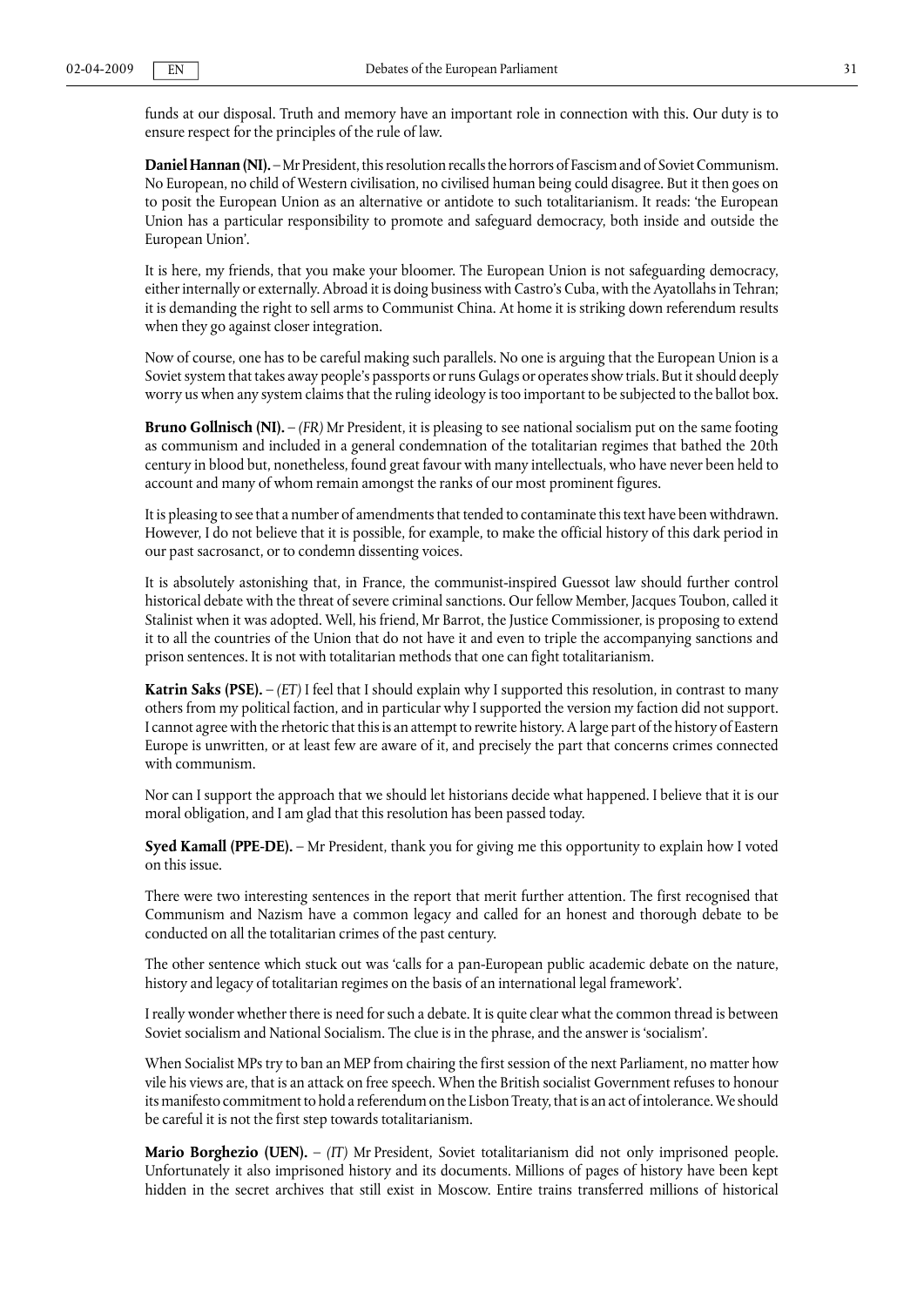documents, some stolen from the Germans but most looted directly or, as in Italy, obtained through communist partisans.

We would like our history to be accessible. Europe must demand this, it must achieve it. We would like access to documents that cannot be consulted: for example, on the holocaust of Italian military prisoners, who underwent attempts at brainwashing and were held without food, many under worse conditions than in the Nazi prison camps, who died amidst a thousand forms of suffering and under torture, including psychological torture, by the Soviet communist agitprop machinery but sadly also inflicted by Italian communists.

**Ioannis Varvitsiotis (PPE-DE).** – *(EL)* Mr President, the New Democracy group of MEPs, which belongs to the Group of the European People's Party (Christian Democrats) and European Democrats, roundly condemns any form of totalitarianism and, at the same time, underlines the importance of remembering the past. This is an important element in our history. However, we believe that majority decisions by Parliament are not competent to interpret historic facts. The evaluation of historic facts is the job of historians and historians alone. That is why we decided to abstain from the vote on the joint motion for a resolution by the four political groups, including the PPE-DE Group, on European conscience and totalitarianism.

#### **– Motion for a resolution: RC-B6-0166/2009 (Role of culture)**

**Daniel Hannan (NI). -** Mr President has this House no sense of self-awareness? We pass a resolution condemning totalitarianism and then, seconds later, we pass a resolution calling on Brussels to fund cultural policy in the regions.

My friends, culture cannot be created by bureaucratic fiat. It grows organically; it develops naturally within a people and, in its way, this report precisely demonstrates the structural flaw at the heart of the European project. The Brussels institutions are not rooted in any nation, in any demos, in any cultural unit. But rather than accepting that and trying to suit our institutions to public opinion, we attempt to suit public opinion to our pre-existing institutions.

If we really want to win our publics over, we cannot do it by subsidising folk dancing. The way of doing it is by treating their opinions with respect and that means – as you see I have not yet said it today – putting the Lisbon Treaty to a vote. *Pactio Olisipiensis censenda est*!

#### **– Report: Janusz Onyszkiewicz (A6-0140/2009)**

**Laima Liucija Andrikienė (PPE-DE).** – Mr President, I voted in favour of the resolution, and there are at least two important issues in the document I would like to clarify my position on.

At the beginning of his term in office, President Medvedev made a public commitment to strengthen the rule of law in Russia and raised concerns over the independence of Russia's judiciary and legal system. This is pointed out in our resolution, and I support the position. It is time for action. It is time to prove the President's words were not just pure rhetoric the international community wanted to hear.

In our resolution we also raised concerns with the Russian Government regarding its decision to recognise Abkhazia and South Ossetia as sovereign states, to sign military assistance and cooperation agreements with the de facto authorities of those two provinces and to establish military bases there. Those steps undermine the territorial integrity of Georgia as insisted upon in the relevant United Nations resolutions. So we should call on Russia once again to reverse its decision and to maintain that Russia cannot be regarded as an impartial moderator in the peace process.

**David Sumberg (PPE-DE).** – Mr President, thank you very much indeed for calling me, and I apologise for being missing when you called me earlier. It is kind of you to bring me on now.

I just want to use the opportunity of this vote, in which I voted in favour, to express a warning about the rising power of the Soviet Union and the atmosphere in that country.

We all had high hopes when Communism fell, but in parts of the former Soviet Union, and particularly in Russia, there is now an atmosphere of fear, an atmosphere of nationalism – an atmosphere that is, I am afraid, unacceptable. Although the European Union has to have relations with the Russian Government, we must remind that Government at all times that we demand that the democratic state and the democratic ethos should always prevail, and that attempts to censor views that are not acceptable to the Government, or to put politicians under unfair pressure, will not be acceptable to the European Union. That is something we should make clear at all times.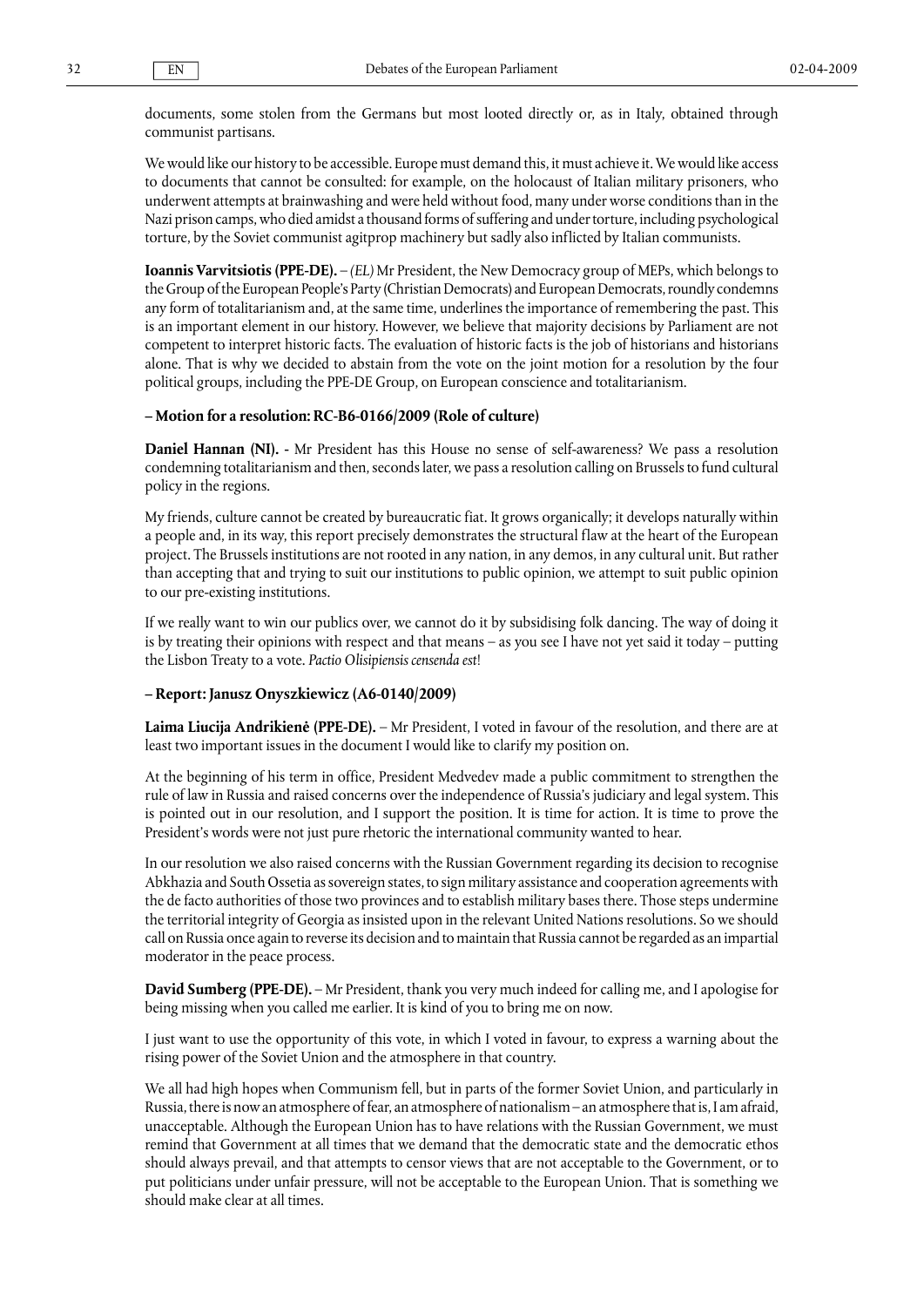### **– Report: Frédérique Ries (A6-0089/2009)**

**Brigitte Fouré (PPE-DE).** – *(FR)* Mr President, I voted in favour of Mrs Ries's report on health concerns associated with electromagnetic fields.

It is true that electromagnetic fields occur naturally, but the demand for electricity and especially the development of wireless technologies has led to a rapid increase in the amount of electromagnetic waves to which people are exposed. We must therefore be vigilant, and the European Parliament has fully appreciated this.

As a Member for France's North-West constituency, I can confirm the threat presented by some very high-voltage power lines installed in my constituency, close to schools and health institutions, especially those located in the *département* of La Manche, where local workers and residents are highly exposed to the emitted waves.

As scientists do not agree on the consequences of electromagnetic fields for the health of our fellow citizens, we ought to be responsible and apply the precautionary principle. The limit values should therefore be regularly updated to guarantee the public a suitable level of protection.

The European Parliament wished here to draw the European Commission's attention to this subject, which justifiably concerns the public. The European Union has a duty to do more on the issue of establishing a clear-cut policy in the area of electromagnetic waves, by giving more information to the public on this issue and by adopting binding Community legislation.

#### **– Report: Pál Schmitt (A6-0124/2009)**

**Tomáš Zatloukal (PPE-DE).** – *(CS)* One of the objectives we outlined in Lisbon in 2000 was a knowledge-based society. Although we now know that we will have to scale back our objectives, or rather that we will achieve them later, we must not slacken in our efforts to achieve them. I too have therefore backed the report of Mr Schmitt, which attempts to identify potential problems in the area of education that must be tackled. Education is indeed most often the foundation for achieving our objectives. Levels of educational attainment have a direct influence on the employment opportunities of young people and therefore also on their social inclusion and despite the current economic crisis we must not allow this potential to be wasted.

**Siiri Oviir (ALDE).** – *(ET)* I also voted in favour of this report, because the issue is very important. There are many problems in this area. We cannot stand idly by and watch while at least six million students drop out of European schools each year. What does that mean to them? It means the failure of their future prospects in life.

This is where the 21 <sup>st</sup> century school can be of assistance – such a school would be characterised by a favourable social climate, the use of different pedagogical methods, openness and flexibility, as well as the encouragement of the practice of life-long learning.

Europe is ageing. We are not rich enough to be able to postpone dealing with this topic. All children must obtain an education that gives them fair opportunities in the world we live in today. Our young people must be able to compete, and not only able to compete, but educational policy must contribute to the development of an individual's identity.

**Frank Vanhecke (NI).** – *(NL)* Mr President, I should like to thank the interpreters for working overtime. All I wanted to add is that I have voted emphatically against the Schmitt report, not least because education, to my mind, is a competence that should remain in Member State hands, as it is not really Europe's concern. This is a fundamental issue.

I also have other objections to the Schmitt report, though. For example, the fact that this report is based on the idea that the education systems in the various European countries should simply adjust to the presence of non-European immigrants, rather than the other way round. It is beyond me how this position can be squared with integration, let alone the promotion of assimilation, as the exact opposite of this will be the result. This report, as ever, also contains the obligatory Roma paragraph, of course, again without asking who is, in fact, responsible for what. It also states that the Member States should ensure that immigrant children should be taught in their own mother tongues and that the teaching staff should specifically reflect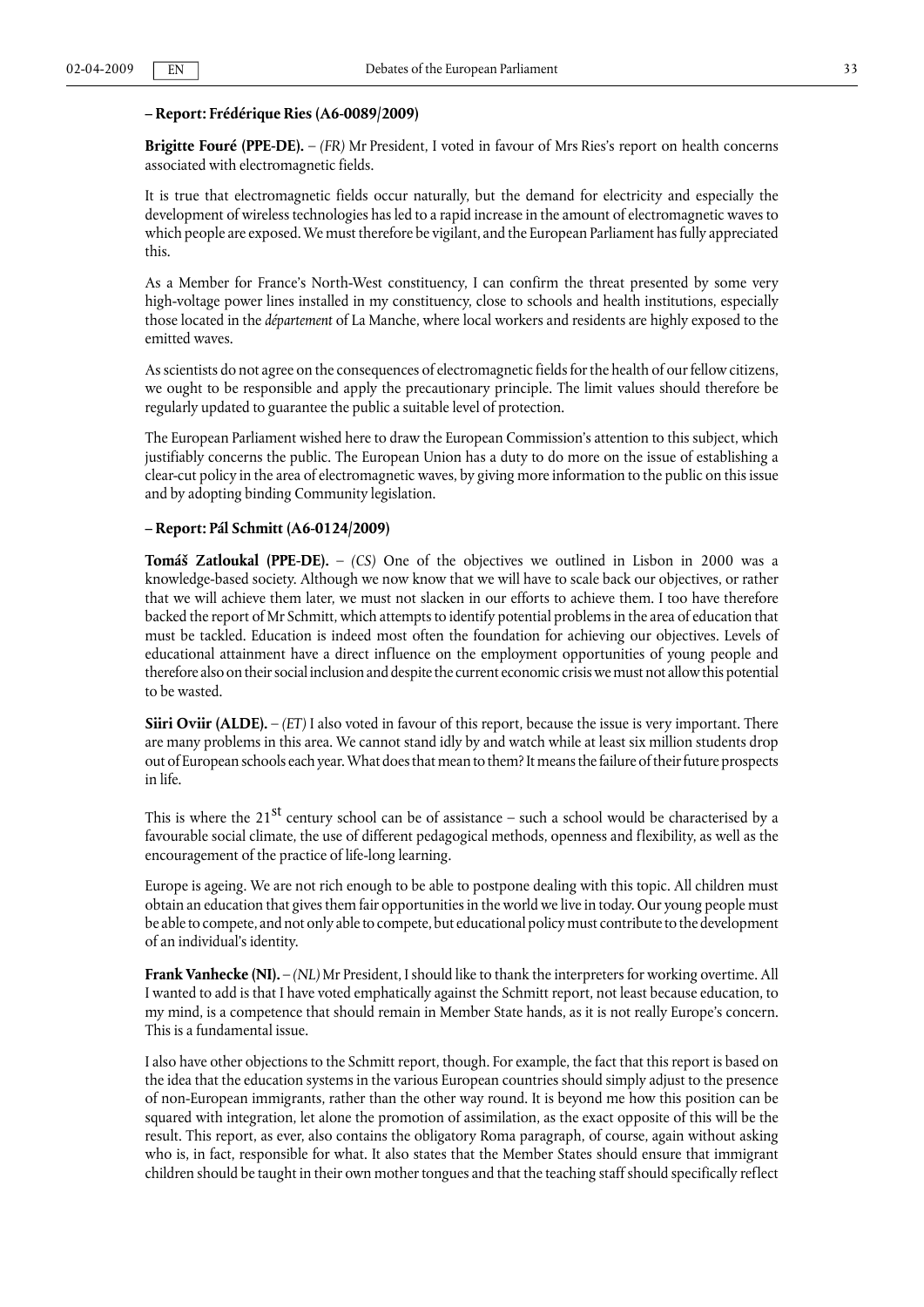the multicultural society. Forgive me for saying this, but this is a politically correct report that creates more problems than it solves.

#### **Written explanations of vote**

#### **– Report: Neil Parish (A6-0141/2009)**

**Luca Romagnoli (NI),** *in writing.* − *(IT)* I have voted in favour of Mr Parish's report on the proposal for a Council decision correcting Directive 2008/73/EC simplifying procedures of listing and publishing information in the veterinary and zootechnical fields.

### **– Report: Angelika Niebler (A6-0128/2009)**

**Nicolae Vlad Popa (PPE-DE),** *in writing.* – *(RO)* I voted in favour of the report on Community statistics on the information society as information and communication technologies make an important contribution to productivity in the European Union and to the growth of GDP.

The purpose of this regulation is to guarantee the continuation of the existing common framework in order to produce systematically Community statistics on the information society which are reliable, harmonised, supplied on time and of high quality, as well as to supply annual statistics on the use of ITC in companies and households.

I support those provisions aimed at simplifying the administrative procedures incumbent upon the public authorities (Community or national) as well as on private individuals.

I believe that there is a permanent need at European level to supply consistent statistics on the information society every year.

I support the implementation of the i2010 strategy. This promotes an open, competitive digital economy and underlines the key role played by ICT in terms of inclusion and quality of life.

This strategy is regarded as a fundamental element in the revitalised Lisbon partnership for growth and jobs.

**Luca Romagnoli (NI),** *in writing.* – *(IT)* I have voted in favour of Mrs Niebler's report on the proposal for a regulation of the European Parliament and of the Council amending Regulation (EC) No 808/2004 concerning Community statistics on the information society.

I believe that the amendments tabled are essential because they are useful for compiling harmonised, reliable, timely and high-quality Community statistics on the information society.

#### **– Report: Béla Glattfelder (A6-0122/2009)**

**Bogusław Liberadzki (PSE),** *in writing.* – *(PL)* I voted for adoption of the report on the proposal for a Council decision on the conclusion of the Agreement between the European Community and the Swiss Confederation amending Annex 11 to the Agreement between the European Community and the Swiss Confederation on trade in agricultural products.

I agree with the remarks of the rapporteur concerning further integration of both markets. The Agreement would contribute to an improvement in productivity of both partners' agricultural sectors and help to bring food prices to a fair and relatively stable level for citizens.

Nonetheless, I agree with the view that both parties should negotiate with caution towards full liberalisation of trade exchange. The volume of bilateral trade is significant and removal of the trade barrier would have a strong impact, especially on the agricultural economy of EU countries neighbouring Switzerland and on Swiss farmers.

**Luca Romagnoli (NI),** *in writing.* – *(IT*) I have voted in favour of the report by Mr Glattfelder, on the proposal for a Council decision on the conclusion of the Agreement between the European Community and the Swiss Confederation amending Annex 11 to the Agreement between the European Community and the Swiss Confederation on trade in agricultural products;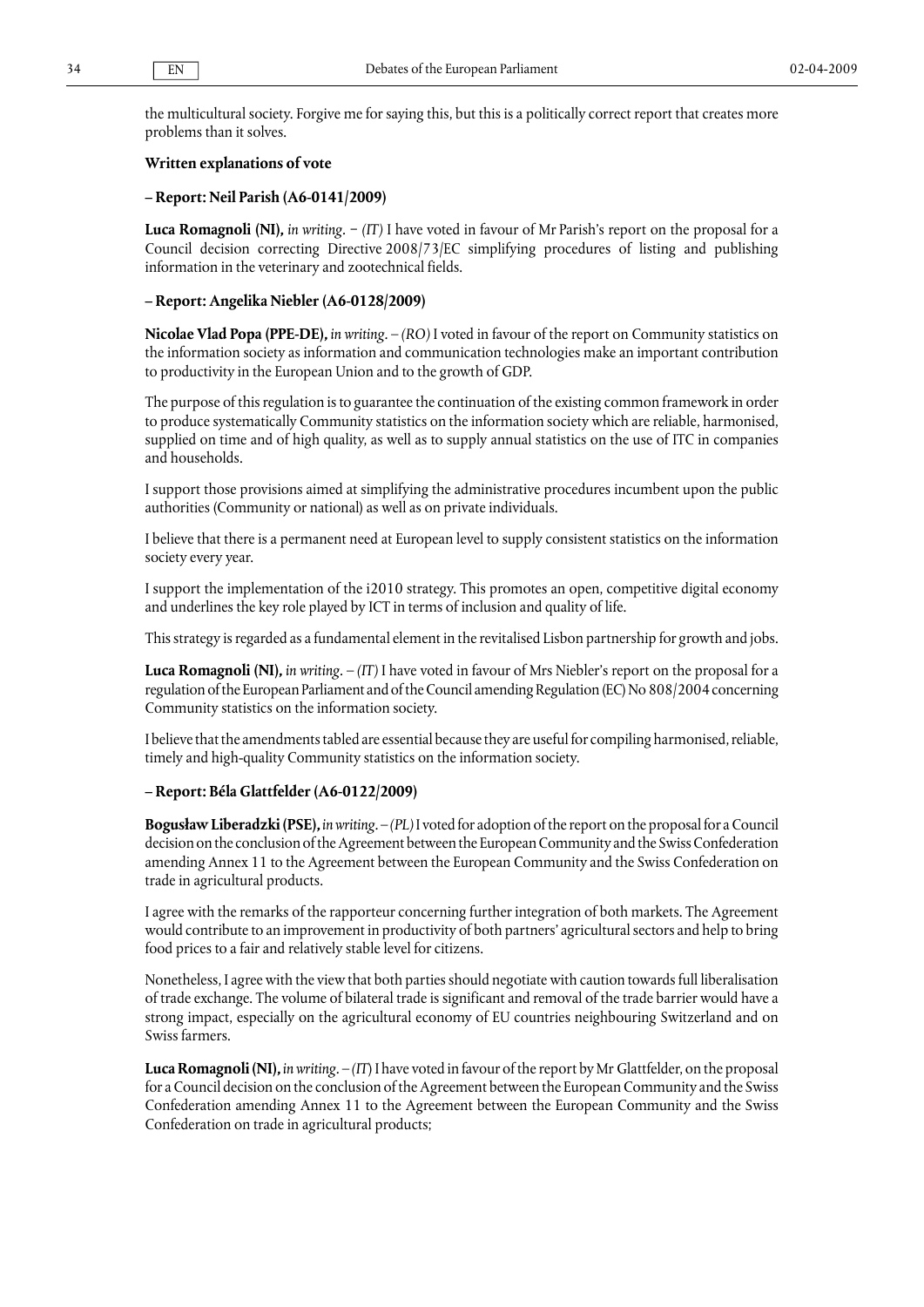#### **– Report: Ioannis Varvitsiotis (A6-0147/2009)**

**Luca Romagnoli (NI),** *in writing.* – *(IT)* I have voted in favour of Mr Varvitsiotis's report on the mutual recognition to decisions on supervision measures. I believe, in fact, that supervision measures should be considered an exceptional measure that should be weighed carefully with regard to the right to freedom and to the presumption of innocence.

Sadly, I have to agree with the rapporteur when he states that so far it has not been possible to recognise measures other than supervision measures across borders, because no specific instrument of mutual recognition exists. This is an obstacle to the legal protection of individual rights, and an aspect that we must discuss again.

#### **– Report: Karin Jöns (A6-0116/2009)**

**Călin Cătălin Chiriţă (PPE-DE),** *in writing.* – *(RO)* I voted in favour of Mrs Jöns's report as I support extension of the types of costs eligible for a contribution from the European Social Fund.

I think that the amendments proposed in the report will enable faster implementation of the Fund and simplify the management, administration and control of operations benefiting from ESF cofinancing.

I would like to stress the need to simplify the procedures concerning the allocation of financing from the Structural Funds.

It has been noted that delays recorded in the implementation of the regional development policy are due in part to overly restrictive procedures imposed by European legislation. Finally, it is vital that these are simplified.

**Proinsias De Rossa (PSE),** *in writing.* − I support this regulation which will allow faster and more efficient access to European funds in order to prevent unemployment and fight social exclusion during the crisis.

The aim of the proposal is to add a further, simpler, method of spending the European Social Fund, so that its contribution to addressing the economic and social challenges facing Europe during the crisis can be faster and more effective. The proposal is limited to introducing a simplification into the operations of the European Social Fund to encourage the effective, efficient and fast uptake of available resources, without compromising the principles of sound financial management.

**Luca Romagnoli (NI),** *in writing.* − *(IT)* I voted in favour of Mrs Jöns's report on extending the types of costs eligible for a contribution from the ESF. I agree with the Commission's proposal aiming to introduce an additional, simpler method of using European Social Fund reserves to ensure that it can react more quickly and effectively to the economic and social difficulties that Europe is facing. I am also pleased that the ESF will continue to support actions to extend and improve investments in human capital, particularly by strengthening education and training systems, and those aimed at developing institutional capacities and at making public administrations more efficient at national, regional and local level.

#### **– Report: Iratxe García Pérez (A6-0127/2009)**

**Šarūnas Birutis (ALDE),** *in writing.* –The European Parliament welcomes the Commission's swift action in proposing the amendments to this legislation, which will undoubtedly help to overcome the negative impact of the unexpected financial crisis, but regrets that other important amendments are not planned.

The amendment package was perceived as an answer to a temporary, but extremely critical situation; nevertheless it completely satisfies the demand for greater simplification of procedures and for more flexible application of existing rules in accordance with the Structural Funds Regulations, which were offered repeatedly by the European Parliament in recent years.

If the Community and national funding shares can be distributed more flexibly throughout the whole programming period, a flood of money will immediately be directed at national economies, which is essential if we are to react to their current budget restrictions.

**Luca Romagnoli (NI),** *in writing.* − *(IT)* After a careful reading of Mrs García Pérez's recommendation on the ERDF, ESF and Cohesion Fund, I do not feel that the European economy can receive a serious boost from the publication by the European Commission of a communication entitled 'A European economic recovery plan', containing a set of specific measures intended to stimulate investments and to allocate additional public funds to the national economies, which are faced with severe budgetary constraints.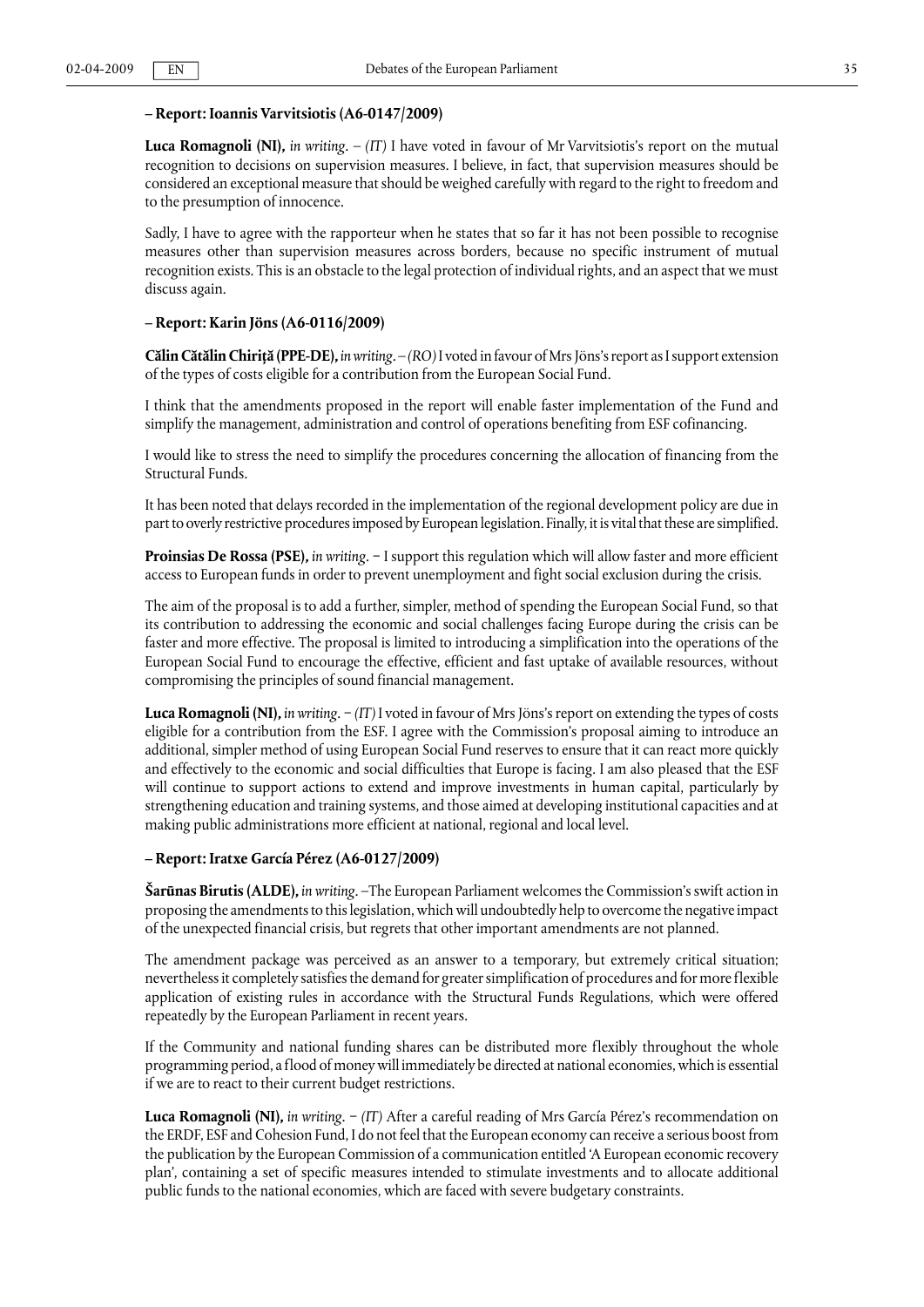### **– Report: Hannu Takkula (A6-0125/2009)**

**Adam Bielan (UEN),** *in writing.* – *(PL)* Mrs Takkula's report raises a significant social problem. I think we should make it easier for children from third countries to be educated in the language of the country in which they are staying, in order to ensure that they have equal opportunity to gain tertiary qualifications. This is the first and a fundamental step towards full integration into society.

**Šarūnas Birutis (ALDE),** *in writing.* –*(LT)* As we strive to make migrants integrate, it is especially important to give more support to language courses; integration is a dual process, in which migrants and the host country participate. Migrants' willingness to learn the language of the host country and take control of their lives does not mean that they are giving up the language or culture of their country of origin.

Learning languages (languages of both the country of birth and residence) must be promoted very early on, even before the primary education stage, with the aim, above all, of encouraging migrants and national minorities like Roma for example, to become involved in European society.

Lifelong learning is important for migrants, ethnic minorities and socio-economically disadvantaged groups, as this is a process of integration, and participation in study programmes and lifelong learning offer opportunities to newly arrived immigrants.

Particular attention must be paid to the normally poor results of the activities of migrants, ethnic minorities and socio-economically disadvantaged groups, and the sooner and better they are integrated into schools, the more successful they will be in school, as well as in further education and the labour market.

**Catherine Boursier (PSE),** *in writing.* – *(FR)* Every child has a right to education. The integration of migrants, whether residing legally or illegally, is a priority for us socialists. We do not accept the hierarchy that the parliamentary right wishes to create amongst migrants. This is why I abstained from the vote on Mr Takkula's excellent report on educating the children of migrants. I did so because, as it is an own-initiative report, it was not possible for us to take separate votes to call for the removal of paragraphs 5, 8 and 16, which I find absolutely unsatisfactory.

It is by educating the children of migrants that we will make an important contribution to the integration of all, irrespective of their status. It is by introducing favourable socioeconomic conditions that we will be able to give greater assistance to migrants, whether they reside legally in Europe, or whether they are destined to be granted legal residence or ultimately sent back to their own country. We should not create a status for these children whereby they are not educated and are ghettoised merely because their parents are residing illegally. That is simply contrary to the international conventions.

**Lena Ek (ALDE),** *in writing.* − *(SV)* 'The content and organisation of education and training are national competences.' This is laid down in one of the first paragraphs of Mr Takkula's own-initiative report on educating the children of migrants. However, before long we will be discussing what to include in the curriculum, what kind of teacher training we should have and what Member States need to do, in order to 'involve young migrants in a wide range of extracurricular activities'. Although it is important to ensure that all children, including those of migrants, receive as good an education as possible, I do wonder whether this issue should actually be dealt with at EU level. I think the answer lies in the paragraph quoted above. I vote in favour of a slimmer but more focused EU. That is why I voted against this own-initiative report, even though I think that it deals with a very important issue that we need to look into in greater depth at national level.

**Glyn Ford (PSE),** *in writing.* − I abstained on this report as a response to our Christian Democrat and Conservative colleagues blocking the oral amendment that would have made it clear that a right to education extends to all migrant children whether or not their parents are in the Union legally or not.

The notion that we punish children for the sins of the parents is one we rightly oppose around the world, but apparently it is now OK within Europe.

I can only admire the opportunistic hypocrisy of my Tory colleagues.

**Hélène Goudin and Nils Lundgren (IND/DEM),** *in writing.* − *(SV)* We would once again point out that, in today's EU, the Member States have exclusive responsibility for the organisation of teaching.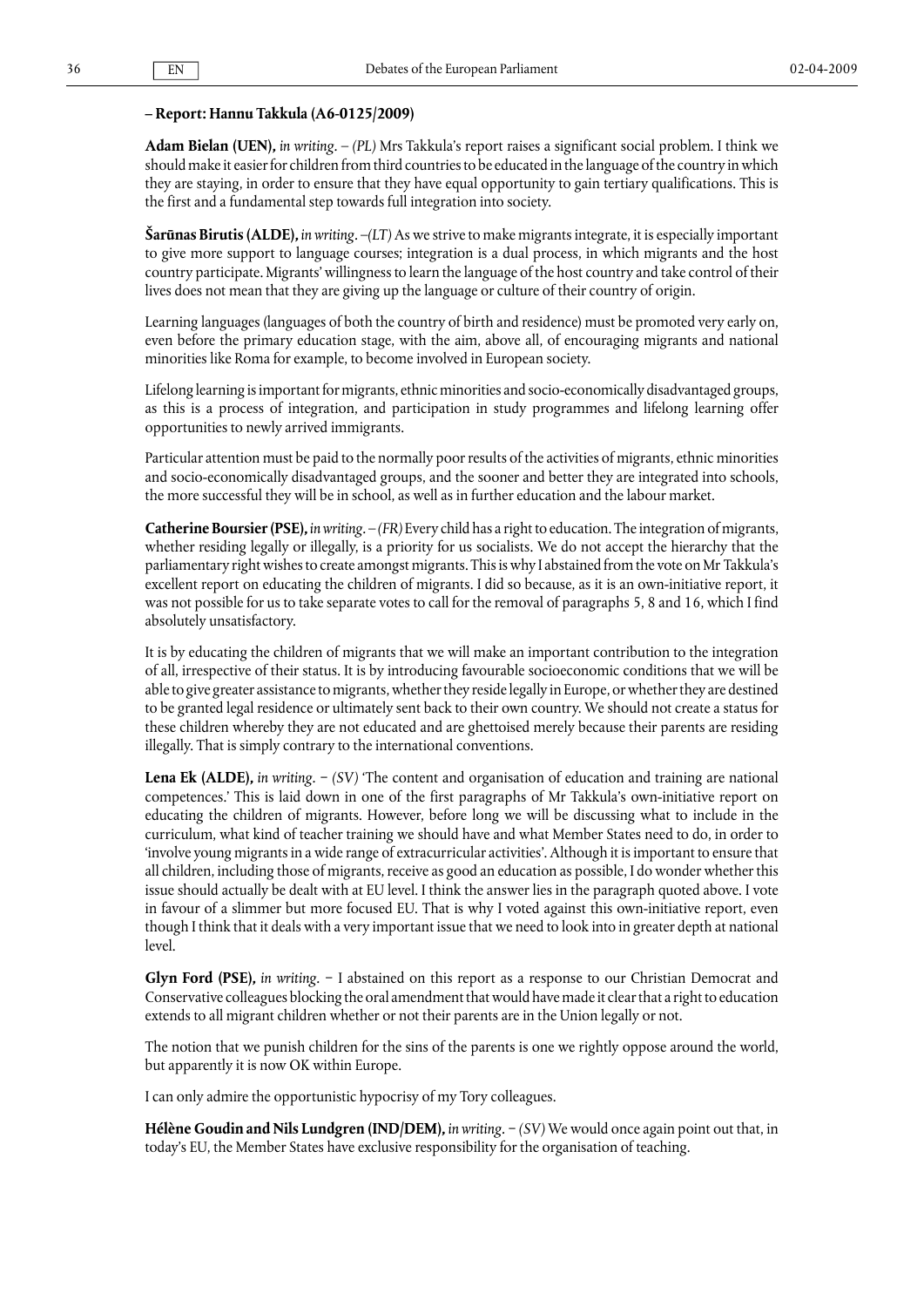The draft statement contains a number of worthwhile ideas but, with due deference to the issue at hand here, we are of the opinion that this report goes beyond the scope of the European Union's competence. The principle of subsidiarity requires that this issue be dealt with by the Member States themselves.

Under this principle, it follows that Parliament's Committee on Culture and Education should be abolished, because it addresses issues which are outside the EU's competence.

For these reasons, we voted against this report.

**Malcolm Harbour (PPE-DE),** *in writing.* − I and my British Conservative colleagues are supportive of a number of the suggestions in this report, including training of teachers and pupils learning the languages of the host country.

However, we believe that education policy is and should remain a Member State competence, and that any improvements and measures with regard to the education of children of migrants should be developed by Member States themselves. For these reasons, we have abstained on this report.

**Jens Holm, Søren Bo Søndergaard and Eva-Britt Svensson (GUE/NGL),** *in writing.* − We fully support the notions of anti-discrimination and equality in access, and strongly believe in creating inclusive school systems and inclusive schools. We believe that actions should be taken to assist all vulnerable pupils. However, we believe that Member States are best suited for ensuring accessible and inclusive schooling for its citizens and residents alike. We believe that democratic control of the school system by the people it serves can only be ensured if the Member States formulate and implement education policy.

**Anne E. Jensen and Karin Riis-Jørgensen (ALDE),** *in writing*. − (*DA*) We voted in favour of the report on educating the children of immigrants, as the report addressed a current and relevant problem. However, we both believe that it should be the Member States that decide the extent of mother tongue teaching. In Denmark, the decision is left to the municipalities and we believe that should be respected.

We believe that it is vital for children first and foremost to master the language of the host country so that they are not prevented later on from undertaking further education and gaining a foothold on the labour market.

**Andreas Mölzer (NI),** *in writing*. – *(DE)* For years now, the nationalistic and patriotic forces in the EU have been warning of the consequences of unchecked mass immigration. Concentrations of foreigners of 20, 50 or even 90% show that the multicultural vision has failed. School experiments with classes made up purely of foreigners have proven fruitless and even intensive language courses have their limits if the parents do not support their children. In Austria, language courses have been offered to parents for years, but here too the level of success leaves a lot to be desired. The disposition towards education is something that is passed on from one generation to the next, and when parents see education as pointless, then we are coming up against a brick wall, as has been demonstrated in France.

The only solution is zero immigration or negative immigration, bringing an end to family members joining immigrants already *in situ*, and the willingness to integrate must at long last be something that is demanded. The EU's proposed solution – getting more teachers from immigrant backgrounds into schools – is divorced from the reality, and it is for this reason that I voted against this report.

**Rareş-Lucian Niculescu (PPE-DE),** *in writing.* – *(RO)* This report will make a highly valuable contribution to resolving the serious issue concerning the children of European citizens who live and work in Member States other than their country of origin. Many children of Romanian immigrants, for instance, face difficulties in this respect. It is just as important for them to have access to education in the language of the host country to facilitate integration, as well as to ensure that they also receive education in their mother tongue, especially based on the assumption that they might return to their country of origin. At this very moment, Romania, for example, is going through an experience which reflects this. Many Romanian pupils, children of emigrants who went to Spain or Italy, are returning home and being re-registered in Romanian schools by relatives. It is in the interest of these children and their future that they are reintegrated without any problems related to changing their school environment. Romania is by no means a unique case. Other Member States in Eastern Europe have faced and are still facing the same phenomenon, which makes it necessary to implement the proposals contained in this report as soon as possible.

**Athanasios Pafilis (GUE/NGL),** *in writing.* – *(EL)* The Greek Communist Party voted against the report. The EU of imperialist interventions, of neo-colonial exploitation, of manhunts on immigrants, of attacks on the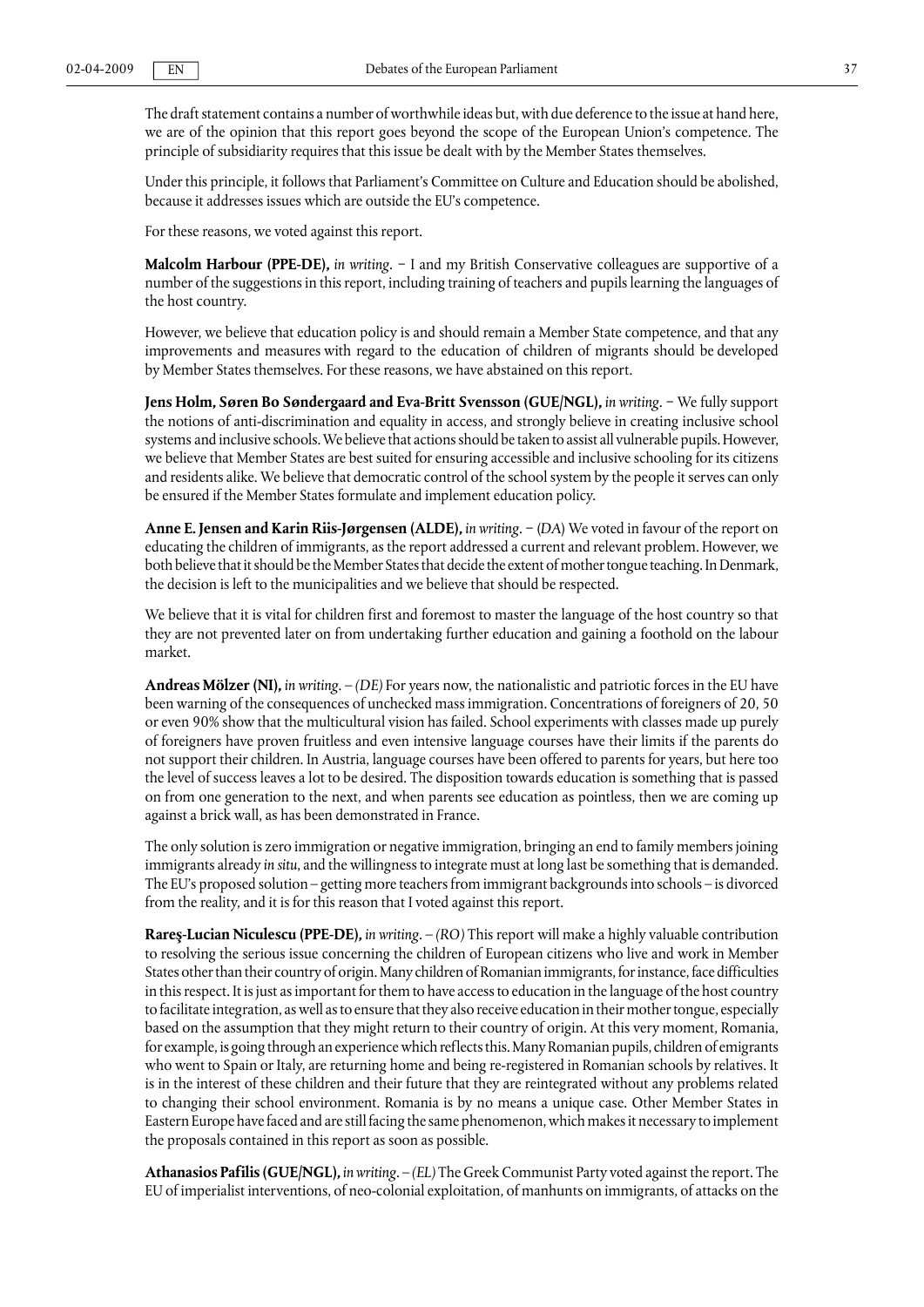labour, social and democratic rights of its workers, cannot apply equal social integration of immigrants, part of which involves the equal provision of education to their children.

Educating the children of migrants is not segregated from the EU's overall immigration policy, a policy characterised by harsh measures against those who are not required by big business and which qualifies as illegal immigration the selective legalisation and integration into work, of course on much less favourable terms, of immigrants who meet the needs of the monopolies. It is typical and unacceptable that the report refers solely to the children of legal immigrants. Just as migrant parents are the first victims of class exploitation, their children too are the first victims of class discrimination in education. The statistics on the drop-out rates of immigrants at the higher levels of education are illustrative. In the 2004-2005 academic year, the percentage of immigrants in compulsory education was 10.3% of all children, while in sixth-form colleges it was just 4%.

Immigrants must fight against exploitation and the class barriers to education together with local workers through the class labour movement.

**Luca Romagnoli (NI),** *in writing.* − *(IT)* I abstained from voting on Mr Takkula's report on educating the children of migrants. I do not feel in fact that I have any premises for voting for or against Mr Takkula's report.

**Martine Roure (PSE),** *in writing.*  $-$  *(FR)* Every child has a right to education. The integration of migrants, whether residing legally or illegally, is a priority for us socialists. We do not accept the hierarchy that the parliamentary right wishes to create amongst migrants. This is why I abstained from the vote on Mr Takkula's excellent report on educating the children of migrants. I did so because, as it is an own-initiative report, it was not possible for us to take separate votes to call for the removal of paragraphs 5, 8 and 16, which I find absolutely unsatisfactory.

It is by educating the children of migrants that we will make an important contribution to the integration of all, irrespective of their status. It is by introducing favourable socioeconomic conditions that we will be able to give greater assistance to migrants, whether they reside legally in Europe, or whether they are destined to be granted legal residence or ultimately sent back to their own country. We should not create a status for these children whereby they are not educated and are ghettoised merely because their parents are residing illegally. That is simply contrary to the international conventions.

**Anna Záborská (PPE-DE),** *in writing.* – *(SK)* Even though I consider this resolution to be on the whole positive, I have a few serious comments to make:

First and foremost I would like to deplore the fact that the resolution does not mention the framework of the UN-declared international human rights year.

I can also see in this resolution a further dangerous political tendency within the framework of European politics, which involves taking children out of their natural environment, in other words away from their natural families. The family is the most natural place for the development of a child and it will always be that way. Mother and father are the most important people for a child. This also applies in the poorest families and in immigrant families. Instead of tearing children away from their families, we should think about how to support parents and families in their mutual responsibilities.

I would like to conclude by deploring the fact that the report is completely silent on the role of fathers. Even in immigrant families mothers and fathers are different but complementary. We should not support mothers without doing the same thing for fathers as well.

I simply want to assert the Universal General Declaration of Human Rights. This explicitly assumes the right of the child to live in a family and the right of parents to choose the education they feel will be right for their child.

Immigrant families have this right as well.

#### **– Report: Adina-Ioana Vălean (A6-0186/2009)**

**Alfredo Antoniozzi (PPE-DE),** *in writing.* − *(IT)* Despite some compromises reached between the various political groups within the Committee on Civil Liberties, Justice and Home Affairs on many key points in Mrs Vălean's report, and notwithstanding the political conviction and position that I express on behalf of the Group of the European People's Party (Christian Democrats) and European Democrats in my capacity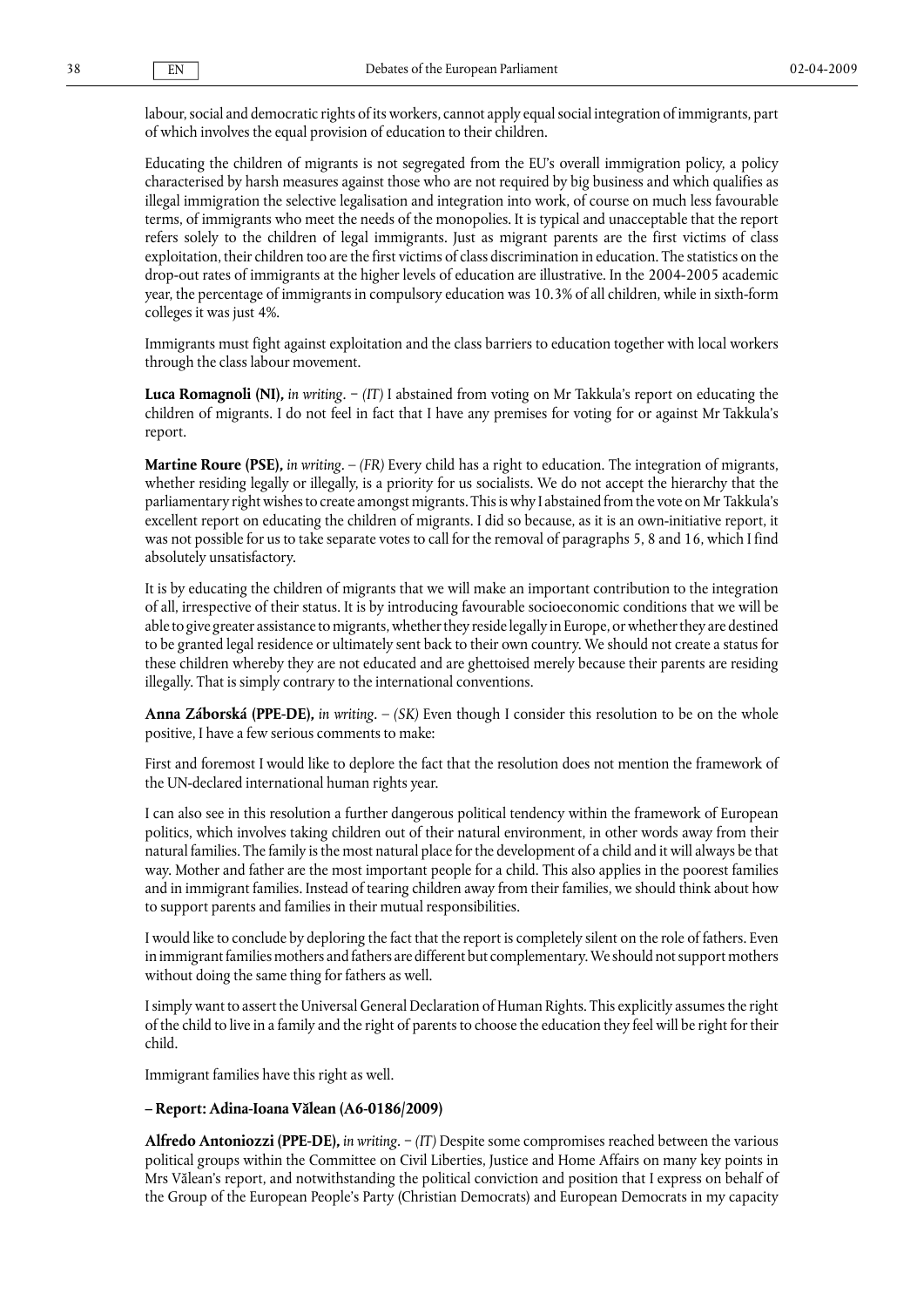as shadow rapporteur on the report, namely that the free movement of Community citizens is a fundamental EU right, the final version of the report nevertheless contains a series of inappropriate references, in some of the footnotes to recital S, which compel us, as the Italian delegation of the PPE-DE, to vote against this report in the Chamber due to the single block vote stipulated for this type of report.

The Italian delegation of the PPE-DE considers the references in the report to be inappropriate and absolutely out of context: they refer to aspects outside the scope of the directive, being matters falling within the competence of the Member States, such as public security, legality and family law.

**Philip Claeys (NI)**, *in writing*. − *(NL)* I have voted against this report, because directives of this kind undermine the Member States' capacity to be in control of their own territories and to take the appropriate measures to maintain law and order. Italy springs to mind, for example, which came under heavy criticism on the basis of this directive because it was believed that it wanted to take strong measures to maintain law and order. The Metock ruling of the Court of Justice also springs to mind, undermining, as it does, the Member States' immigration policies on the strength of this directive. I am also mindful of Belgium, though, as that country continues to naturalise immigrants on the basis of the world's most lax nationalisation legislation, with the result that those immigrants are then completely free to cross European borders.

**Hélène Goudin and Nils Lundgren (IND/DEM),** *in writing.* − *(SV)* The June List supports the free internal market, which has not only brought us economic prosperity, but has also extended our citizens' freedom, by making it possible for them to move freely between the countries within Europe's borders. We share the rapporteur's view that the poor transposition of this directive in some Member States should generally be viewed as disappointing and we urge the Member States to implement Directive 2004/38/EC in its entirety, so that the right to free movement can become a reality.

However, we strongly oppose any increase in funds, or allocations to a specific budget line, to support national and local projects intended to integrate citizens and members of their families during their stay in another Member State. Such issues are the individual responsibility of each Member State.

Nevertheless, this report's clear position on the realisation of the free internal market has outweighed the negatives, which is why we have decided to vote in favour of it.

**Ian Hudghton (Verts/ALE),** *in writing.* − I supported the Vălean report on EU citizens' rights. The right of EU citizens and their families to move and reside across the Unions relates to the fundamental freedoms and it is essential that all Member States apply the law without discrimination. Speaking as a representative of Scotland I know that the EU has offered countless opportunities for Scots abroad, whilst Scotland has welcomed many newcomers who have played a valuable role in our economic and cultural lives. At this time of economic crisis it is essential that the benefits of free movement are recognised and that economic hardship is not used as an excuse for discrimination.

**Dan Jørgensen, Poul Rasmussen, Christel Schaldemose and Britta Thomsen (PSE),** *in writing*. − (*DA*) We have voted against the report on the application of the Residence Directive. Even though the report is about the application and implementation of the Residence Directive, it also refers to the Metock ruling, which permits foreigners who have no legal right to stay in the EU to obtain a residence permit through marriage and hence to travel around the European Union with their spouses. Although we essentially support the principle of the free movement of the Union's citizens, we do not believe that people who have entered Europe illegally should be able to enhance their rights through marriage.

**Anne E. Jensen and Karin Riis-Jørgensen (ALDE),** *in writing*. − (*DA*) The Danish Liberal Party's MEPs have voted against this report. We are in favour of the free movement of workers and of ensuring that the Member States comply with the directive. However, we are opposed to the possibility of legalising unlawful residence through marriage to a migrant worker, as reflected in the Metock ruling. Member States must, through their administration, have a real possibility of ensuring that rules concerning free movement are not abused for the purpose of circumventing the legislation governing aliens.

**Luca Romagnoli (NI),** *in writing.* − *(IT)* I voted against Mrs Vălean's report on the application of Directive 2004/38/EC on the right of citizens of the Union and their family members to move and reside freely within the territory of the Member States. I do not agree with the point where the Member States are requested to adopt the same format of personal identity documents for their own nationals and for European Union citizens from other Member States, notwithstanding the noticeable differences within the documents. I find this solution to be pointless and superficial.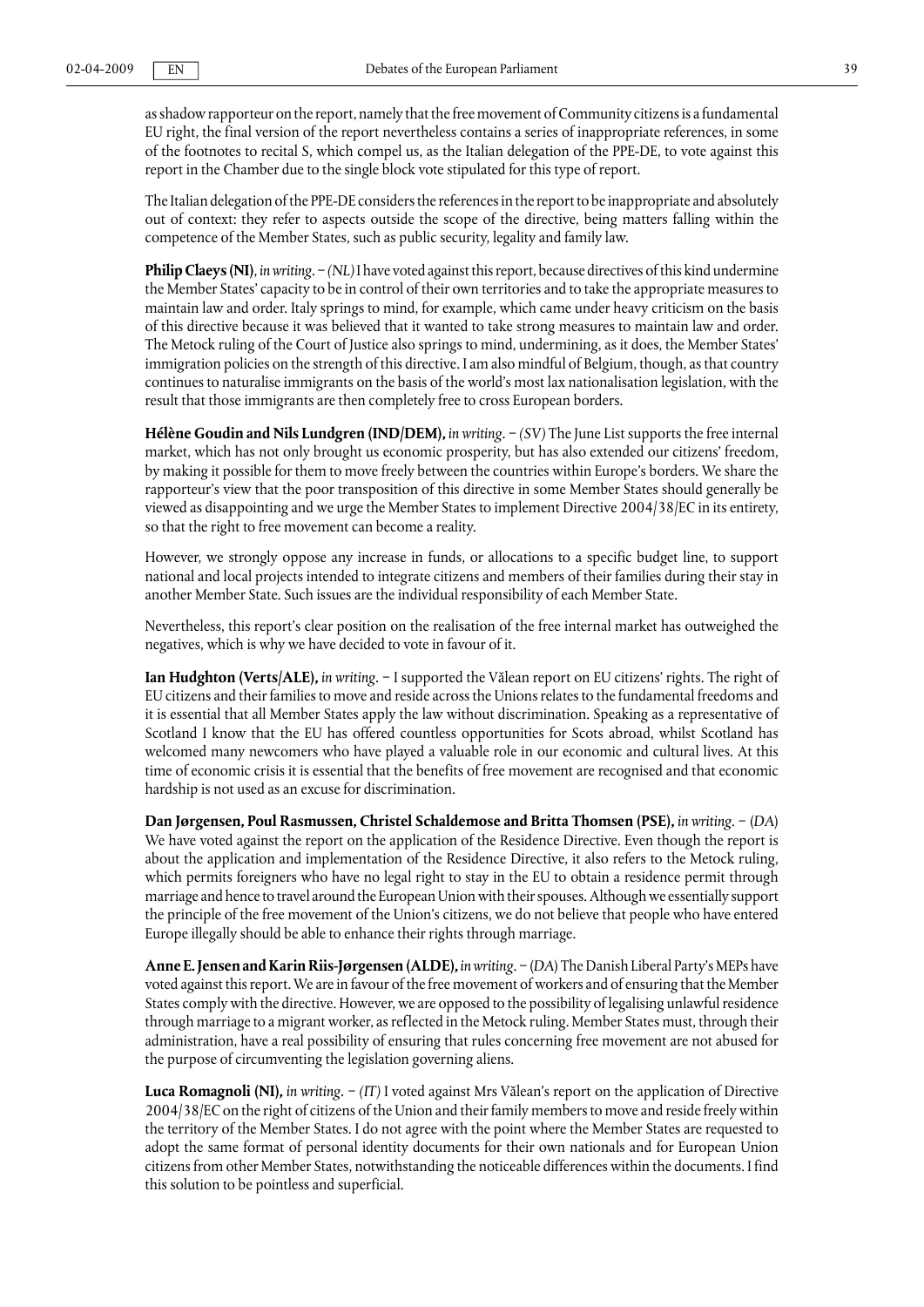**Andrzej Jan Szejna (PSE),** *in writing.* – *(PL)* In the light of Article 18 of the EC Treaty, every citizen has the right to move and reside freely within the territory of the Member States. Directive 2004/38/EC defines in detail the legal possibilities for movement within the EU's borders by citizens, their close family or a legally-documented partner.

Free movement should, however, be considered together with regulations concerning free movement of workers and freedom to provide services.

As we all know, four EU Member States still have not opened their labour markets to workers from the countries which acceded in 2004. As many as 11 EU Member States continue to apply restrictions on their labour markets to citizens of Rumania and Bulgaria.

I think that this situation has a negative influence, and not only on the process of integration. We should strive to remove existing barriers as soon as possible.

In accordance with Article 20 of the Treaty, every citizen shall, within the territory of a third country in which the Member State of which he is a national is not represented, be entitled to protection by the diplomatic or consular authorities of any Member State, on the same conditions as the nationals of that State.

The measures which have been announced concerning the strengthening of consular protection in third countries should be implemented as soon as possible, and negotiations with third countries on the lifting of visa requirements should be continued.

#### **– Report: Urszula Gacek (A6-0182/2009)**

**Alin Lucian Antochi (PSE),** *in writing.* – *(RO)* Mrs Gacek's report brings to the fore one important aspect: when the European Union was expanded, a considerable increase was noted in the number of European citizens resident outside their state of origin in a context where European citizenship complements the citizenship of Member States, each of which is responsible for regulating this aspect.

In spite of the active involvement of citizens in initiating legislative proposals and in attempting to make the Community's legislative system more transparent, Europeans are still faced with a number of problems linked to the breach of and non-compliance with people's right to move to and reside where they want on the territory of Member States. The discrepancies noted between Member States on regulating a compulsory visa requirement or on exercising the right to vote in both their country of origin and country of adoption raise a question mark over the equality of rights among all European citizens.

For this reason, I consider that Member States must take all necessary measures to transpose effectively the norms intended to harmonise European citizens' rights. In this specific case, we must bear in mind that the starting point is partnership, whether between Member States and the EU or between regional, local and civil institutions.

Last but not least, Member States must guarantee the right to vote to all EU citizens residing in a Member State other than their original state at the time of legislative elections.

**Charlotte Cederschiöld (PPE-DE),** *in writing.* − *(SV)*The delegation of Swedish Conservatives in the European Parliament has today voted in favour of Urszula Gacek's (PPE-DE, PL) report (A6–0182/2009) on the problems and prospects of European citizenship.

We share the report's overarching idea of improved European citizenship and improved freedom of movement. However, we are of the opinion that the solution to the problems raised is to conduct further information campaigns. We would also like to underscore the fact that the question of the right to vote in municipal elections is an internal matter for the Member States to decide upon.

**Carlos Coelho (PPE-DE),** *in writing.* – *(PT)* Concrete steps have been taken to make European citizenship a reality. This will particularly benefit Portuguese migrants in other Community countries who will in the future enjoy a wide range of rights and obligations, including equal treatment with regard to nationals of the host State.

The most significant development has undoubtedly been the adoption of the Citizenship Directive, which laid down an unconditional right of permanent residence for EU citizens and their families who have lived in the host State for a period of five years.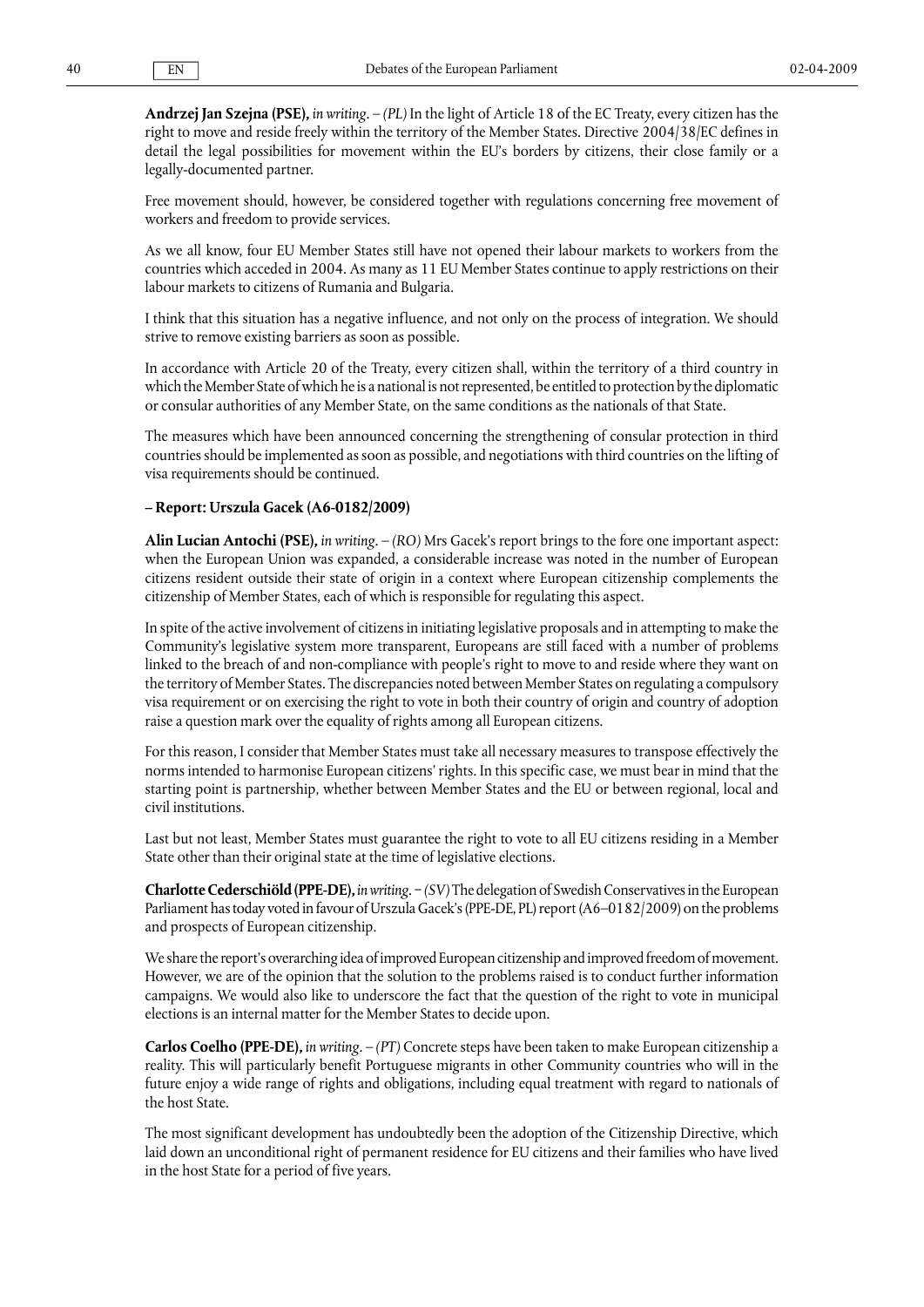However, there is still much to do as there are still obstacles, resulting in most cases from incorrect implementation of this Directive by the Member States.

I welcome the Commission's initiative to publish a Guide on this Directive so that information on the rights that can be enjoyed by citizens can be made accessible not only to them, but also to local and regional authorities in the Member States.

It is vital that social and political ties between EU citizens continue to be strengthened. The Treaty of Lisbon must significantly contribute to this, particularly through the 'citizenship initiative', which will enable citizens, under certain conditions, to have a right of initiative.

**Lena Ek (ALDE),** *in writing.* − *(SV)* We need to strengthen European citizenship because it is the central plank of freedom of movement. This report flags up a number of areas where people's opportunities to access the advantages of EU freedom of movement could be improved. Since dismantling borders and greater mobility form the central idea of the EU, I decided to vote in favour of this report, despite some rather unfortunate references to the promotion of 'the European identity' and the establishment of a 'European dimension' in our schools.

**Pedro Guerreiro (GUE/NGL),** *in writing.* – *(PT)* Despite containing a series of points which naturally merit our agreement, as well as others about which the least that can be said is that they are 'politically correct', this European Parliament resolution, entitled 'Problems and prospects concerning European Citizenship', would be a laughing matter if it were not so serious. For example, the EP:

- 'welcomes the fact that the Treaty of Lisbon makes it possible for one million Union citizens from different Member States collectively to invite the Commission to submit legislative proposals, and believes that such a legal right will significantly raise awareness of Union citizenship among Europeans';

- 'recalls that transparency and democratic participation must be achieved by a variety of forms of partnership among the EU and Member States, regional and local institutions, social partners and civil society'.

Finally, there is a rigmarole that makes us think that this 'European Citizenship' thing is very good, provided that the citizens are prevented from deciding what is really important, in particular by stopping them from voting in a referendum on the 'Treaty of Lisbon' or, if that is not possible, forcing them to hold as many referenda as necessary until they say 'yes' …

This is hypocrisy at its best …

**Jean-Marie Le Pen (NI),** *in writing.* – *(FR)* The report by Mrs Gacek on Union citizenship is a real fraud.

Under the guise of strengthening freedom of movement and residence in the European Union for Community nationals, it introduces real equality of treatment between the latter and citizens of third countries.

The report deliberately uses the general term of citizenship to lump together in a totally illegitimate manner the concepts of nationality of a Member State and citizenship of the Union.

The objective, beyond the desire to confuse, is very clear: to extend the possibility of acquiring the nationality of a Member State to all persons legally residing in that State in accordance with the right deriving from citizenship of the Union. This is why the rapporteur is introducing a new concept of intra-Community migrant, a species that is proliferating. It is true that the European Parliament is now composed of representatives of the citizens of the Union rather than of the peoples of the States. This is a serious attack on national identity and cohesion.

Beware, ladies and gentlemen: as representatives of the undifferentiated citizens of the European Union, you are soon to become stateless Members. Deep down, though, that may be just what you want.

**Athanasios Pafilis (GUE/NGL),** *in writing.* – *(EL)* The report is an exercise in propaganda by the political forces of the 'European one-way street' to persuade the people of the alleged benefits of the EU. By promoting an artificial, basically non-existing European citizenship, to which no practical rights attach, they are trying to cultivate the idea of the 'European citizen' and a 'European conscience'. Their objective is to lead the workers, especially young people, up an ideological garden path. For this purpose, they are investing in 'European political parties' and calling on the EU to give them greater political and, more importantly, economic support, so that they can play their role in embellishing and supporting the EU and disorientating and misleading more effectively. In an effort to deal with the constantly increasing tide of opposition to the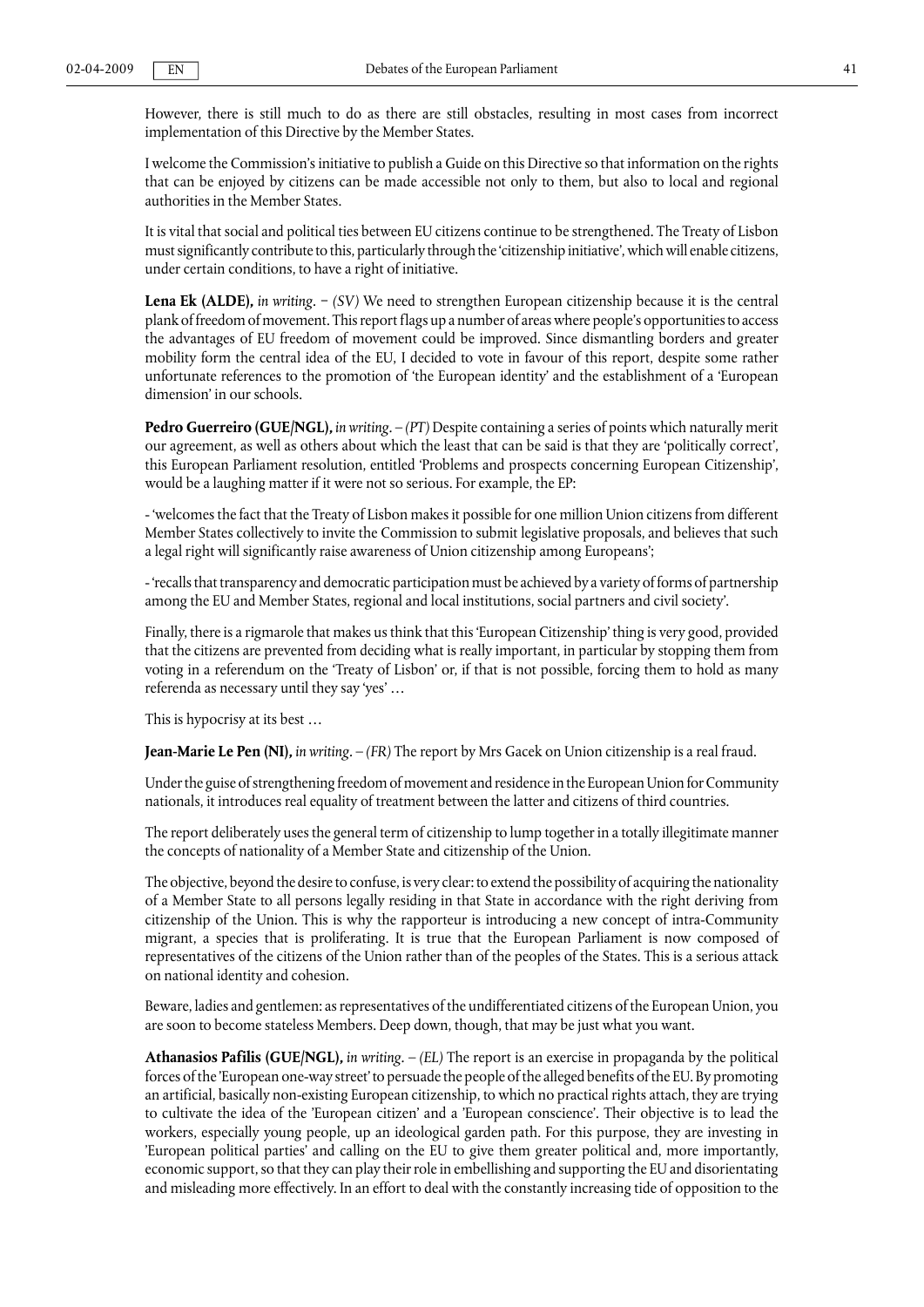anti-grassroots policy of the EU, of the euro-unifying construct itself, they are calling on the EU to step up its false propaganda and to promote the non-existent advantages of European citizenship.

The workers experience the painful consequences of the Treaty of Maastricht and the anti-grassroots policy of the EU on a daily basis. They can judge from experience that the EU was not set up to serve grassroots interests, but to defend and serve the needs, interests and profits of the European monopolies.

Disobedience, opposition and rupture with the EU are the way forward which is in the people's interest. The workers can and will send this message through the ballot box during the European elections in June.

**Luca Romagnoli (NI),** *in writing.* − *(IT)* I decided to vote against Mrs Gacek's report on problems and prospects concerning European citizenship. I do not actually believe that we need to express too much concern over the low rate of implementation of the directives in force, with particular reference to the directive on free movement, which gives rise to numerous problems relating to freedom of movement and other rights of European Union citizens, because I do not believe the picture described by Mrs Gacek reflects the actual situation in which we find ourselves.

#### **– Report: Helmuth Markov (A6-0126/2009)**

**Luca Romagnoli (NI),** *in writing.* − *(IT)* I voted in favour of Mr Markov's report on Community statistics on external trade. In order to achieve the desired results, I believe it is necessary to reduce the 'Rotterdam' effect, which, according to the Commission and the Council, will lead to an over-representation in external trade statistics of Member States that record a high volume of exports or customs clearances but that actually only act as transit countries, to the detriment of the Member States that actually receive or dispatch the goods.

#### **– Report: Avril Doyle (A6-0048/2009)**

**Ilda Figueiredo (GUE/NGL),** *in writing.* – *(PT)* The aim of the proposal is to limit the exposure of consumers to pharmacologically active substances intended for use in veterinary medicinal products for food producing animals as well as residues thereof in foodstuffs of animal origin. This includes foodstuffs imported from third countries.

Following a long process, the text of the common position was produced, which reflects the compromise achieved through negotiation between the three institutions.

The key points addressed in the new text include the following:

- reference points for action: this is now defined as the level of a residue of a pharmacologically active substance, established for control reasons in the case of certain substances for which a maximum residue limit has not been laid down in accordance with this Regulation;

- import: Member States shall prohibit the import and placing on the market of food of animal origin containing residues resulting from the illegal administration of pharmacologically active substances which are not subject to a classification in accordance with the text. Accordingly, imports from third countries of food containing residues resulting from the illegal administration of substances whose use is banned within the European Union shall be prohibited in the interests of public health.

**Luca Romagnoli (NI),** *in writing.* − *(IT)* I voted against Mrs Doyle's report on the establishment of residue limits of pharmacologically active substances in foodstuffs of animal origin. I agree with the aim, but not with the methods. I do not believe that limiting the exposure of consumers to pharmacologically active substances in veterinary medicinal products for animals used for the production of foodstuffs and the residues of those substances present in foodstuffs of animal origin is a good solution for achieving the desired ends. I would tackle the root of the problem, which actually lies in other matters.

#### **– Report: Emmanouil Angelakas (A6-0134/2009)**

**Adam Bielan (UEN),** *in writing.* – *(PL)* I endorsed the Angelakas report because it emphasises the use of specific sums of money to cofinance regional and local programmes related to renewable energy and housing. In addition, it is very much to be welcomed that Member States will establish criteria and decide which housing qualifies for grants in accordance with national legislation. This is a sign that in each Member State the money will be used for the buildings which most need it.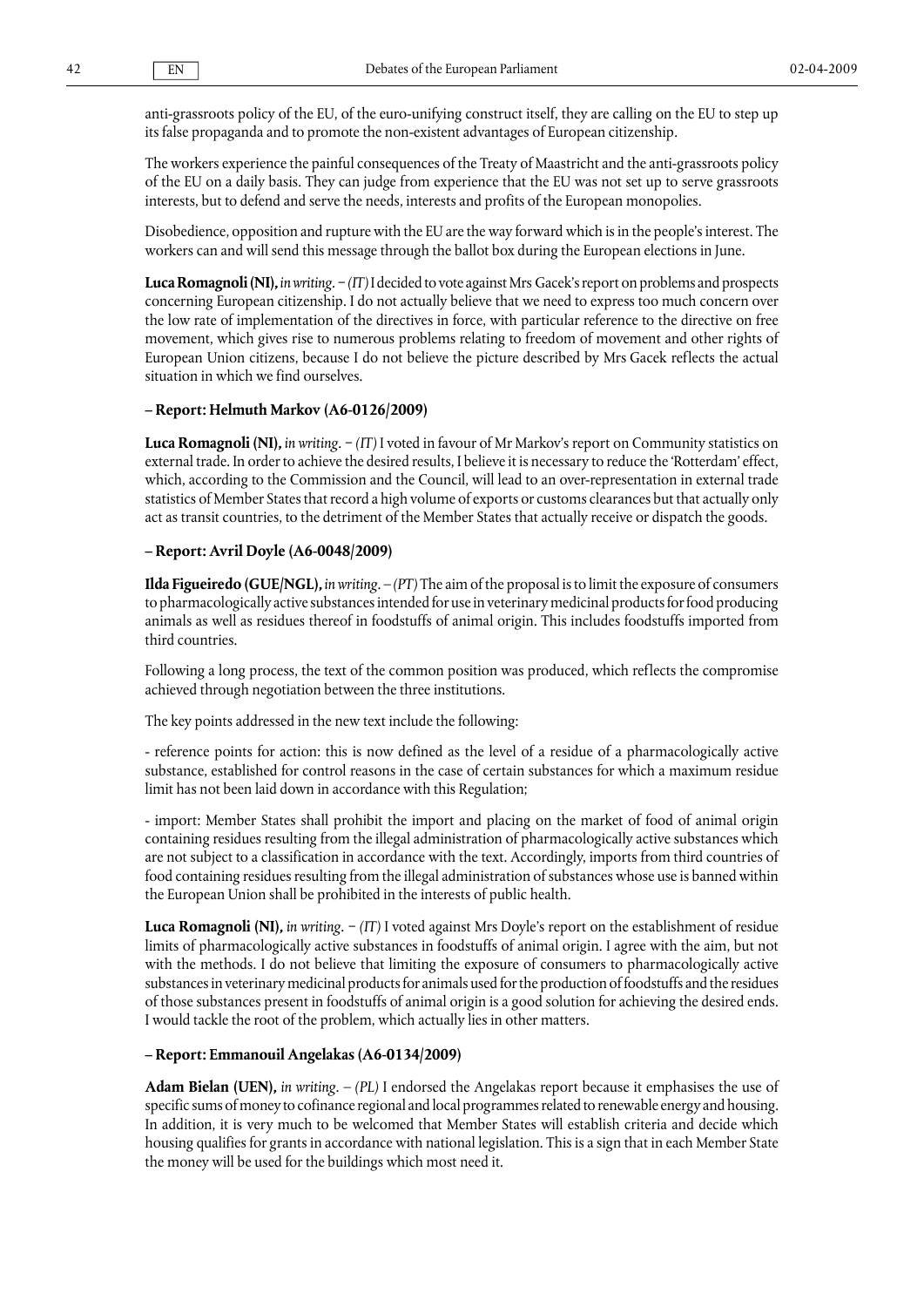**Proinsias De Rossa (PSE),** *in writing.* − I support this Report which modifies the European Regional Development Fund in order to permit and facilitate energy efficiency and renewable energies interventions in the housing sector in all Member States. Interventions should target low-income households, as defined by the national legislation in force. Indeed, I have proposed in Ireland that vat on labour for such work should be reduced from 13.5% to 5% to encourage retention of jobs and demand for these renovations.

The "European economic Recovery Plan" put as priority areas the Lisbon strategy and energy (with a special attention of energy efficiency in buildings). Therefore Member states are encouraged to reprogramme their Structural Funds Operational Programmes in order to devote a better balance to energy efficiency investments, including where they fund social housing.

Under the current regulatory framework, European Regional Development Fund supported interventions in the housing sector, including energy efficiency, but it was reserved only for Member States acceded to the European Union on or after 1 May 2004. The modification to the regulation seeks to permit and extend this possibility targeting low income households in all Member States.

**Hélène Goudin and Nils Lundgren (IND/DEM),** *in writing.* − *(SV)* There appear to be no lengths to which the rapporteur will not go in his paean to the EU's cohesion policy, despite the fact that this policy is an alarming example of what increased centralisation can lead to.

Poor control and inadequate follow-up of the resources granted every year as part of the EU funds' projects have resulted in significant amounts of money going into the wrong pockets. This is now common knowledge. As recently as November 2008, the European Court of Auditors noted that 11% of the EUR 42 billion which was approved in 2007 in the framework of the EU's cohesion policy should never have been paid out..

However, there is no mention of this in the report. That is regrettable, but hardly surprising. It goes without saying that we voted against the report.

**Sérgio Marques (PPE-DE),** *in writing.* – *(PT)* The economic and financial crisis that Europe is experiencing must be viewed as an opportunity to adopt measures that will not only help the Member States to recover, but will also increase people's awareness of more sustainable behaviour.

The possibility of improving the energy efficiency of housing by allocating funding of up to 4% of the European Regional Development Fund to each Member State in itself offers a dual benefit: on the one hand it reduces the fixed energy costs of families, and on the other it reduces national consumption, thereby contributing to energy security and to a reduction in imports of fossil fuels and the emission of greenhouse gases.

I welcome this report, in the hope that the Member States will be able to integrate this funding into their National Action Plans for Energy Efficiency, and use it responsibly and pragmatically.

I hope that the small island regions will particularly benefit from this funding, given that these regions possess fewer ways of generating energy, thus requiring responsible energy use by everyone. Investment in energy efficiency is one of the most important tools in this respect, and must be a priority objective of the Member State governments.

**Luca Romagnoli (NI),** *in writing.* − *(IT)* I voted in favour of Mr Angelakas's report on the ERDF as regards the eligibility of energy efficiency and renewable energy investments in housing. I do in fact share the rapporteur's belief that the finance tools available to the European Union should be modified as promptly and effectively as possible in order to face emerging challenges linked to the current economic crisis. As a fundamental international player, the European Union cannot allow itself to stay one step behind in the field of energy efficiency and renewable energies in housing efficiency. It is therefore necessary for all the Member States and all the regions of the Union, not only those of the new Member States, to be placed in a position where they are able to make investments and carry out projects in these sectors. This will also bring clear advantages in terms of the job creation that is so crucial in the extremely severe economic situation we are experiencing.

#### **– Report: Henrik Lax (A6-0161/2009)**

**Carlos Coelho (PPE-DE),** *in writing.* – *(PT)* I agree with a common visa policy that facilitates legitimate travel and implements measures aimed at facilitating the process of lodging and processing visa applications (reduced costs, simplified issue procedure, use of visas for multiple entries, longer periods of validity).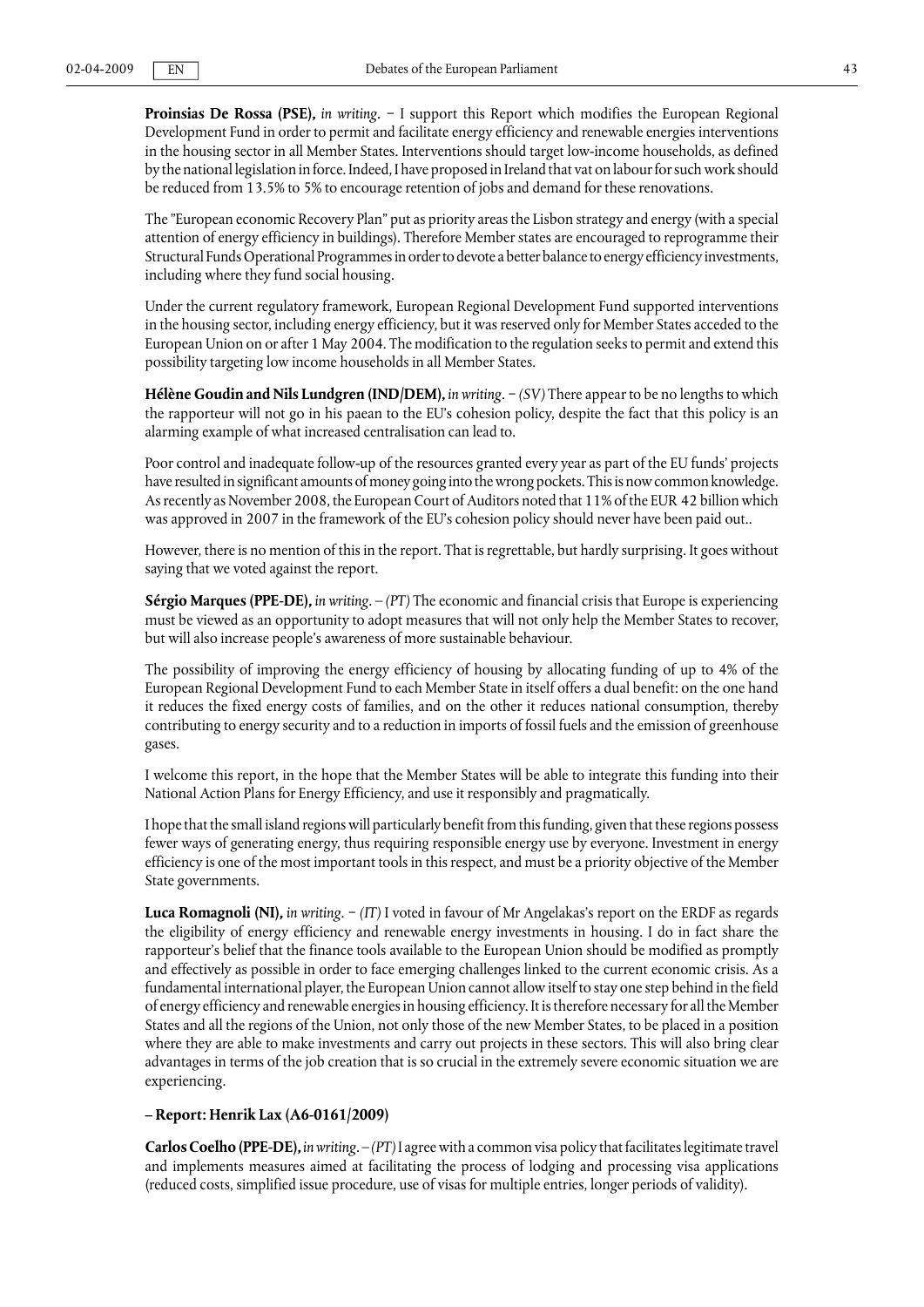It is also a matter of urgency that illegal immigration be tackled through further harmonisation of national legislation and handling practices at local consular missions.

I acknowledge the urgent need to reinforce the coherence of the common visa policy, particularly by incorporating into one code on visas all provisions governing the issuance of visas and decisions in relation to refusal, extension, annulment, revocation and shortening of visas issued.

I congratulate the rapporteur, Mr Lax, on the excellent compromise that he has managed to achieve, but regret that the weak compromise achieved in the report on Common Consular Instructions (which must be inserted in this proposal) will end up being to the detriment of this proposal. An example of this is the exemption from and reduction in cost of visas for children, which was agreed in this House, but which will end up not producing the expected effects due to the additional charges to be levied where the service is provided by external companies.

For all these reasons, which led me to vote against that report, I cannot fully support this report, which is why I have abstained.

**Andreas Mölzer (NI),** *in writing*. – *(DE)* It is telling when the object of greater harmonisation of national provisions and procedures relating to visas is illegal immigration. Past visa scandals, of course, show how relaxed an approach some states take to the issuing of visas. There has been too little investigation into the cases I refer to, and not enough change has resulted.

The mass legalisations of recent decades also cast doubt on whether it is sensible to proceed with harmonisation. Unless all Member States are in favour of strict visa provisions and a rigorous immigration policy aimed at zero immigration, the result can only be the lowest common denominator. In order to prevent the possible opening up of the immigration floodgates via the back door, I voted against Mr Lax's report.

**Athanasios Pafilis (GUE/NGL),** *in writing.* – *(EL)* The Commission proposal for a regulation on a Community Code on Visas is one of the EU measures to step up the repression of immigrants and to create 'Fortress Europe' against third country nationals and the people of the EU itself. With the Visa Code, the EU has adopted harsher rules for granting EU entry visas to third country nationals which apply uniformly to all the Member States. It is imposing the incorporation in visas of biometric data (prints of all ten fingers) even for children as young as 12 years old. These data, together with a series of other personal data, will be recorded in the VIS information system which has already been introduced by the EU and which aspires to being the biggest personal database – for which read police records – of all third country nationals. Any individual improvements made by the European Parliament report do not change the essence, the direction or the rationale of the Visa Code, which is yet another tool for the control and harsher repression of immigrants within the framework of the overall anti-immigration policy of the EU, as expressed in the Pact on Immigration. Once again the EU has proven that it is the enemy of the people, of immigrants and of refugees, by handing the hostages over to the savage exploitation of capital.

**Luca Romagnoli (NI),** *in writing.* − *(IT)* I voted against Mr Lax's report on the Community Code on Visas. I believe that the objectives the Commission is proposing in the context of the Hague Programme, that is, to set up a system to facilitate legitimate travel and combat illegal immigration cannot be achieved by harmonising national legislation and handling practices at local consular missions. Much still remains to be done in terms of dialogue and cooperation between Member States, and we should continue along this road rather than incorporate into one Code on Visas all provisions governing the issuance of visas and decisions in relation to the refusal, extension, annulment, revocation and shortening of visas issued, provisions that this European Union is absolutely unready and unable to manage. I therefore do not believe that the proposed system should be approved and carried forward.

**Andrzej Jan Szejna (PSE),** *in writing.* – *(PL)* The Committee on Civil Liberties, Justice and Home Affairs has prepared another proposal in the context of the Hague Programme. Its objective is to simplify visa policy by creating a Community Code on Visas, in order to facilitate the process of visa application, as well as the extension, annulment, revocation and shortening of visas issued. The Code will unify and specify the principles for issuance of visas, as well as their type and period of validity. In addition, the documents necessary in order to obtain an appropriate visa will be specified.

As a result of the harmonisation of European Union visa law, legislation which has often hindered the process of obtaining a visa will be repealed. The Community Code on Visas will facilitate the movement not only of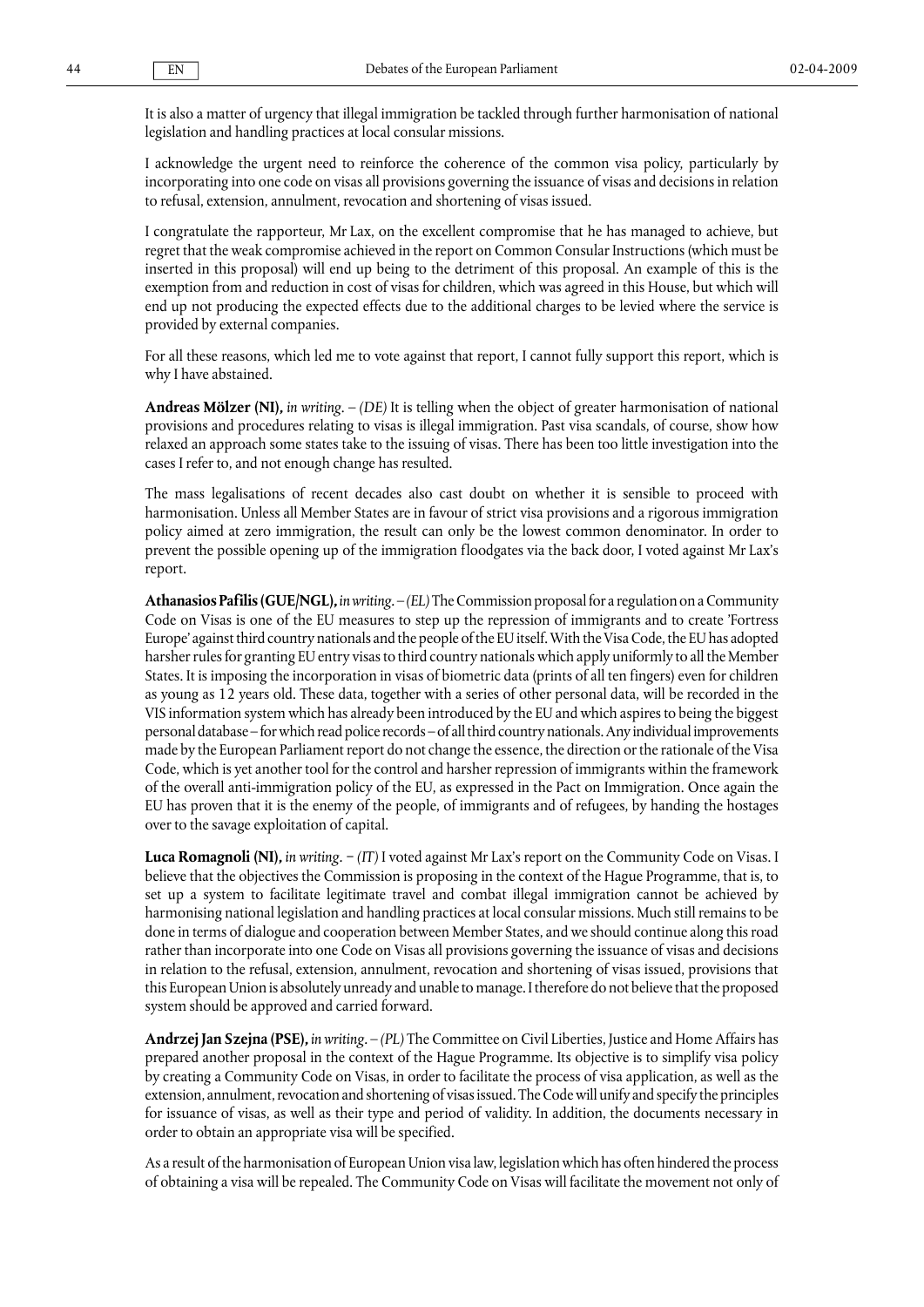EU citizens, but above all of citizens of countries from outside the EU. This will facilitate movement of citizens and also of workers between countries both within and without the Community.

In connection with the above change, special attention should be given to the ongoing training of Customs Officers, and especially those who work on the borders of the European Union.

EU visa policy should reflect the fundamental priorities of its foreign policy. I think that the creation of a Community Code on Visas is a good idea, and that it will serve to harmonise the legislation of Member States.

### **– Report: Salvatore Tatarella (A6-0105/2009)**

**Edite Estrela (PSE),** *in writing.* – *(PT)* I voted in favour of the regulation on a Community Ecolabel scheme, as I believe it is vitally important to encourage the sustainable production and consumption of products. The Ecolabel is useful for guiding consumers towards those products on the market which are ecologically recommended and for encouraging the production and consumption of products which have good environmental performance.

**Ilda Figueiredo (GUE/NGL),** *in writing.* – *(PT)*As stated in the report, the Ecolabel is a voluntary mark whose purpose is to promote, at European level, the dissemination of high-efficiency products which have a low ecological impact throughout their life-cycle.

To this end, certain eco-quality standards have been fixed (we shall here call them 'criteria') for each of a number of specific product categories. There are at present 26 product categories, 622 licences and over 3 000 products and services – detergents, paper, clothing (including shoes and textiles), tourism, camping products, etc. – for which Ecolabels have been awarded.

This mark and the flower that symbolises it are dynamising elements which, thanks to the constant updating of the environmental criteria for the products for which they are awarded, encourages enterprises to operate a virtuous cycle of effort with a view to the overall raising of the eco-quality of products on the market.

However, there seem to be several shortcomings in the current system, bearing in mind the experience obtained over the almost 10 years of existence of this certification, which points to the need for more decisive intervention with a view to dealing with certain shortcomings in the system.

It is in this context that the Commission has presented a proposal for a new regulation, which the Members are trying to improve.

**Athanasios Pafilis (GUE/NGL),** *in writing.* – *(EL)* The Ecolabel is yet another misleading method of advertising products of dubious quality and ecological impact. These products will acquire 'added' value by registering for the label, the cost of which will be passed on to the end user, thereby increasing the profits of the monopolies still further.

This label is also a way of concentrating capital and the monopoly of the market between a few multinational companies which will have the means, organisation and, more importantly, the money needed to register with the label for their products.

Whatever the safety valves in the procedure for awarding the label in a transparent, reliable and impartial manner, everyone knows that capital and big business always find ways round them in order to increase their profits, as proven by a string of food scandals and by the 'toxic' products of the capitalist crisis itself.

The ΕU is unable to guarantee ecological protection, because it courts and serves capital which, with its unaccountable exploitation of natural and human resources and the use it makes of modern technology in the same direction, is destroying the environment. The people responsible for destroying the environment cannot at the same time be appointed to protect it.

**Luca Romagnoli (NI),** *in writing.* − *(IT)* I voted in favour of Mr Tatarella's report on a Community Ecolabel scheme. I believe that this proposal fits in perfectly with the European Action Plan for Sustainable Production and Consumption and, consequently, with the general aim of developing a voluntary, integrated system that will encourage companies to improve their products with a view to improving product quality in terms not only of diet and consumer protection, but also of the environment, by achieving higher standards of energy efficiency and environment-friendliness. I therefore congratulate the rapporteur on the excellent job he has done in a context that is so important and crucial for our producers, including the very smallest, because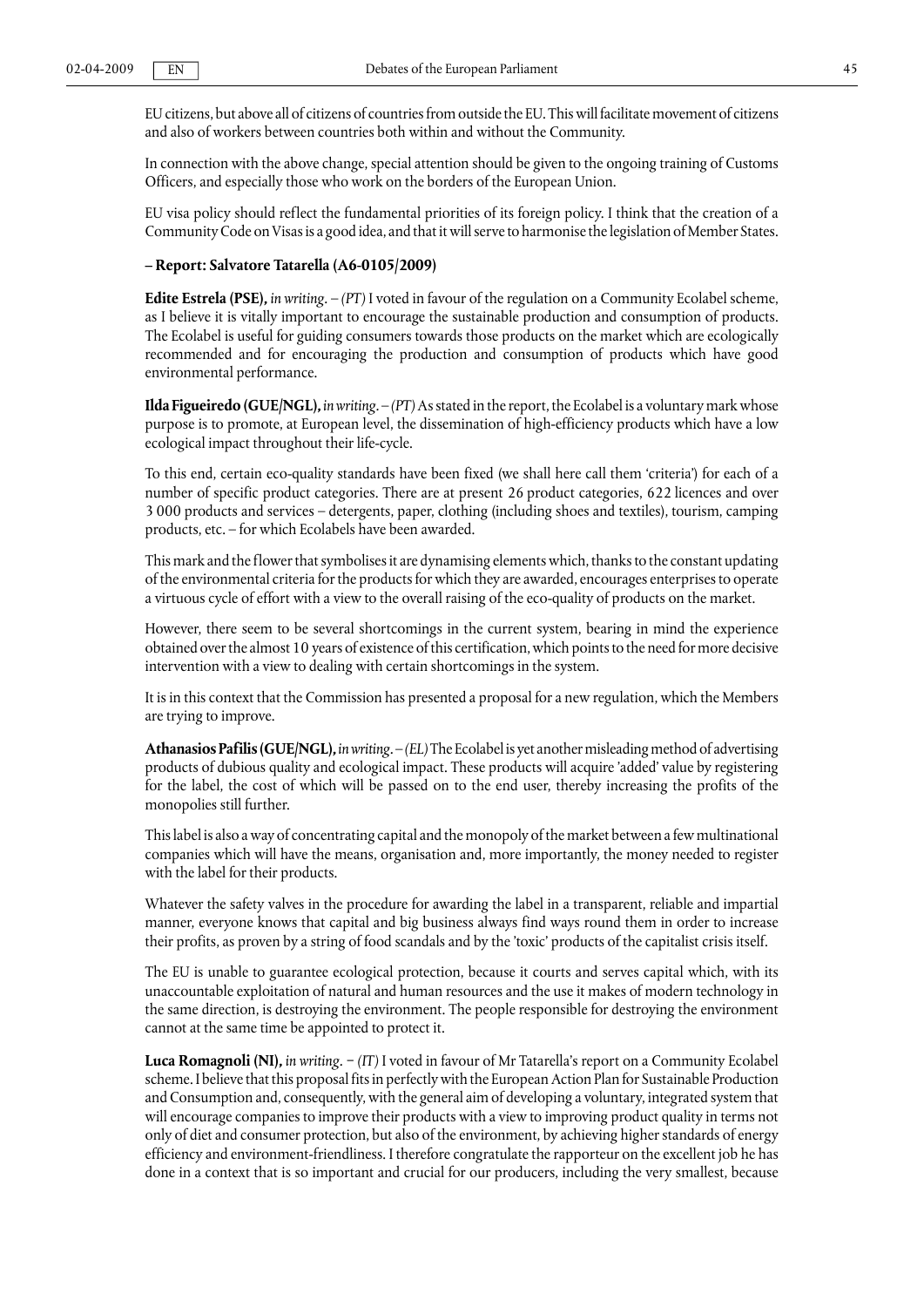emphasising quality and respect for dietary and ecological principles will help them to stand out and stay afloat in an increasingly global and competitive scenario.

#### **– Report: Linda McAvan (A6-0084/2009)**

**Liam Aylward, Brian Crowley, Seán Ó Neachtain and Eoin Ryan (UEN),** *in writing.* − The European Parliament practises what it preaches in terms of eco-friendly behaviour! Voluntarily, we have taken it upon ourselves to improve our environmental performance on a day-to-day basis. In February 2007, I personally asked the President to initiate EMAS in the Parliament. Today, we have voted in favour of the EMAS scheme, which requests other companies across the EU to do likewise.

By reducing our environmental footprint in ways such as turning the lights off, smart metering, sensor lights, and less paper use, the European Parliament works to be environmentally sound. As a result of an audit in Parliament, we have received an EMAS logo.

A yes vote today for the extension of EMAS means a yes for more environmental awareness in the Member States. This plan looks to recognise and reward proactive organisations that go beyond what environmental laws expect of them and that are constantly improving the way they interact with the environment. Now it is important to set a harmonised system throughout the European Union with a single set of rules; ensuring the usefulness and exposure of this plan not only for buildings, but for the Member States as well. For these reasons, it is essential to vote yes on this legislation.

**Edite Estrela (PSE),** *in writing.* – *(PT)* I voted in favour of the report on the voluntary participation by organisations in a Community eco-management and audit scheme (EMAS), as it helps organisations to identify, monitor and measure their impact on the environment and to provide information on this.

EMAS was first introduced in 1995 and was extended in 2001 to both public and private sector organisations. This new revision is an opportunity to make the scheme more attractive and simpler for small and medium-sized enterprises and is also an attempt to ensure that EMAS has the same level of participation as ISO 14001 currently has (which is the leading Environmental Management System in Europe).

It is also important to note that the recognition of EMAS as a reference mark in Environmental Management Systems is in line with the EU objective on combating climate change.

**Luca Romagnoli (NI),** *in writing.* − *(IT)* I congratulate Mrs McAvan on her excellent work and declare my support for her report on the voluntary participation by organisations in a Community eco-management and audit scheme (EMAS) by voting in favour of it. The aim of improving the long-term environmental performance of organisations is certainly laudable, as are all the small- and large-scale resources that are designed to achieve it. I also join the rapporteur in welcoming the changes proposed by the Commission, particularly that relating to the planned reduction in fees and less frequent reporting for SMEs, for which participation in this system would be more onerous but no less important. I believe that we should also support the alignment of EMAS definitions with existing ISO 14001 definitions, which would make the transition from one system to the other easier, and endorse a simplification of the language, which could be very useful, particularly for small organisations.

### **– Report: Kathalijne Buitenweg (A6-0149/2009)**

**Alexander Alvaro, Jorgo Chatzimarkakis and Holger Krahmer (ALDE),** *in writing*. – *(DE)* The legal basis used, Article 13(1) of the EC Treaty, is not appropriate considering that, in the opinion of the German Free Democratic Party (FDP), the principle of subsidiarity is not being observed. It is not within the remit of the EU legislator to lay down the regulations in question, thereby seriously encroaching on the self-determination of the Member States.

Combating discrimination of all kinds and bringing about participation in public life by the disabled are important jobs. Proposing to extend the anti-discrimination regulations to practically all areas of life is out of touch with reality, however. The reversal of the burden of proof laid down in the directive will mean that it is possible to open legal proceedings on the basis of accusations not backed up by sufficient evidence. Those affected would then have to pay compensation even if they have not actually committed any acts of discrimination but are unable to prove their innocence. Defined in this sweeping way, this reversal of the burden of proof is therefore questionable from the point of view of its compatibility with acting as a state under the rule of law. It will create uncertainty and facilitate abuse. That cannot be the *raison d'être* of a progressive anti-discrimination policy.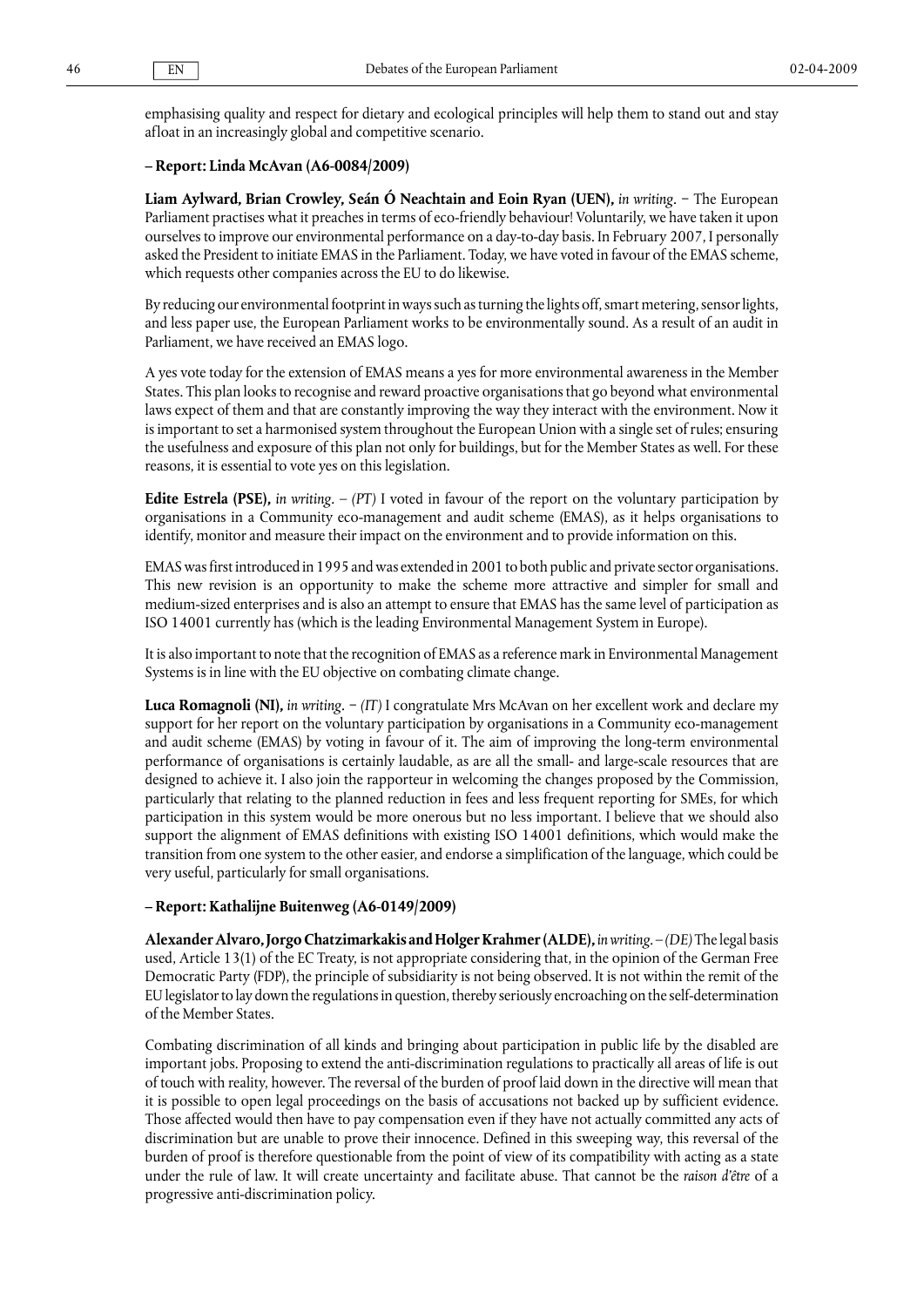A further consideration must be that the Commission is currently pursuing infringement proceedings against numerous Member States in relation to inadequate transposal of the existing European directives on anti-discrimination policy. There is as yet, however, no overview of those regulations that have been transposed so as to make it possible to determine the need for new regulations that has been claimed. Germany, in particular, has already gone far beyond previous stipulations from Brussels. We therefore voted against this report.

**Philip Bradbourn (PPE-DE),** *in writing.* − I and my British Conservative colleagues can agree with much of this report and abhor discrimination in all its forms and are wholeheartedly supportive of providing equal opportunities for people regardless of their disability, race, religion, or sexuality. However, we do have serious misgivings on the issue of the reversal of the burden of proof from the plaintiff to the accused. UK Conservatives believe that in prima facie cases of discrimination and under the British legal system it must remain up to the plaintiff to supply conclusive evidence of such cases of discrimination. That is why we have decided to abstain on this report.

**Philip Claeys (NI)**, *in writing*. – *(NL)* I emphatically voted against this report. Needless to say, we are all opposed to people being discriminated against on the basis of their disability, sexual orientation and such like. The question is only whether Europe should be involved in this. I do not think so. Measures to tackle discrimination should remain the exclusive competence of the Member States. Consequently, I voted in favour of Amendment 81 which observes that the relevant proposal for a directive seriously erodes the principle of subsidiarity. Quite apart from that, this report also contains many recommendations that run counter to the elementary democratic principle and the principle of the rule of law. To give but one example, while this report encourages people not to discriminate on account of belief, it allows explicit discrimination on the basis of political belief.

**Koenraad Dillen (NI)**, *in writing*. − *(NL)* I have voted against this report which is one of many that are steeped in political correctness, if only because this proposal violates the EU's principle of subsidiarity and involves a huge amount of red tape. Needless to say, I, too, am opposed to all forms of discrimination on the basis of disability, age or sexual orientation. This report, though, contains many recommendations that run counter to the most elementary principles of the rule of law. Indeed, discrimination is all of a sudden allowed when it concerns discrimination on the basis of political orientation. Then the principle of equality may as well be done away with completely. That is ridiculous.

**Avril Doyle (PPE-DE),** *in writing.* − This report aims to protect those who are unjustly marginalised and ensure that they have proper and adequate means to address their situation. I was pleased to support it. It has broad support from social platforms and civil society. I am satisfied that it does not interfere with Member States competences in the following domains:

- education
- access to religious institutions
- matters of marital or family status
- the relationship between church and state
- the secular nature of the state and its institutions
- the status of religious organisations and
- the wearing of religious symbols at school.

Ireland had, until recently, a very active National Consultative Committee on Racism and Interculturalism (NCCRI) and a well funded Equality Authority. Despite the importance of the work that these bodies were charged with, including, among other issues, equality proofing legislation, these bodies have ceased to be, given the drastic cuts in funding available to them. It is important that we continue to support these groups and their work.

Ms Buitenweg's report clearly demarks certain areas to remain part of the competency of each Member State, but progress on a European scale is important to achieve a social and more just Europe.

**Edite Estrela (PSE),** *in writing.* – *(PT)* I voted in favour of the report on 'equal treatment of persons', which includes several amendments to the Commission proposal, reinforcing the protection of citizens, including people with disabilities who are victims of discrimination.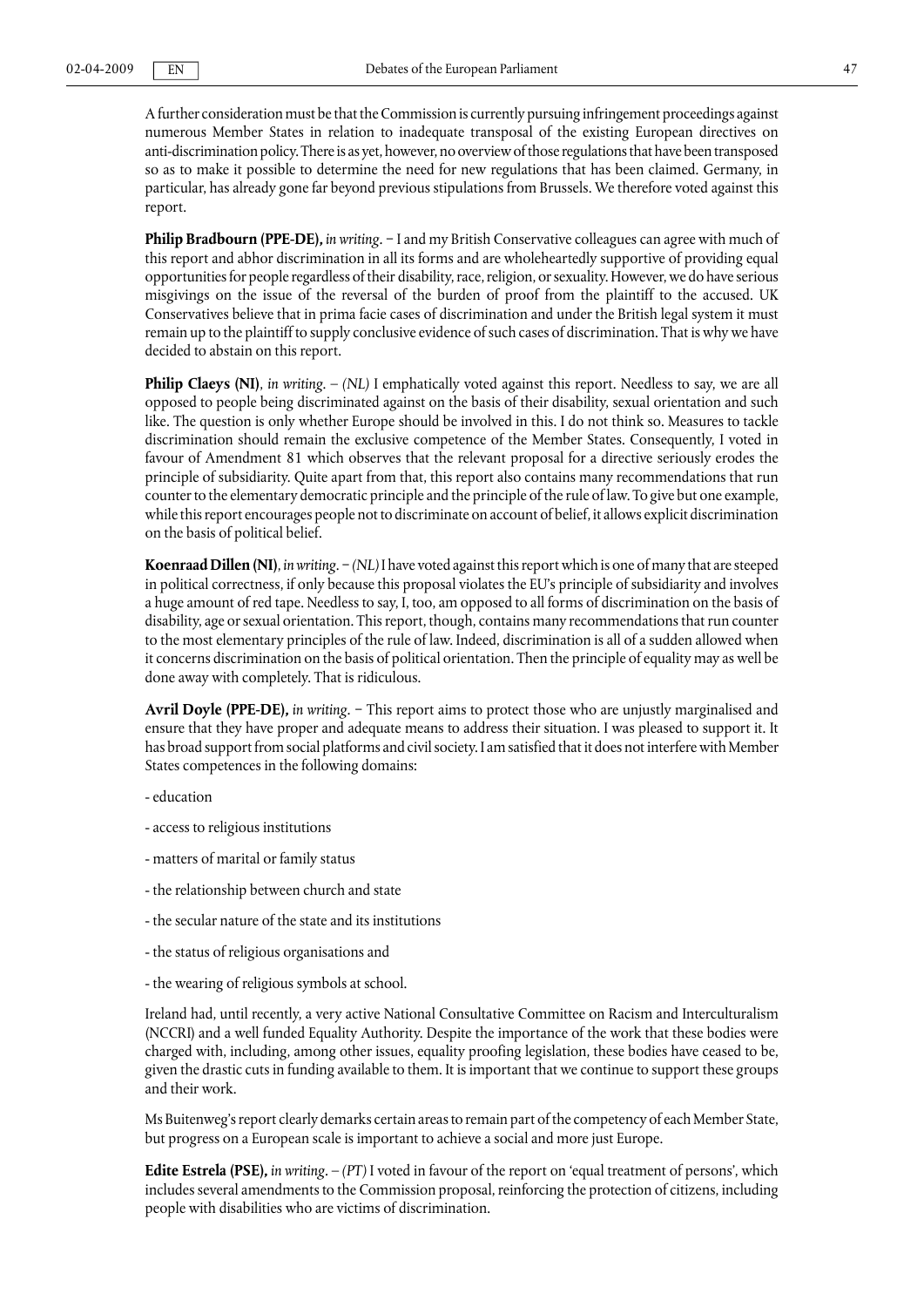According to Eurobarometer data from 2008, 15% of European citizens claimed that they had been subjected to discrimination in the past year. This is unacceptable, which is why I welcome the adoption of this text by the European Parliament, despite the incomprehensible vote against by the right.

I regard it as vital for legislation to prohibit direct and indirect discrimination, multiple discrimination and discrimination by association based on gender, race or ethnic origin, religion or belief, disability, age or sexual orientation or gender in a range of areas such as social protection, education and access to and supply of goods and services, such as housing, transport, telecommunications and health.

**Glyn Ford (PSE),** *in writing.* − This Parliament has played a key role in promoting equal treatment of people across the Union on grounds of sex, race, religion, belief, disability, age and sexual orientation.

I therefore welcome this report, which urges a further strengthening of provisions to enforce such equality.

My only reservation is with regard to Amendment 39, part of which argues that freedom of speech should not be compromised, even in cases of harassment. We rightly have restrictions on freedom of speech covered by the laws of libel and slander. Equally you cannot with impunity shout 'fire' in a cinema. On that basis I have to vote against this particular amendment with the threat it would pose to minorities.

**Patrick Gaubert (PPE-DE),** *in writing*. – *(FR)* The defence of the rights and the protection of people who are victims of discrimination must be a priority for the EU, but this can only be effective and useful if it guarantees legal certainty for the persons involved whilst avoiding a disproportionate burden for the economic players targeted.

In this sensitive area, it was essential to remain vigilant as regards respect for the division of competences between the European Union and the Member States and to ensure that Parliament adheres strictly to what the legal basis allows.

The text as adopted today, whilst satisfactory in certain respects – especially in relation to the fight against discrimination against disabled people – the vague concepts it contains, the legal uncertainties that it maintains and the superfluous requirements that it introduces make it legally impractical and therefore ineffective in its application.

Believing as I do that excessive regulation cannot be a solution, I defended the amendment to reject the Commission's proposal, as existing texts on this issue have not been applied in a number of Member States that are subject to infringement procedures.

In these circumstances, since I support the objective of this directive but am partially dissatisfied, I preferred to abstain from the final vote.

**Louis Grech (PSE),** *in writing.* − I will be voting in favour of this report especially since it promotes in a very forceful and concrete way the principle of equal treatment between persons irrespective of religion or belief, age or sexual orientation. Having said that however my delegation feels that national realities and national concerns in the various Member States have to be taken into consideration (Amendment 28) before implementing the amendment. Furthermore we have to ensure that legislation enacted would not lead to a perverse situation where, instead of ensuring freedom of expression, freedom of expression is curbed.

**Françoise Grossetête (PPE-DE),** *in writing.* – *(FR)* I have always taken a positive approach to the determined, effective fight against all forms of discrimination and against homophobia, in accordance with the fundamental values of the European Union.

The defence of the rights and the protection of people who are victims of discrimination must be a priority for the EU, but this can only be effective and useful if it guarantees legal certainty for the persons involved whilst avoiding a disproportionate burden for the economic players targeted.

In this sensitive area, it is essential to remain vigilant as regards respect for the division of competences between the European Union and the Member States and to ensure that Parliament adheres strictly to what the legal basis at European level allows.

The text as adopted today, whilst satisfactory in certain respects – especially in relation to the fight against discrimination against disabled people – the vague concepts it contains, the legal uncertainties that it maintains and the superfluous requirements that it introduces make it legally impractical and therefore ineffective in its application. In these circumstances, and although I support the objective of the directive, I have decided to abstain on this text in the final vote.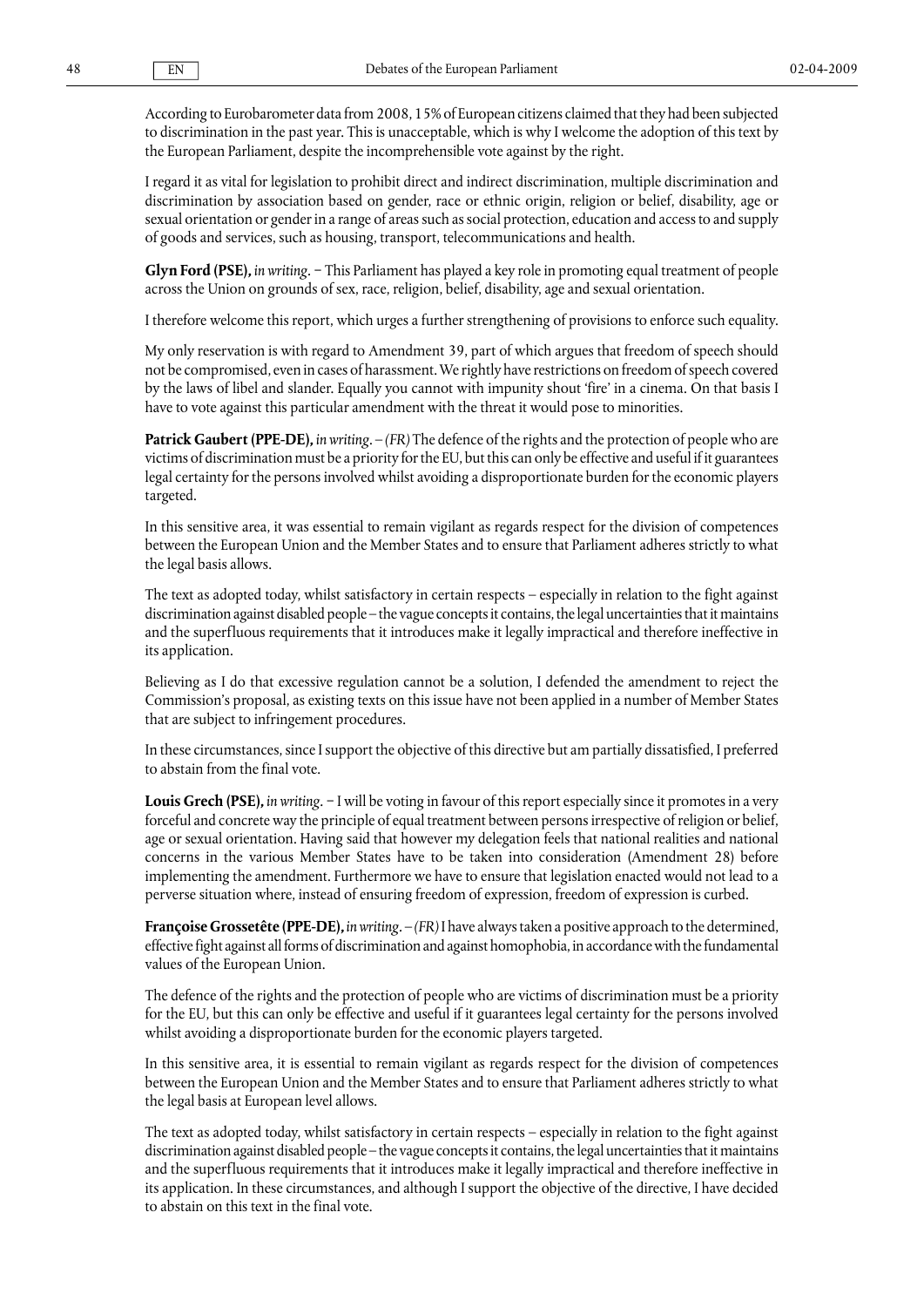**Ian Hudghton (Verts/ALE),** *in writing.* − I congratulate my colleague Ms Buitenweg in gaining majority support for her report in this House. Discrimination on the basis of religion or belief, disability, age or sexual orientation has no place in European society. It is right that legal protection is extended beyond the labour market and this proposed Directive will be a valuable tool in the fight against intolerance.

**Carl Lang and Fernand Le Rachinel (NI),** *in writing.* – *(FR)* Since 2000, the European Union has continually promoted equality, and this increasingly in the broadest possible sense of the word: equality between men and women, between nationals and foreigners, between the sick and the healthy, between Catholics, Muslims, Buddhists and other religions, equality of access to education, to health, equality for one's sexual orientation, and so on. In short, the list is evidently not exhaustive, and the European directives currently being drafted concern equal access to social services and housing.

Here then is a new directive that, under the guise of the legitimate fight against discrimination towards disabled people, is intended to regulate, or rather shackle, almost every area in which the freedom of choice, be it contractual or otherwise, still exists.

The pitfalls in such a coercive regulation are legion. In effect, these new European measures will not only increase European bureaucracy and burdens, but will also be a real threat to other fundamental freedoms and rights including, in particular, freedom of worship, of association and of expression, and freedom of the press.

In the name of equality, the censors and the dictators are here present.

**Astrid Lulling (PPE-DE),** *in writing*. – *(FR)* It is with great regret that I have decided to abstain on Mrs Buitenweg's report on equal treatment.

The principle of equal treatment of persons irrespective of political or religious beliefs, age, gender, sexual orientation or disability, is one of the founding principles of the European Union. The reality of daily life shows that much progress remains to be made in the Member States. The offensive remarks about the elderly that continue unabated are an eloquent illustration of this.

However, I am unable to subscribe to the pathways and options described in this report. I greatly fear that the good intentions will result in unending litigation and bureaucratic excess running counter to the desired objective.

**Nils Lundgren (IND/DEM),** *in writing.* − *(SV)* The June List believes the EU to be a union of values, and that is why I am very much in favour of a broad directive against discrimination. I consider that to be a given in a functioning internal market with respect for inviolable human rights. For me, it is very important that no one should be discriminated against on the grounds of disability.

I am in favour of amendment 87 because I think that taxpayers in every country should ensure that the disabled are provided with such finances as allow them to be considered fully credible borrowers by the credit market. As a matter of fact, I voted in favour of the report in its entirety.

**Maria Martens (PPE-DE),** *in writing*. − *(NL)* As the Dutch Christian Democrats (CDA) have always strongly argued for rules to ensure the equal treatment of people irrespective of their religion, belief, disability, age or sexual orientation, we are in favour of the spirit of this directive.

However, legislation in this area must be well thought-out. The CDA considers many legal definitions in the text extremely ambiguous and expects – like many others – that the text will result in all kinds of legal proceedings.

The CDA is opposed to the proposal to reverse the burden of proof. To us, someone is innocent until proven guilty. The CDA cannot identify with the proposal that it is to be up to people against whom charges are brought to prove their innocence.

Moreover, we regret that the Socialist Group in the European Parliament and the Group of the Alliance of Liberals and Democrats for Europe, apparently feeling the pressure of the elections, have brought even more imbalance to this text by introducing numerous new elements and through split votes. For this reason, the CDA did not feel able to endorse this report.

**Mairead McGuinness (PPE-DE),** *in writing.* − This is a major report with important consequences for EU citizens.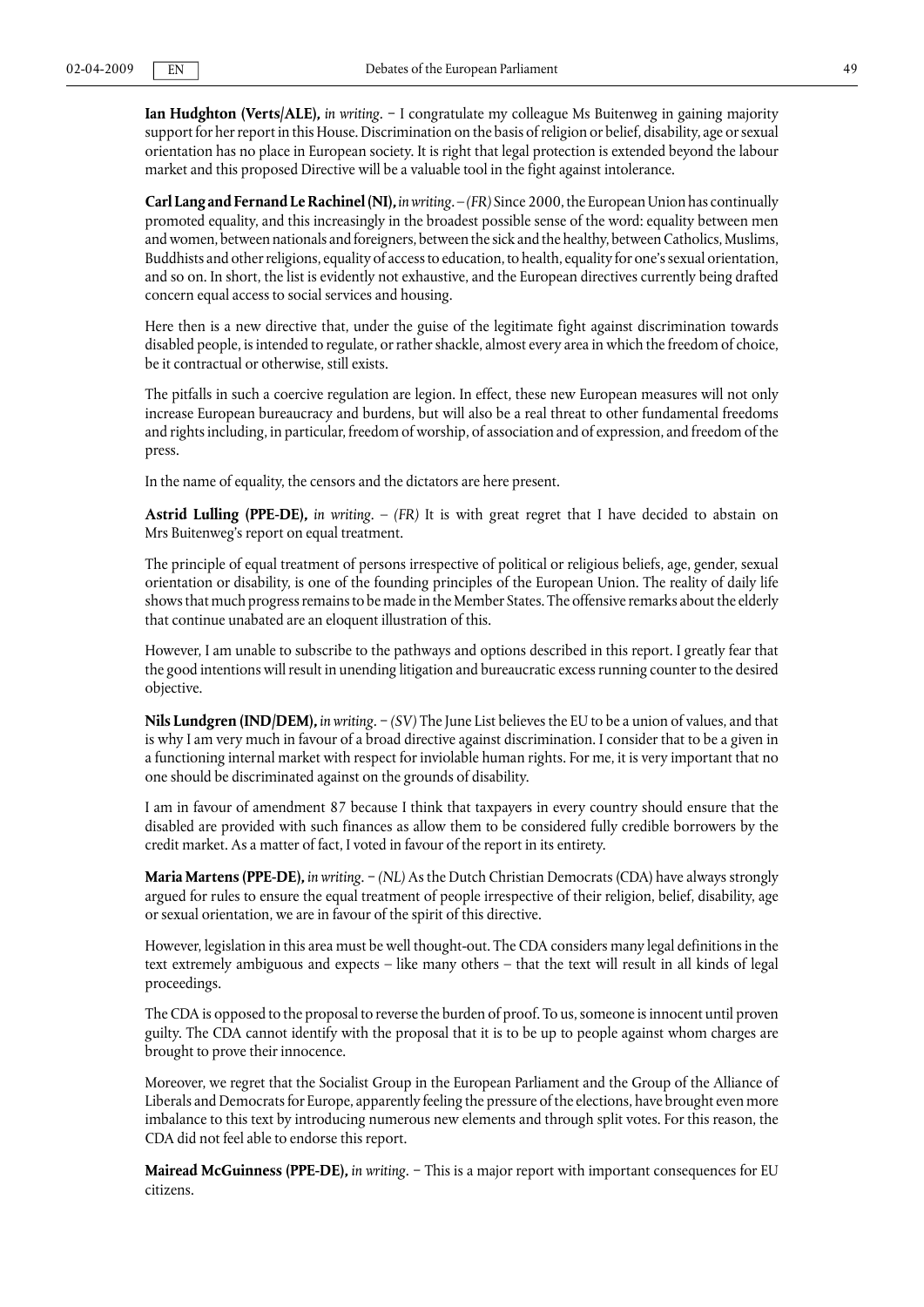It is difficult to argue against the principle of equal treatment, yet this report has proven hugely contentious in this House, not just between groups, but indeed within political groups too.

I voted against Amendment 81 to totally reject this report. I have met with and been lobbied by many disability interest groups who asked for consideration of their position. The European Disability Forum, in particular strongly argues that we need EU legislation to protect people with disabilities against discrimination.

At Council many Member States have also voiced concerns about the proposal. Those concerns range from the legal base to be used, the scope of the proposal and fears that it may impinge on areas of national competence, such as education, social security and healthcare.

We must also make clear that adoption and reproductive rights (including assisted human reproduction) are not within the scope of the directive.

I voted against Amendment 28 in order to secure the reference to national law on family or family status, including reproductive rights. This amendment was rejected by the House and therefore I abstained in the final vote.

**Erik Meijer (GUE/NGL),** *in writing*. − *(NL)* Today, I, along with the eurosceptic part of my group, voted in favour of the Buitenweg report on equal treatment. We very much agree with the content of her proposals and therefore regret the many 'no' votes from Members who actually want to see more Europe. It is unfortunate that other parties were suggesting before the vote that our decision to vote 'yes' was perhaps somewhat out of character.

In the national parliaments and national governments of the EU Member States, a question that is often raised is whether the EU should reel in further competences. This increase in competences is often at the expense of decision-making at a lower level, where those affected are guaranteed maximum influence. In such cases my party, the Dutch Socialist Party, objects. In the European Parliament, however, the emphasis is more on how the EU implements its competences, or on content, in other words. Then, we always vote in favour of what we consider to be an improvement and against what we consider to be a change for the worse. Choosing to act in this way does not mean that we would not prefer to leave areas of this kind to the Council, which has noted a European average that is worse than what we have since reached in the Netherlands and in a number of other Member States.

**Luca Romagnoli (NI),** *in writing.* − *(IT)* Equal treatment between persons irrespective of religion or belief, disability, age or sexual orientation is a principle that goes well beyond Community law: it is a human being's inalienable right. I was therefore forced to vote against Mrs Buitenweg's report on the proposal for a Council directive. I believe that the sole aim of this directive is to control aspects in respect of which the European Union should already be very active and involved.

**Toomas Savi (ALDE),** *in writing*. − I voted in favour of Kathalijne Maria Buitenweg's report on equal treatment of people irrespective of religion or belief, disability, age or sexual orientation. I find it absolutely outrageous that in the 21st century in the European Parliament there are still disagreements about something as natural as equal treatment of people. The fact that 226 MEPs voted against the report was a negative surprise and a clear sign of danger, which cannot be ignored.

Tolerance is one of the cornerstones of the European Union and combating discrimination of any kind must be our top priority. The European Union's motto "united in diversity" does not only stand for different nationalities of the EU, but first and foremost involves the citizens of the European Union with their individual differences. All EU citizens are equal and must be treated that way, only then can the European Union live up to its motto.

**Margie Sudre (PPE-DE),** *in writing.* – *(FR)* The defence of the rights and the protection of people who are victims of discrimination must be a priority for the EU, but this can only be effective and useful if it guarantees legal certainty for the persons involved, whilst avoiding a disproportionate burden for the economic players targeted.

In this area, it is essential to remain vigilant as regards respect for the division of competences between the European Union and the Member States and to ensure that Parliament adheres strictly to what the legal basis allows.

The text adopted today is satisfactory in certain respects, especially in relation to the fight against discrimination against disabled people, but the vague concepts it contains, the legal uncertainties that it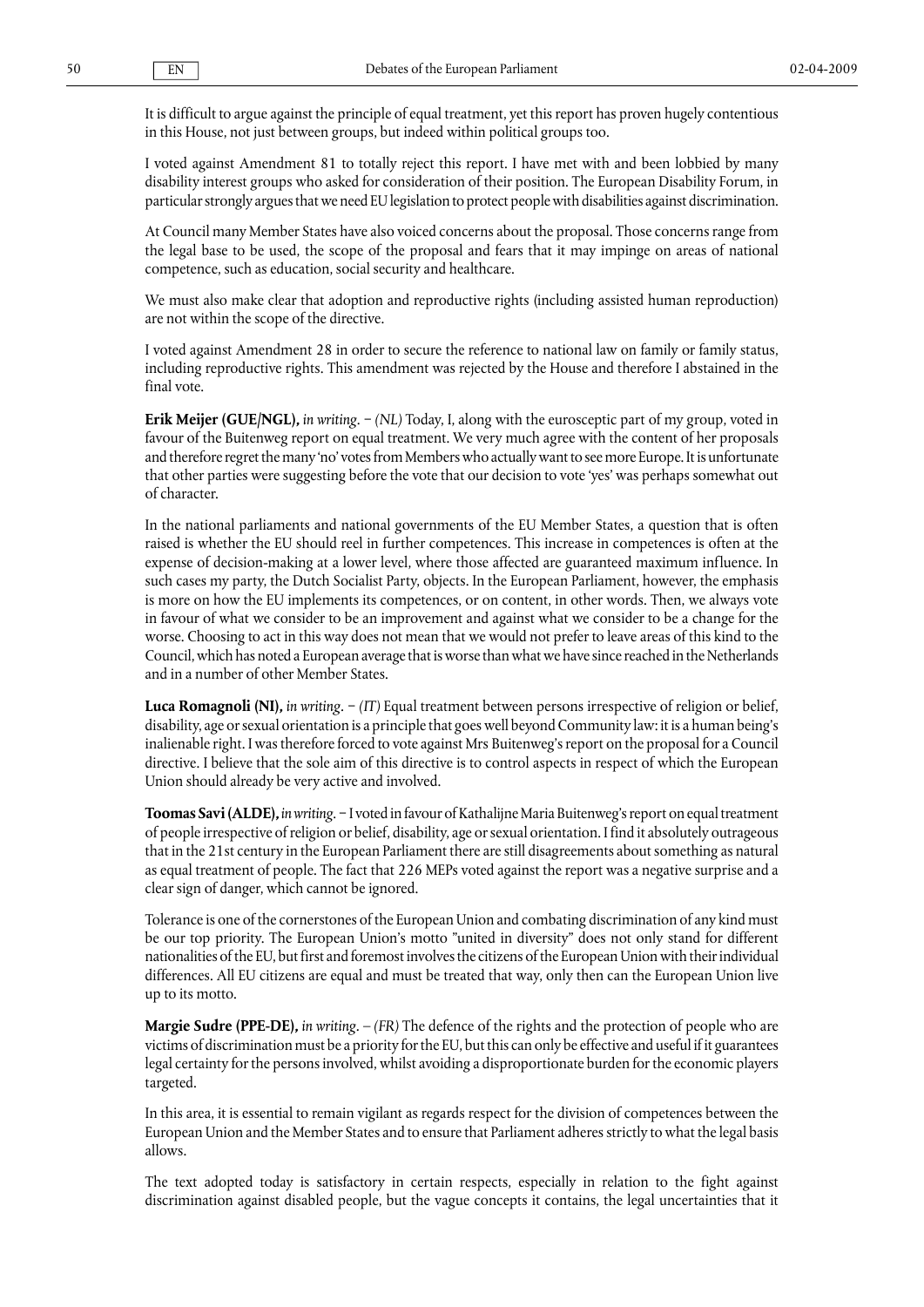maintains and the superfluous requirements that it introduces make it legally impractical and therefore ineffective in its application.

Since excessive regulation cannot be a solution, the delegation has defended the amendment rejecting the Commission's proposal, as existing texts on this issue have not yet been applied in some Member States that are subject to infringement procedures.

In effect, the French delegation, which supports the objective of this directive but is partially dissatisfied, preferred to abstain from the final vote.

**Andrzej Jan Szejna (PSE),** *in writing.* – *(PL)* Discrimination is a problem which, in these days of European unification, is a subject which is extremely relevant and which we must not ignore under any circumstances. Despite the fact that we have already discussed this subject many times, the effects remain unsatisfactory.

The different forms of discrimination are a significant problem. Discrimination on the basis of ethnic or racial origin is forbidden both in the labour market and outside it. Unequal treatment because of religion, worldview, disability, age or sexual orientation is currently forbidden only in the workplace.

I think attention should be paid to fighting discrimination not only in the professional area, but also outside it. Discrimination should be defined in the same way regardless of what kind it is.

Prevention of unequal treatment is a highly significant question, but we must not forget about people who suffer discrimination. We must make sure that it is possible for them to exercise their rights, and we must strive for the consistent punishment of people who discriminate.

Discrimination is a very important subject, both in connection with the private lives of citizens and with the process of European integration. I fully agree with the rapporteur, Mrs Buitenweg, and I thank her for a very good and comprehensive report.

**Marianne Thyssen (PPE-DE),** *in writing*. − *(NL)* As a lawyer, I cannot possibly accept the imposition of a reversal of the burden of proof at European level, as proposed in the new anti-discrimination directive. After all, it is nigh on impossible to prove that something is not the case and far easier to prove that something is the case.

It is necessary, however, for the EU to ensure that its fine guiding principles and values, as set out in the EU Treaty, are also experienced by its citizens in practice. Horizontal legislation in this area is therefore to be welcomed. That is why I have voted in favour of the Buitenweg report as a whole.

**Anna Záborská (PPE-DE),** *in writing.* – *(SK)* I voted with the PPE-DE against the non-discrimination directive because it would have a negative impact on EU citizens. The left wing majority has shown today that European institutions do not want to reduce the bureaucracy funded by taxpayers' money. This resolution provides proof that the EU wants to extend rules into all areas of people's lives in the Member States. It is a bad signal.

However, this resolution has no impact on the legislative process. It is up to the Council to reach a unanimous decision.

I am opposed to any form of discrimination. Originally the directive was expected to deal with discrimination against physically disabled and older people. I have also always been involved in protecting these people. However, this directive lacks clarity and in my opinion it will therefore not help people.

The lobby made a hostage of genuine discrimination when it added sexual orientation and religion or belief. These forms of discrimination have never been defined in any EU documents. The consequences may be dramatic.

Nobody can precisely define sexual orientation or discrimination based on sexual orientation. This represents a potential danger for the interpretation of this directive. Non-discrimination based on "belief" is also problematic. Sects or political extremists may exploit this directive and the mass media will not be able to refuse them. Church schools will not be able to select teachers on the basis of their religion. Insurance companies will not be able to take account of information in order to determine insurance risks. Insurance premiums will become more expensive.

Besides, there are some directives and international documents protecting older and physically disabled people and these have not been applied by the Member States.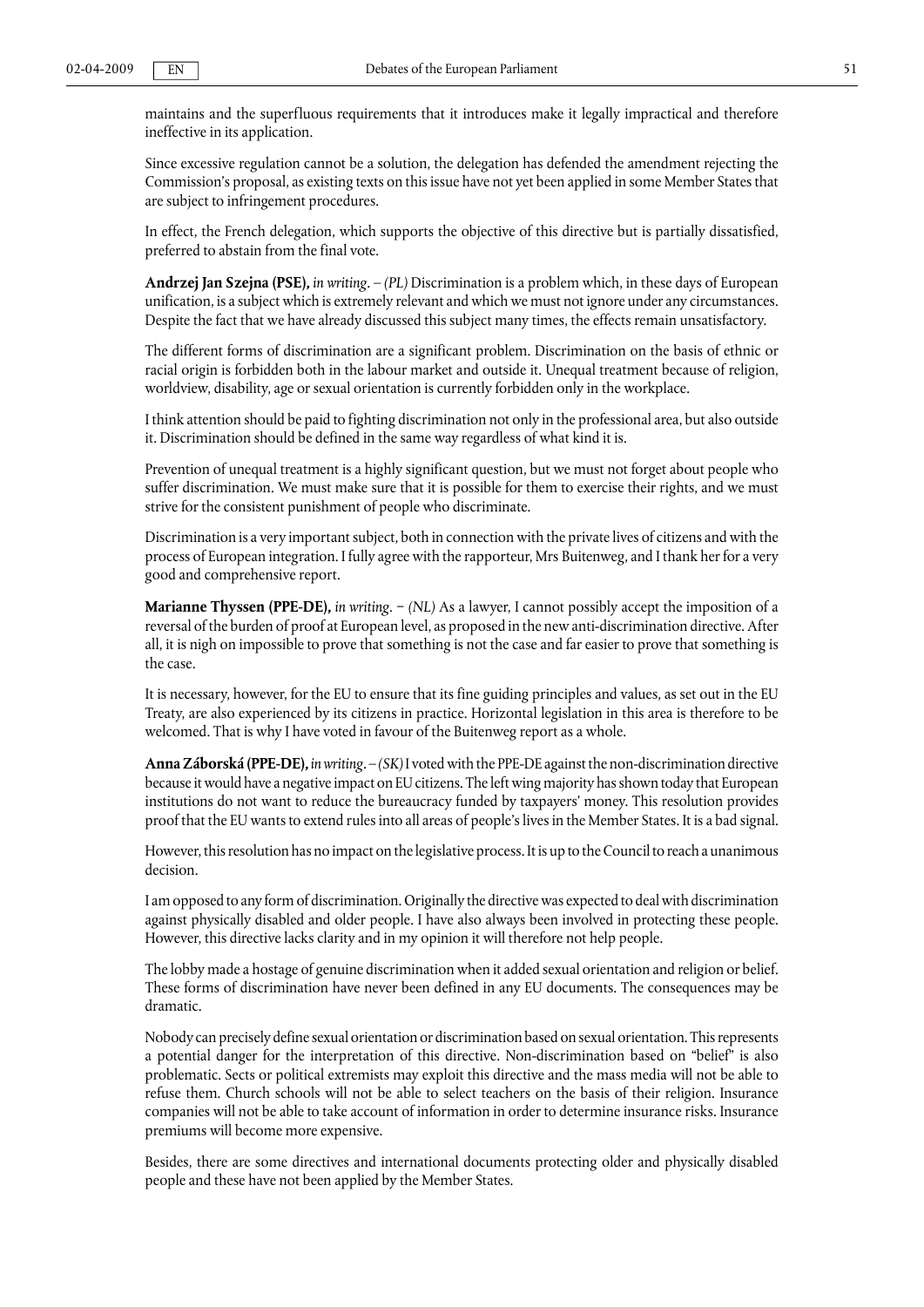### **– Motion for a resolution: B6-0177/2009 (EU-Belarus Dialogue)**

**Koenraad Dillen (NI)**, *in writing*. − *(NL)* This resolution is rather unfavourable, and we should applaud the fact that it makes political dialogue expressly dependent on progress in terms of human rights and internal freedom. In this area, the regime still leaves a great deal to be desired, particularly in terms of freedom of speech and opinion, the freedom of the press and the freedom of the democratic opposition and the media.

There is, however, too much evidence that the regime's recent concessions are merely part of a cosmetic operation orchestrated by President-Dictator Lukashenko for the benefit of the outside world. It is far too early to be entering into any kind of normal dialogue with Belarus.

**Pedro Guerreiro (GUE/NGL),** *in writing.* – *(PT)* This is yet another resolution deeply rooted in a vision of interference and stigmatisation with regard to Belarus, which clearly aims to meddle in the domestic affairs of that country.

When you delve behind the mystifying and Manichean language, the aim is clear: the EU does not accept the affirmation of sovereignty of Belarus and its definition of an independent policy, which is not in thrall to to the interests of the EU/NATO/US, and is trying to get round it.

The EU is therefore resorting to blackmail and to the imposition of sanctions, which it says can be lifted if this country adopts the measures that are required of it, for example: 'the democratic opposition of Belarus and civil society must be included in the dialogue between the EU and Belarus'; 'make full and effective use of the possibilities to support civil society and democratic developments in Belarus via the European Instrument for Democracy and Human Rights, EIDHR'; or the 'financial support to the independent Belarussian television channel Belsat'.

Would any of the EU countries agree to such conditions? The hypocrisy of this approach is clear, particularly when the 'European family' of so-called 'democratic nations' does not have a single word of condemnation for the genuine massacre perpetrated by the Israeli army against the Palestinian people in the Gaza Strip or for the CIA's criminal flights, in which it was, for that matter, complicit.

**Filip Kaczmarek (PPE-DE),** *in writing.* – *(PL)* Ladies and gentlemen, I voted for adoption of the resolution on evaluation of the EU-Belarus dialogue. I am glad that as well as a general evaluation of the political scene, the resolution speaks about specific expectations with respect to the Belarusian authorities. Dialogue is not, of course, conducted just for the sake of dialogue. It should lead to an improvement of the situation in those situations which, for various reasons, require improvement. No-one is under any illusion that the situation in Belarus is ideal.

We expect, therefore, a review of the decisions made in the case of the conscription of the young activists Franak Viačorka, Ivan Šyla and Zmiter Fedaruk. They must not be held as 'hostages' by the authorities. Franak Viačorka is the son of a well-known opposition activist. Conscription should not be used as an instrument to conduct politics. We also call for recognition of the authorities of the Union of Poles in Belarus and its Chairwoman, Angelika Borys, who were elected on 15 March 2009. We would like the Belarusian authorities to order a review of the sentences passed on 11 participants in a demonstration which took place in January 2008.

These are very specific examples which would allow the Belarusian authorities to show goodwill and a desire to conduct real dialogue. I hope that Belarus will take this opportunity. It will be beneficial for Belarus itself, for Belarusians, for the European Union and for relations between Belarus and Europe. Thank you.

### **– Motion for a resolution: RC-B6-0165/2009 (European conscience and totalitarianism)**

**Adam Bielan (UEN),** *in writing.* – *(PL)* If we are committed to building the future of Europe, we must not allow historical facts to be ignored, or the memory of the tragic moments in our history to be neglected. Remembering the victims of crimes against humanity should be one of the fundamental elements of the teaching of history and of shaping the consciousness of young people in Europe. Ignorance of history leads not only to its distortion, but also to the creation of various dangerous forms of nationalism. I would also like European society to know more about Polish heroes, such as Cavalry Captain Witold Pilecki. We must remember that understanding the past of the whole of Europe, and not only its western part, is the key to building a common future.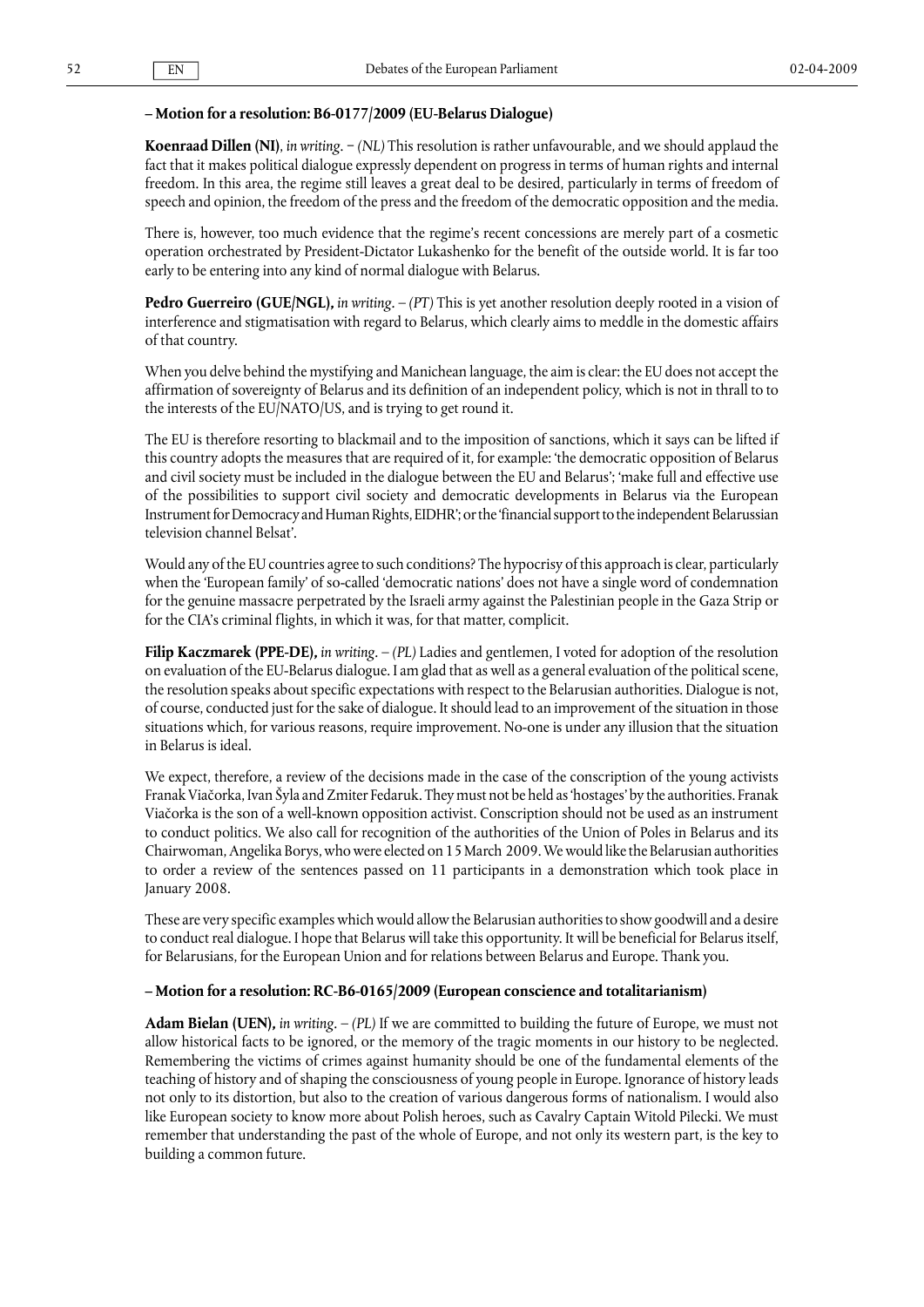**Koenraad Dillen (NI)**, *in writing*. − *(NL)* I have voted in favour of this even-handed resolution, which

condemns totalitarianism in every shape or form. The 20 $^{\rm th}$  century was the century that saw the most shocking massacres in history. Nazi-Germany, Soviet Russia, Cambodia, China and Rwanda are reminders of the absolute madness and cruelty which people are capable of inflicting on their fellow man when tyranny prevails over freedom. I have one reservation, though. I refuse to create a hierarchy of suffering. Every case of suffering is unique and deserves our respect, whether the people involved are Jews, Tutsis, Kulaks, Russian prisoners of war or Polish priests. This is why I abstained in the case of Amendment 19.

**Edite Estrela (PSE),** *in writing.* – *(PT)* I voted in favour of the resolution on totalitarian regimes. I believe that Europe will not be united unless it is able to reach a common view of its history and conduct an honest and thorough debate on the crimes committed by Nazism, Stalinism and fascist and Communist regimes in the past century.

I feel that the process of European integration has been successful and has now led to a European Union that encompasses the countries of Central and Eastern Europe, which lived under Communist regimes from the end of the Second World War until the early 1990s, and has helped to secure democracy in the south of Europe, in countries such as Greece, Spain and Portugal, which endured fascist regimes over a long period.

**Glyn Ford (PSE),** *in writing.* − While I am in favour of the maximum objectivity in analysing Europe's history, and while I recognise the horrific nature of the crimes of Stalinist Russia, I am afraid that this resolution has elements of a historical revisionism that flies in the face of a demand for objective analysis.

I am not willing to equate the crimes of the Nazis, the Holocaust and the genocide that saw six million Jews, along with Communists, Trade Unionists and disabled die, with those of Stalinist Russia. This political relativism threatens to dilute the unique nature of the Nazi crimes, and in doing so provides an intellectual underpinning to the ideologies of today's neo-Nazis and fascists, some of whom are with us here today.

**Hélène Goudin and Nils Lundgren (IND/DEM),** *in writing.* − *(SV)* The motion for a resolution submitted by the five largest groups in Parliament contains many important perspectives on European history over the last 100 years. The amendments, especially those by the Union for Europe of the Nations Group, are also praiseworthy, but, for editorial reasons, not everything that has been proposed can be included in the text of the resolution. There are many tragedies and individual acts of heroism which could be recounted in a resolution on European conscience and totalitarianism. Unfortunately, we do not have space for everything and that is why we were forced to vote against some of the amendments to the resolution.

We did vote in favour of the resolution as a whole, however.

**Pedro Guerreiro (GUE/NGL),** *in writing.* – *(PT)* This shameful resolution approved by Parliament is part of the operation to distort historical truth that is being undertaken by reactionaries and those seeking revenge: the losers of the Second World War. They are the same people who are rehabilitating in their own countries those who collaborated with the barbarism of the Nazis, for example.

The goal is to put neo-fascism in a good light and condemn communism. In other words, to put the tyrant and the oppressor in a good light, while condemning their victims and the ones they oppressed. Its goal is to erase the decisive contribution of the communists and the Soviet Union in defeating Nazism-fascism, their role in improving the living conditions of the workers, their contribution to the liberation of peoples from the colonial yoke and the role they played against exploitation and war following the Second World War.

In Portugal the Portuguese Communist Party fought more than anyone else for liberty, for democracy, for peace, for human rights, for decent living conditions for the Portuguese people, for the liberty of the peoples colonised by fascism, and for the achievements enshrined in the Constitution of the Portuguese Republic, which is 33 years old today.

At bottom, its intention is the criminalisation of communists, their activities and their ideals.

Such a resolution is even more serious when we are experiencing a time of acute crisis for capitalism, which is making the struggle for peace, democracy and social progress the great requirement of our time.

**Jens Holm and Eva-Britt Svensson (GUE/NGL),** *in writing.* − We of course regret the victims of all aggressive and authoritarian regimes, regardless of the atrocities that have been carried out in Europe or for example in the former European colonies. We are however deeply concerned about all direct or indirect efforts by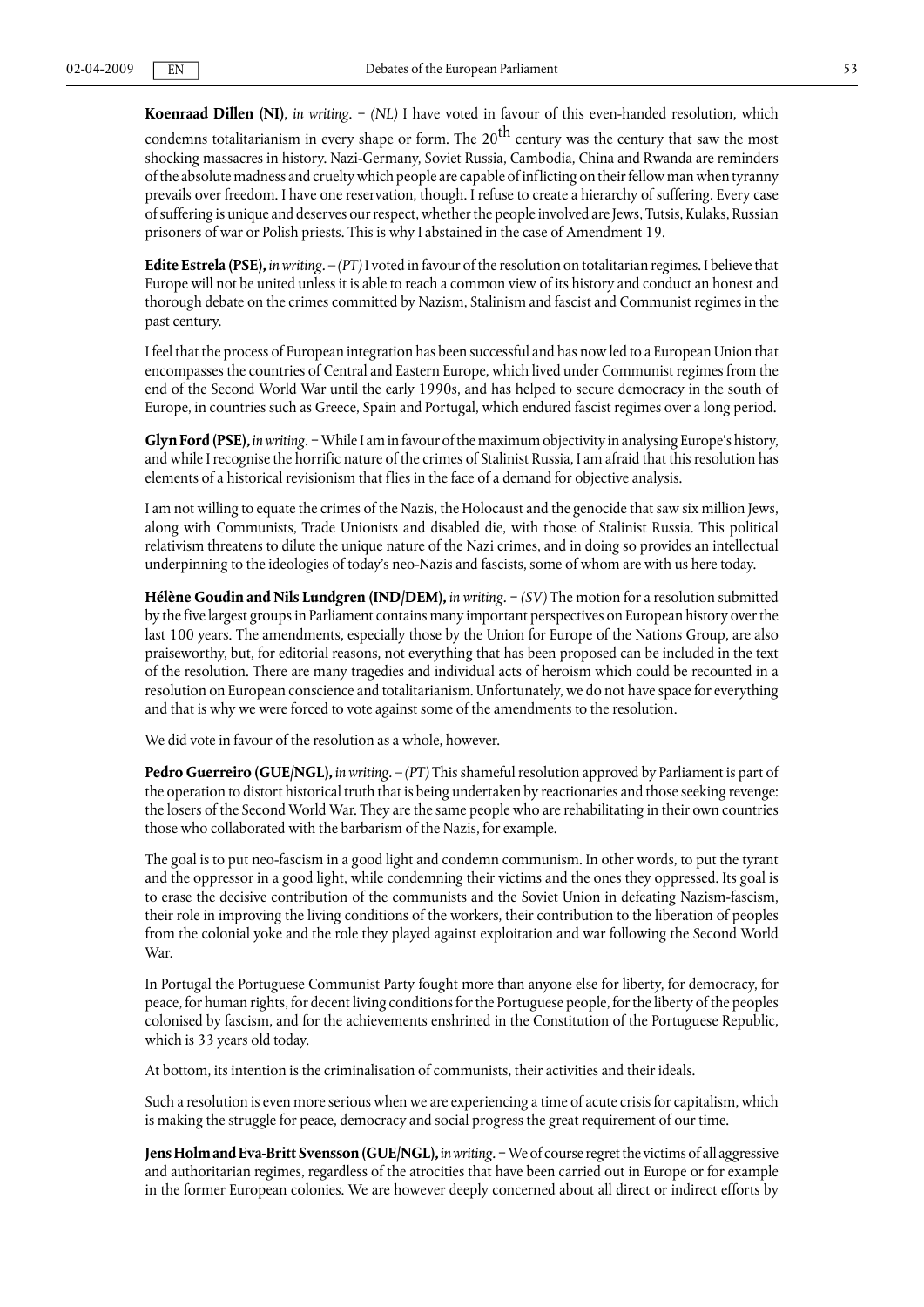politicians or parliaments trying to influence the general perception of historical facts. This task should be left to independent academic research and public debate. Otherwise there is a risk that every new majority in Parliament will try to change history by describing the worst enemies of society, and that the discussion on European history will be used for short-term campaign purposes. We therefore chose to abstain in the final vote.

**Maria Eleni Koppa (PSE),** *in writing.* – *(EL)* The PASOK parliamentary group voted against the motion for a resolution because it compares Nazism to communism in an unacceptable manner.

We condemn the atrocities of both Nazism and Stalinism.

We consider that this comparison does not contribute to an understanding of the peculiarities of these two totalitarian regimes.

**Erik Meijer (GUE/NGL),** *in writing*. − *(NL)* I voted in favour of the resolution on totalitarianism, contrary to my party's recommendation, which deemed this resolution superfluous. I opt for a clean break from all attempts to achieve political goals by means of violence, incarceration, intimidation and other forms of

oppression. The 20<sup>th</sup> century was the century of major popular movements that were blinded by the idea that they were on the verge of history. Any crime was justified to bring about what they saw as the ideal world and to protect it from change forever. To some, this ideal world consisted of equality for all, strong provision of services by the State, the means of production in the hands of the people and the abolition of all the old privileges enjoyed by advantaged groups. To others, it was about maintaining traditions, inequality, positions of power and privileges. I can identify with the first group, but not with the second.

As a result of their violence, both groups will be forever reviled. Nobody remembers their causes, but everyone remembers their means. That era must absolutely remain in the past. Even though I do not agree with the wording in places, I think this resolution is essential.

**Athanasios Pafilis (GUE/NGL),** *in writing.* – *(EL)* No parliament, no parliamentary majority comprising the representatives and servants of the barbaric capitalist system can use slander, lies and forgery to wipe out the history of social revolution, written and signed by the people with their blood. No black anti-communist front can wipe out the huge contribution made by socialism, its unprecedented achievements and its abolition of the exploitation of man by man.

The joint motion for a resolution by the Group of the European People's Party (Christian Democrats) and European Democrats, the Group of the Alliance of Liberals and Democrats for Europe, the Group of the Greens/European Free Alliance and the Union for Europe of the Nations Group, which was also supported by the Socialist Group in the European Parliament in an indescribably vulgar manner, equates fascism with communism, Nazi fascist regimes with socialist regimes.

With a pitiful *quid pro quo* they are proposing a joint European Day of Remembrance for perpetrators and the victims. Thus they are acquitting fascism, slandering socialism and exonerating imperialism of the crimes which it committed and is committing today. Ideologically they are promoting capitalism as the only 'democratic system'.

Any political forces which sit on the fence, thereby giving this obscurantist policy an alibi, also bear serious responsibility for this anti-communist hysteria.

The Greek Communist Party calls on the working class and every progressive person to condemn anti-communism and its agents.

**Zita Pleštinská (PPE-DE),** *in writing.* – (SK) The 20<sup>th</sup> century was marked by the crimes of totalitarian communist and Nazi regimes, which were brutally inflicted on millions of innocent people. European integration was a direct response to the war and the terror caused by totalitarian regimes on the continent of Europe.

I firmly believe that Europe will never be united if it does not manage to achieve a united view on its own history and I have therefore voted for the resolution on European conscience and totalitarianism. We must acknowledge communism and Nazism as a common inheritance and hold a specialist debate on all of the crimes committed by totalitarian regimes in the last century. We owe this to our younger generations who no longer grow up under such regimes and whose awareness of totalitarianism in all its forms has become alarmingly superficial and inadequate, even in the five years since the expansion of 2004. Even today many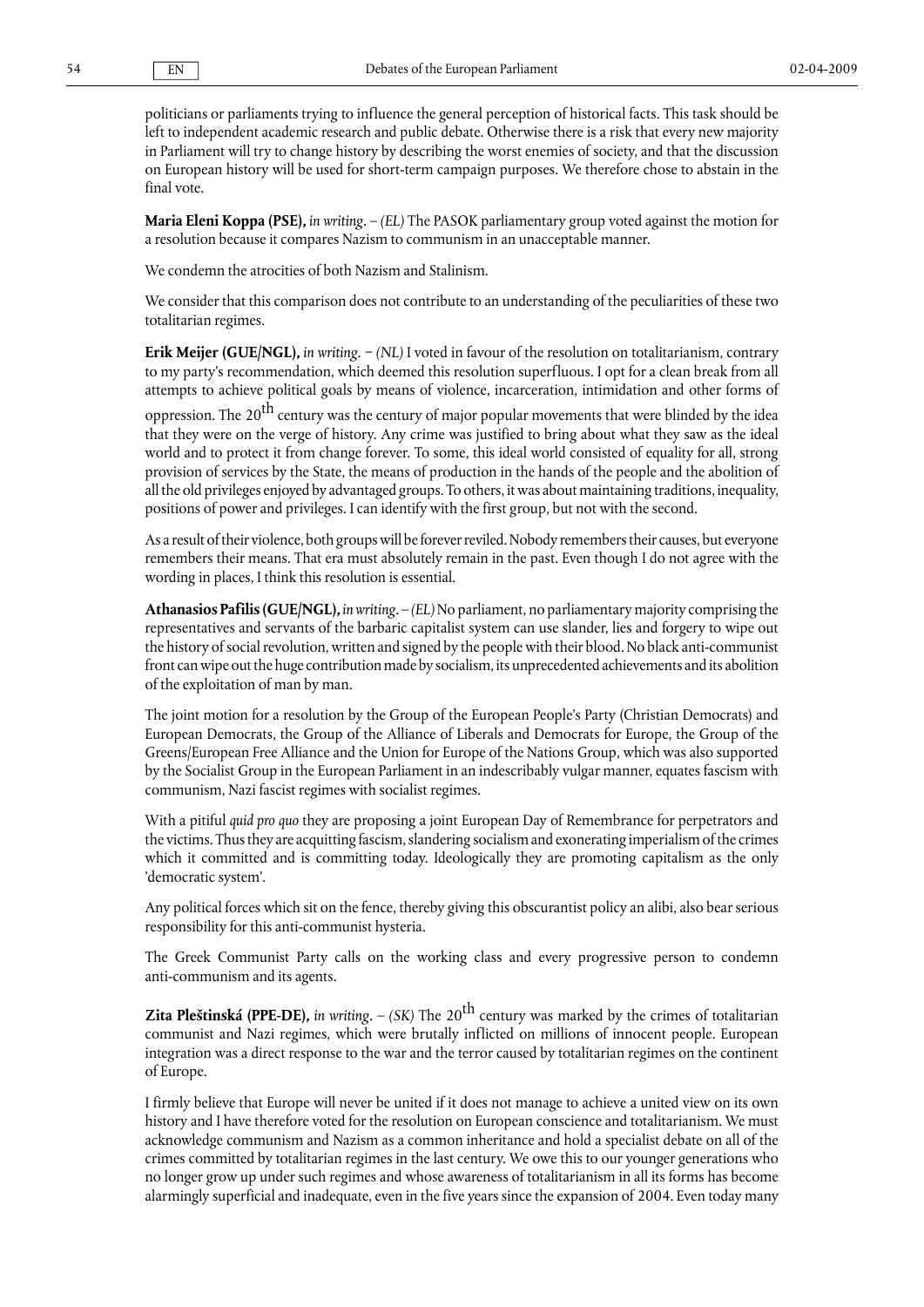people do not know about the regimes that terrorised their fellow citizens in Central and Eastern Europe for 40 years and divided them from democratic Europe with the Iron Curtain and the Berlin Wall.

In 2009 we celebrate the 20 $^{\rm th}$  anniversary of the fall of communist dictatorships in Central and Eastern Europe and the fall of the Berlin Wall and I therefore believe that all EU governments should take this opportunity to declare August 23 European Day of Remembrance for the Victims of Stalinism and Nazism.

This would mark a resolution for all victims of totalitarian regimes and a strong and unequivocal guarantee that these events shall never be repeated in Europe.

**Luca Romagnoli (NI),** *in writing.* – *(IT)* I intend to vote in favour of the motion for a resolution on European conscience and totalitarianism.

I firmly believe that Europe must be made more aware of crimes committed by totalitarian and non-democratic regimes, because I believe that we cannot consolidate European integration without promoting the preservation of our historical memory, provided that all aspects of Europe's past are acknowledged.

I also approve the motion to declare a 'European day of remembrance' for the victims of all totalitarian and authoritarian regimes.

**Peter Skinner (PSE),** *in writing.* − For many across the EU and indeed wider Europe, the consequences of totalitarianism, with its millions of deaths, is a crucial historical point. It has helped to form many minds of later generations, but for those who lived during this period of time it represents a terrible scar in European development. Extremism is still a current threat and these extremists have an unwitting friend in the ballot box – lethargy. As politicians, awareness of the danger to our freedoms and our very lives is something we must all strive to remind current and future generations. This is why I can support this motion for a resolution.

**Ioannis Varvitsiotis (PPE-DE),** *in writing.* – *(EL)* We roundly condemn any form of totalitarianism and, at the same time, underline the importance of remembering the past. This is an important element in our history.

However, we believe that majority decisions by Parliament are not competent to interpret historic facts.

The evaluation of historic facts is the job of historians and historians alone.

That is why we decided to abstain from today's vote on the joint motion for a resolution by the four political groups, including the Group of the European People's Party (Christian Democrats) and European Democrats, on European conscience and totalitarianism.

**Francis Wurtz (GUE/NGL),** *in writing.* – *(FR)* On several occasions, we have been able to express our views on repeated statements on the theme of 'all totalitarian regimes'.

Our group unreservedly condemns all totalitarianism. It unreservedly condemns Stalinism. At the same time, it strongly objects to any attempt to trivialise Nazism by burying it in a condemnation of totalitarian regimes, as is the case, once again, in the joint resolution submitted to us.

This is why our group is refusing to participate in the vote on this resolution.

**Anna Záborská (PPE-DE),** *in writing.* – *(SK)*Condemnation of totalitarian regimes that adopted the ideologies of Nazism or communism should be only the first step towards complete condemnation of all forms of intolerance, fanaticism and ignorance that have suppressed and continue to suppress fundamental rights and freedoms of individuals and nations. Every ideology which does not respect human dignity and human life deserves condemnation and is fundamentally unacceptable.

Nazism and communism are ideologies that were actually inspired by older ideologies. These were formulated

in the 19<sup>th</sup> century and became established as constitutional principles among European states of the time. Ideologies such as militarism, chauvinistic nationalism, imperialism, radicalism and later fascism were in their essence inhumane and destructive and they therefore deserve explicit condemnation just as much as the ideologies which appeared later in the form of communism and Nazism.

We must particularly emphasise this at the current time, which is an uncertain and exceptionally difficult period. We must therefore not permit the emergence of new political currents inspired by ideas as anti-human as those that lay behind Nazism and communism. Intolerance can be combated only by refusing to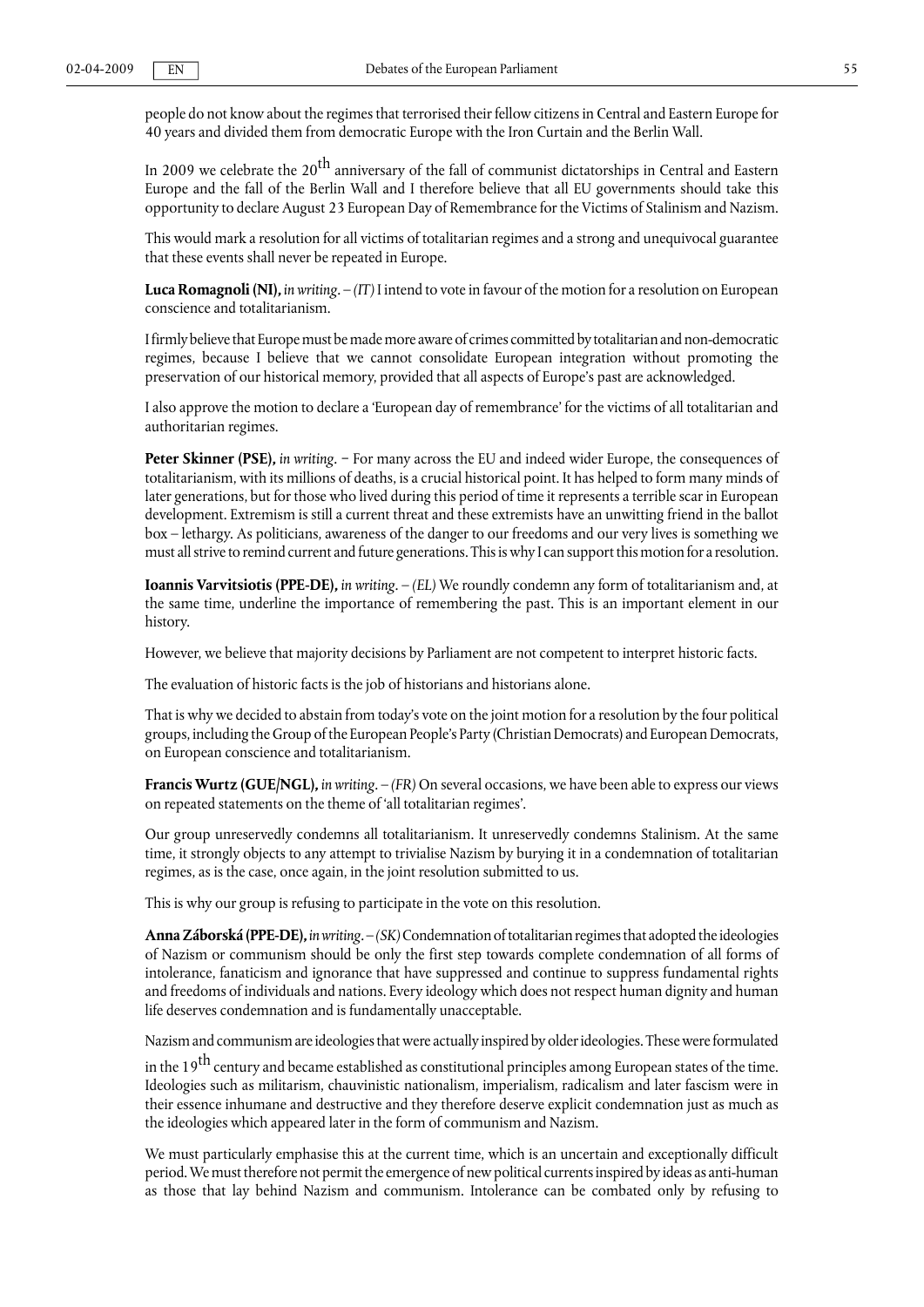compromise or to make exceptions and we would therefore like to ask that the words "fight against totalitarianism" are amended to "fight against all state regimes which have brought about the suppression of human dignity, freedom and the uniqueness of every individual".

#### **– Motion for a resolution: RC-B6-0166/2009 (Role of culture)**

**Călin Cătălin Chiriţă (PPE-DE),** *in writing.* – *(RO)* I voted in favour of the joint resolution on the role of culture in the development of European regions because I believe that the EU must give stronger backing to cultural projects.

I feel that the strategies for regional and local development which incorporate culture, creativity and the arts make a major contribution to improving the quality of life in Europe's regions and cities through promoting cultural diversity, democracy, participation and intercultural dialogue.

The resolution invites the Commission to present the Green Paper containing a number of measures in the area of contemporary cultural activities, aimed at consolidating development in Europe's regions.

I believe that Europe's cultural spirit is an important way of bringing Europeans closer together in a manner which fully respects their different cultural and linguistic identities. Europe's cultures represent strategic factors in Europe's development at local, regional and national level, as well as at EU institution level.

**Hélène Goudin and Nils Lundgren (IND/DEM),** *in writing.* − *(SV)* Culture is a political area which falls under the political responsibility of individual Member States. This resolution discusses issues which lie outside the European Union's competence. As we take the principle of subsidiarity seriously, we are of the opinion that Parliament's Committee on Culture and Education should be abolished.

Consequently, we voted against this report.

**Zita Pleštinská (PPE-DE),** *in writing.* – *(SK)* Culture is an important element in the sustainable development of European regions and therefore the development plans for all regions must include a cultural dimension. A strategy which includes culture, creativity and art will contribute enormously to improving quality of life for inhabitants of cities and rural areas.

In the relatively small area of Slovakia, my own country, we have diverse cultural regions with their own internal variations. The cultural traditions that have developed here over the centuries comprise an unusual variety of forms, types and variants of folklore.

For example in my own region of Stará Ľubovňa in the north east of Slovakia you will find Slovak, German, Ruthene, Goral and Roma cultures. All villages organise annual cultural festivals, attracting large numbers of visitors to our region. Partnership between the European regions is strengthened through the variety of costumes, songs and dances. Cultural projects stem from initiatives by voluntary organisations and they deserve the attention and particularly the support of the European Commission. It is a pity that funding for cultural projects is being cut back every year, making it very difficult for local authorities to sustain these remarkable and unique cultural traditions.

I firmly believe that the Commission should submit the Green Paper with a range of potential measures for supporting cultural activities aimed at strengthening the cultural development of European regions and I have therefore voted in favour of the resolution on the role of culture in the development of European regions.

**Luca Romagnoli (NI),** *in writing.* − *(IT)* I voted against this motion for a resolution on the role of culture in the development of European regions.

Although I accept that the proposed initiatives are prompted by the admirable aim of promoting regional and local development within the EU, I do not believe they are enough to guarantee the achievement of such aims. In particular I doubt that these initiatives will be effective in promoting linguistic and cultural identities, considering that they are not backed by additional wider-ranging initiatives and policies.

#### **– Report: Janusz Onyszkiewicz (A6-0140/2009)**

**Martin Callanan (PPE-DE),** *in writing.* − Russia remains an important strategic partner for the EU. We have common interests like fighting nuclear proliferation and building peace in the Middle East. Russia also has an important diplomatic role, not only as a permanent member of the UN Security Council but as a major influence on Iran. We therefore need Russia's help to persuade Iran not to build nuclear bomb.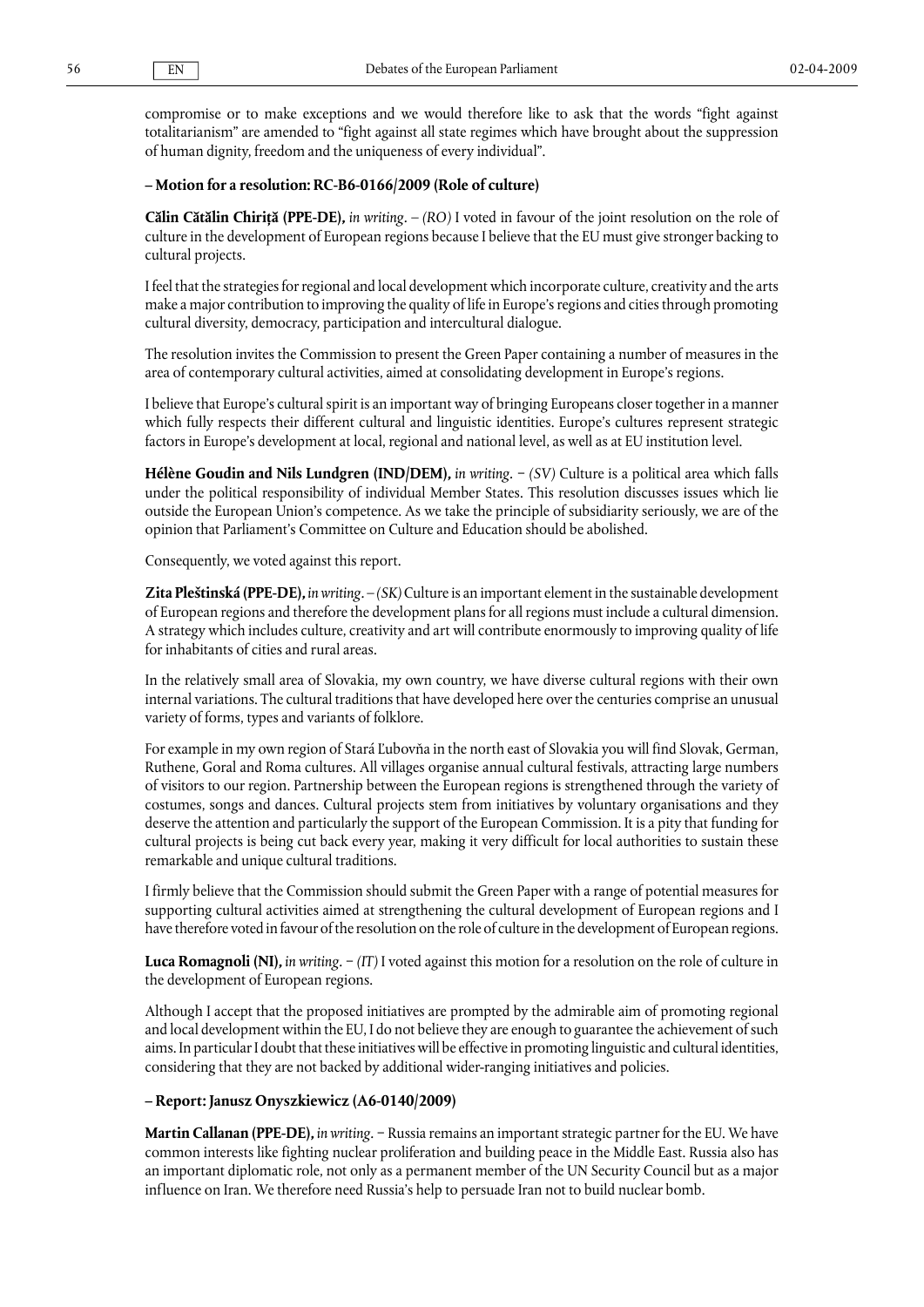There are, however, areas of concern about our relationship with Russia: and if we share common interests, I am not convinced that we share common values. The state of democracy and the rule of law in Russia remains of concern. The freedom of the press is also not of the standard that we would expect.

Our partnership with Russia must therefore be strong and durable, but it cannot be unconditional. In particular Russia needs to know that we will not tolerate the annexation and recognition of the sovereign Georgian territories seized in last summer's war.

**Bruno Gollnisch (NI),** *in writing.* – *(FR)* There is definitely only one nation that never finds favour in the eyes of this Parliament, which is usually so quick to approve any economic, commercial or cooperation agreement with Cuba, the Chinese communist dictatorship or even the Turkey of Prime Minister Erdogan.

The majority in this Parliament, who gave an enthusiastic welcome to Kosovo's unilateral declaration of independence, despite its being the historic cradle of the Serbian nation, is now harvesting the bitter fruits of its policy, with the Russian-backed independence of Abkhazia and Ossetia.

Furthermore, how can only Russia be blamed for the misunderstanding over security issues, when the expansion of NATO up to her borders is naturally seen by the Russians as a provocation and a threat?

Of course, difficulties remain. Russia though, unlike Turkey, belongs culturally, spiritually and geographically to Europe. It is first and foremost with her that we should have privileged links.

**Pedro Guerreiro (GUE/NGL),** *in writing.* – *(PT)* The resolution that has just been adopted makes the purposes and objectives intended by the majority of this House for EU-Russian relations clear. It wants them to 'be based on the principles of liberalised and open markets and reciprocity of investment rights between the partners, and therefore demand that, in exchange for close and beneficial economic ties, the Russian Government guarantee the property rights of foreign investors'.

In other words, the intention is to pressure Russia into handing over its immense natural wealth, for example, specifically natural gas and oil, and into conditioning its productive capacity and making its labour available for exploitation in the interests of the great powers and big business in the EU, which want to have access to resources that should belong to the Russian people.

The resolution puts all the pressure on Russia, but there is not one single reference to the expansion of NATO to the east and the United States' new missile system in Europe.

For our part, we reject this type of relationship out of hand. We call for the establishment of equitable relations and mutual respect between the two parties, based on the interests of their people and respect for the principles of non-intervention, disarmament and *détente*.

**Carl Lang (NI),** *in writing.* – *(FR)* Unlike Turkey, Russia forms part of the geographical, cultural and spiritual sphere and therefore civilisation of Europe. It should therefore be an ideal strategic partner in many areas, especially energy. However, it is also a sister nation that we should support and not criticise unendingly, as many right-thinking ultra-Europeans do, especially in this report, which calls the rescue of the Russian-speaking minorities in Georgia a 'disproportionate counter-attack' that 'puts a question mark on Russia's readiness to build, together with the EU, a common space of security in Europe'.

The ultra-Europeans who are always ready to align themselves with the United States and their war in Iraq have nothing to teach the Russians. Ten years ago, these same ultra-European human rights types did not hesitate to support NATO in its unspeakable act of aggression against Serbia.

We are calling for a new Europe to be built, a free Europe of sovereign nations that will establish privileged relations with Russia.

**Luca Romagnoli (NI),** *in writing.* – *(IT)* I voted against Mr Onyszkiewicz's report with a proposal for a European Parliament recommendation to the Council on the new EU-Russia agreement.

I do not actually agree with the rapporteur on the recommendations made to the Council and the Commission with a view to continuing negotiations with Russia, because I do not believe they are enough to guarantee a fair agreement that respects the rights and prerogatives of the European Union and that can promote the development of good relationships between the relevant actors. I therefore believe that both parties must make more effort to achieve this aim.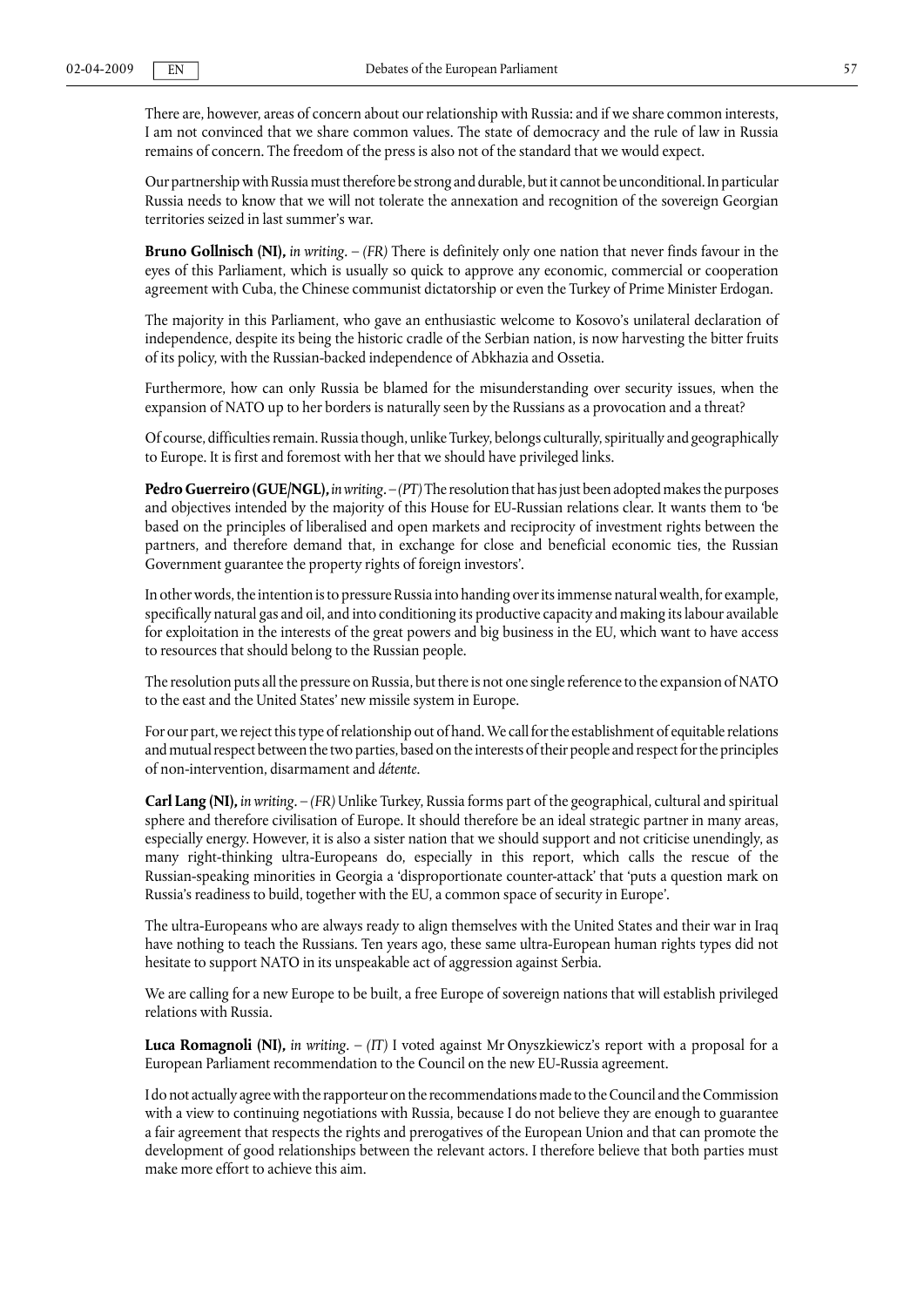**Charles Tannock (PPE-DE),** *in writing.* − Russia has to make up its mind: does it aspire to the EU's common values or not? There are many areas of agreement with Russia, which all said and done is our strategic partner. We acknowledge the common threat of nuclear proliferation, particularly from Iran. We need Russia's help as part of the Quartet to work towards a peaceful resolution of the Middle East conflict with a new PM of Israel and US President in place. However we cannot allow Russia to bully its neighbours and use its hydrocarbon resources as a diplomatic weapon. Similarly, we cannot allow Russia simply to behave as if last summer's war in Georgia did not happen. The annexation of sovereign Georgian territory cannot be brushed under the carpet, either by Russia or the EU. Lastly Russia must observe its binding OSCE/Council of Europe commitments to upholding human rights, democracy and the rule of law.

### **– Report: Frédérique Ries (A6-0089/2009)**

**John Attard-Montalto (PSE),** *in writing.* − I am taking this opportunity to fully support this report which is being proposed so as to further health protection of EU citizens but I'd also like to take this opportunity to say that in Malta and Gozo certain areas of the basic health system are in shambles. The waiting lists of Maltese and Gozitans in need of medical tests and surgical interventions are unbelievable. 2 per cent of the population is waiting for cataract operations.

The waiting list saga is one of many examples supporting my statement. Others include lack of beds in what is supposed to be a state of art hospital costing nearly a billion euro.

**Liam Aylward (UEN),** *in writing.* − I voted in favour of this report specifically because it urges the Commission to utilise current scientific evidence to protect EU citizens from the potential hazards of electromagnetic fields (EMFs). The 1999 recommendation requires an update within five years of it being published that takes into account ongoing research. No update has taken place. I requested in my 2008 letter to Commissioner Kyprianou that the original recommendation be revised, as it was then four years overdue for revisions, but there have still been no updates.

Since the recommendation, we have seen scientific research and conclusions change and evolve as well as significant technological developments using EMFs such as WiFi and Bluetooth. Due to the ever-changing nature of this field, we need to re-evaluate the regulations protecting our citizens.

A 2007 European survey indicates that the majority of EU citizens feel that public authorities have not done an adequate job of informing them on ways to protect themselves from EMFs. The EU must take a stronger lead in gathering essential research on any possible harm from EMFs and to recommend guidelines for its citizens. I support further research into the effects of exposure to electromagnetic fields on public health and hope that the 1999 recommendation will be reviewed and updated.

**Proinsias De Rossa (PSE),** *in writing*. − I support this report which urges the Commission to remain vigilant and undertake a review of the scientific basis and adequacy of EMF limits through the Scientific Committee on Emerging and Newly Identified Health Risks (SCENIHR). In this way consumers can continue to have a high level of protection without hampering the functioning and development of wireless technologies.

Electromagnetic fields (EMF) are a matter of direct concern to EU citizens. A special Euro barometer on EMF indicated that Europeans are divided in their concerns about the potential health risks of EMF: 14 % not at all concerned, 35% not very concerned, 35% fairly concerned and 13% very concerned. Several scientific studies on the matter have been published in recent years, however, none of them have provided clear evidence on possible effects of electromagnetic fields emitted by wireless technology on human health.

**Edite Estrela (PSE),** *in writing.* – *(PT)* I voted for the resolution on health concerns associated with electromagnetic fields, as this is an issue that directly affects the entire European public, which is exposed to electromagnetic fields both at home and in the workplace.

Exposure to sources of man-made electromagnetic fields has been increasing substantially in recent years, largely driven by the growing demand for electricity and ever more specialised wireless technologies. For this reason, I believe that it is extremely important to guarantee a high level of protection for all consumers without, however, hampering the operation of mobile telephony networks and the development of new wireless technologies.

**Robert Goebbels (PSE),** *in writing.* – *(FR)* I voted against the own-initiative report by Mrs Ries. It is the type of utterly useless report that some Members go crazy about, those same Members who take delight in applying the 'precautionary principle' willy-nilly and who make a big fuss about the slightest 'concern' amongst the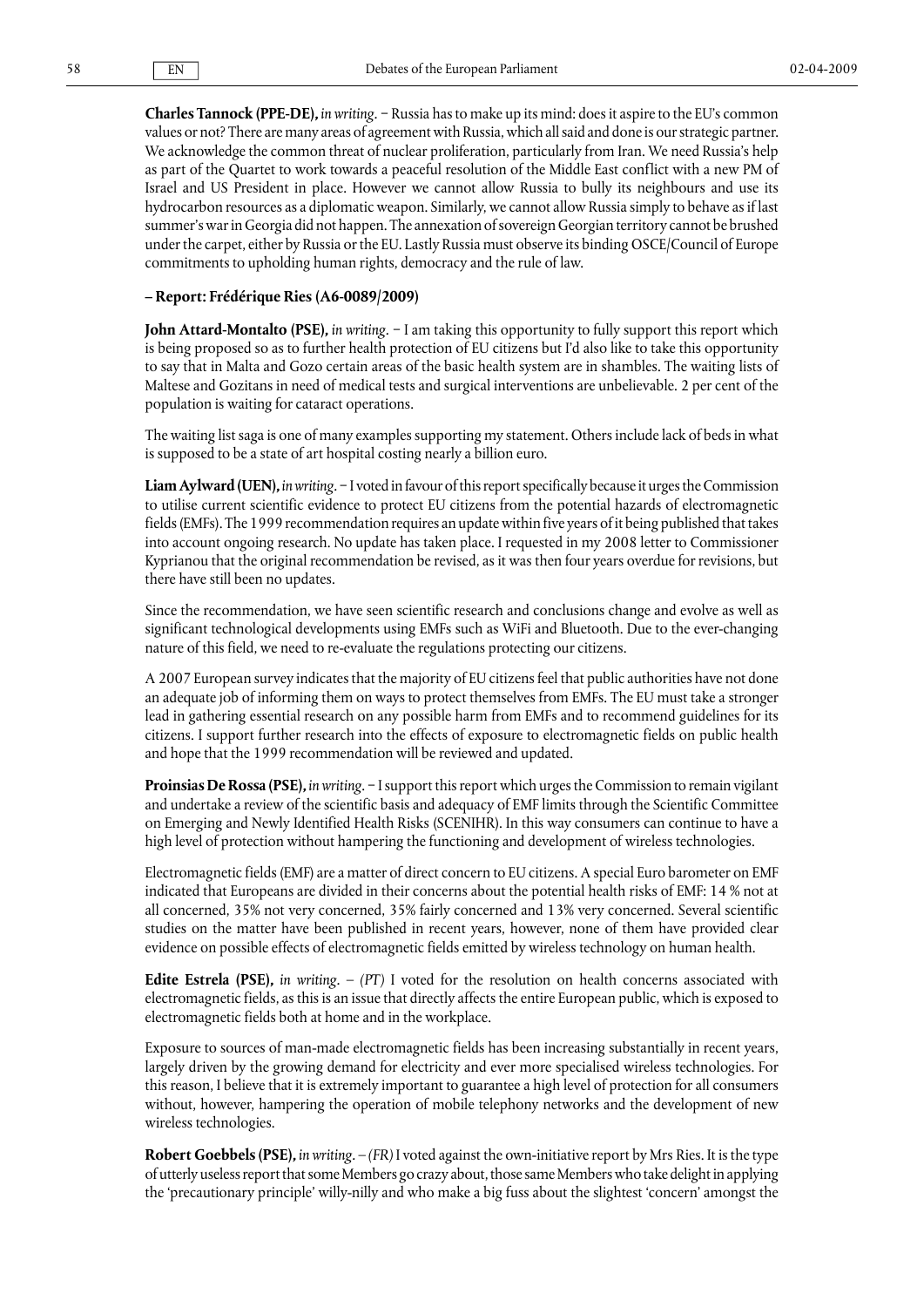public. Whilst life expectancy for Europeans is increasing year on year, any new study of the possible effects of electromagnetic fields that raises unanswered questions is blown up out of all proportion. On the other hand, dozens of studies by scientific academies and other genuinely competent bodies that have found that there is no real risk are systematically ignored. Everything that is exaggerated is insignificant.

**Françoise Grossetête (PPE-DE),** *in writing.* – *(FR)* I voted in favour of Mrs Ries's report on health concerns associated with electromagnetic fields.

It is essential to guarantee a high level of protection for consumers, especially children, without hampering the operation of mobile telephone networks. Whilst no scientific proof has shown that the use of mobile telephones presents a health risk, this hypothesis cannot be definitively ruled out, so this matter must be included within the framework of the precautionary principle. It is important regularly to update the limit values for public exposure to electromagnetic fields.

There is an urgent need, finally, to have more information available on the effects of electromagnetic waves and to set up a single system for authorising the installation of aerials and relays, as the report stresses.

**David Martin (PSE),** *in writing*. − I support this report which calls for further research to be carried out on electromagnetic fields emitted from devices such as radios, TVs, microwaves, mobile phones and high-voltage power lines. The report recommends that schools, crèches, retirement homes and hospitals should be kept away from mobile phone antennas or high-voltage power lines by a specific distance to be determined by scientific criteria.

**Athanasios Pafilis (GUE/NGL),** *in writing.* – *(EL)* The motion for a resolution on health concerns associated with electromagnetic fields is an attempt to manage the repercussions and hide those responsible, so as not to affect the action and profitability of the monopolies, not to prevent and protect. The increased awareness and concerns at the grassroots level about electricity and telecommunications companies and about the manufacturers of the electric and electronic devices which are the main source of danger requires research with unequivocal results, given that responsibility for these devices basically lies with the companies themselves, which are interested in selling their goods and services, and hence not in proving the harmful consequences of electromagnetic fields.

In order to address this very serious problem, which may be a danger to public health, detailed government studies are required into neoplastic degenerative brain diseases, the effects of electromagnetic radiation as a whole on the homeostasis of the human organism and so forth.

A coordinated fight by the workers is needed so that, on the basis of the principle of prevention, exposure limits and actual exposure to electromagnetic fields can be reduced.

There can be no fundamental and effective protection of the health and safety of workers within the framework of the EU, which supports the profitability and the competitiveness of capital by undermining public health.

**Luca Romagnoli (NI),** *in writing.* – *(IT)* I voted in favour of Mrs Ries's report on health concerns associated with electromagnetic fields.

I agree with the rapporteur on the need to give a good airing to the problem of the impact of electromagnetic devices on public health by promoting relevant studies and research that are able more precisely and accurately to shed light on this subject, which is giving rise to a growing debate.

I therefore agree with her in calling on the Commission to adopt a clear policy on electromagnetic waves, although I am aware of the Member States' exclusive powers in certain areas including, for example, waves associated with mobile phones.

#### **– Report: Pál Schmitt (A6-0124/2009)**

**Charlotte Cederschiöld and Gunnar Hökmark (PPE-DE),** *in writing*. − *(SV)*We have today voted in favour of Mr Schmitt's own-initiative report on Better Schools: an agenda for European cooperation (A6-0124/2009). The report points to many major challenges facing European schools and contains a number of good recommendations. For example, the recommendation that students in schools and universities should be better prepared for an increasingly flexible labour market in which employers' needs are subject to rapid change.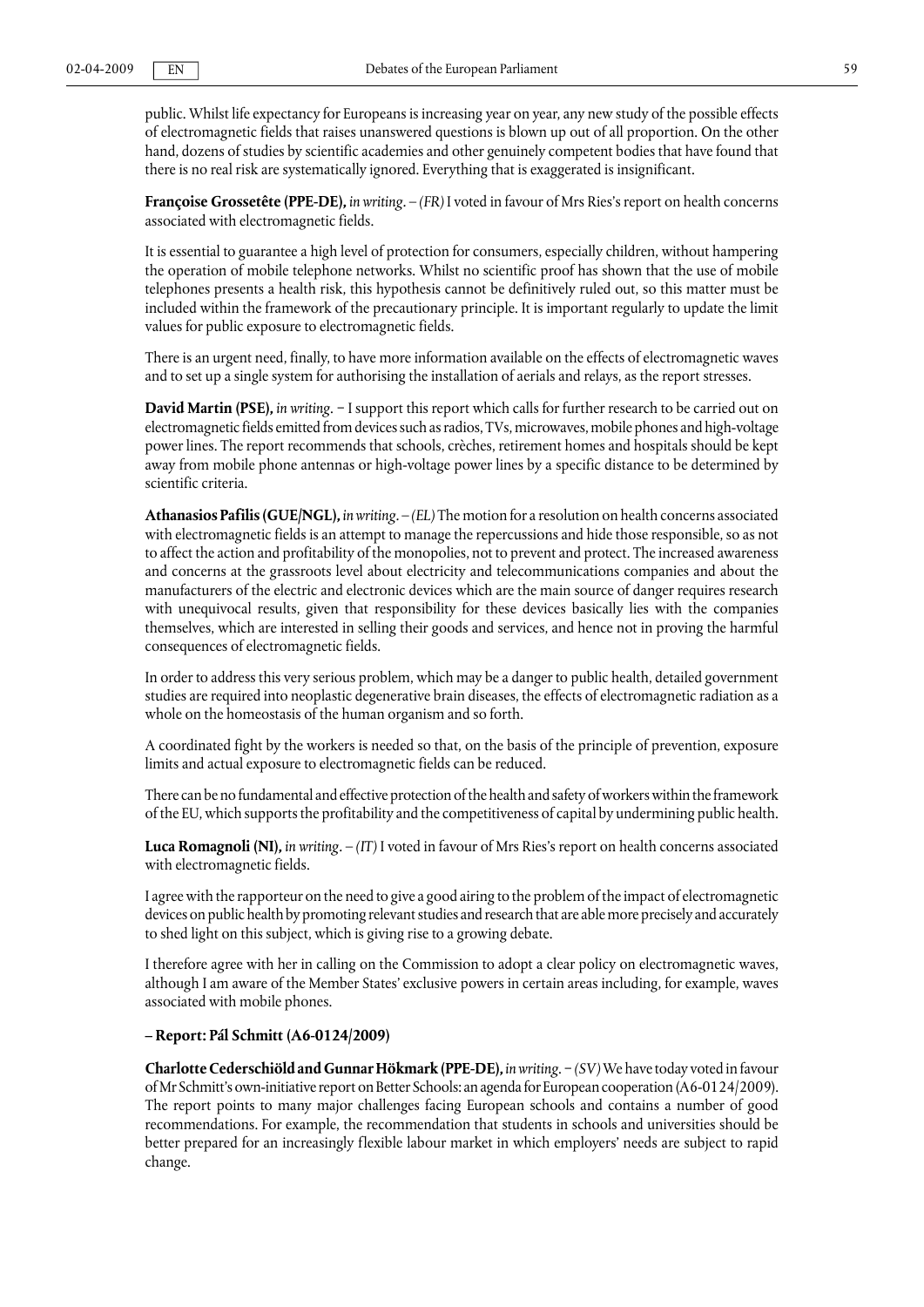However, we object to a single paragraph in the report which attributes increased violence in schools to factors such as growing class differences and increasing cultural diversity in the Member States of the EU. The increase in school violence is a serious social problem, with many complicated causes, which should not be belittled by simplistic causal explanations.

**Călin Cătălin Chiriţă (PPE-DE),** *in writing.* – *(RO)* I voted in favour of the report on 'Better Schools: an agenda for European cooperation'.

I believe that the EU must support the modernisation and improvement of school curricula so that they reflect the requirements of the current labour market, as well as current social, economic, cultural and technical realities.

I welcome the fact that schools must strive to improve young people's employability, but at the same time, offer them the chance to develop their personal skills. We must also bear in mind the need for young people to be able to acquire basic democratic skills.

**Marie-Hélène Descamps (PPE-DE),** *in writing.* – *(FR)* Schooling is a fundamental issue that we should today reaffirm. The report entitled 'Better schools: an agenda for European cooperation', to which I have lent my full support, forms part of this objective. It insists in particular on the need to guarantee equal access for all young European citizens to high-quality education that enables them to acquire skills and sound knowledge. It calls, moreover, for increased financial support for establishments in difficulty. Besides basic knowledge, the resolution also rightly highlights the importance of foreign language learning from the earliest years, and similarly the possibility of receiving the artistic, cultural and physical education that is essential to personal development. It recommends, moreover, increased mobility and exchanges in the school environment and mentions in this respect the excellent European Comenius programme, whilst noting the need to make it more visible and more accessible. Finally, adhering strictly to the principle of subsidiarity, the resolution encourages the introduction of modernised school programmes that take into account changing technologies and the possibilities that they open up.

**Lena Ek (ALDE),** *in writing.* − *(SV)* 'Member States are responsible for the organisation, content and reform of school education'. This is laid down in the first paragraph of Mr Schmitt's own-initiative report on better schools. That much I agree with. The EU's role is to facilitate various school exchanges and expedite student mobility And it should not involve itself in any other school-related matters. Unfortunately, Mr Schmitt's resolution fails to keep its introductory promise. It almost immediately launches into how schools should be financed and assessed, what kind of curricula they should have and so on. Exactly the kind of things with which the EU should not be concerning itself and exactly the kind of things which should be in the hands of the Member States themselves. I vote in favour of a slimmer but more focused EU. I therefore voted against both the own-initiative report and the alternative resolution.

**Hélène Goudin and Nils Lundgren (IND/DEM),** *in writing.* − *(SV)* The draft statement contains a number of worthwhile ideas, but schools are a political area which should fall under the political responsibility of individual Member States. Therefore, this resolution deals with issues which are outside the European Union's sphere of competence. As we take the principle of subsidiarity seriously, we are of the opinion that Parliament should vote against this report and that Parliament's Committee on Culture and Education should be abolished.

It goes without saying that we voted against the report.

**Louis Grech (PSE),** *in writing.* − In principle we are in favour of this report, however certain clauses (e.g. introducing into school curricula classes taught to migrants in their native language) do not reflect the realities of certain Member States, especially in respect of influx of immigrants, financial and administrative capabilities, size of country population and many other factors.

**Ian Hudghton (Verts/ALE),** *in writing.* − I voted in favour of the Schmitt report on better schools. The report rightly notes that the provision of school education is a Member State competence and I believe it is correct that individual nations' education systems are given autonomy and respect. Nonetheless, the educational experience of children across the EU can only be enhanced by greater European cooperation and education systems across the continent must adapt to keep up with modern challenges.

**Lívia Járóka (PPE-DE),** *in writing.* – *(HU)* I wish to congratulate my fellow member, Pál Schmitt, for his report on better schools: an agenda for European cooperation, which rightly points out that inclusive educational models promote the integration of disadvantaged groups of pupils and of students with special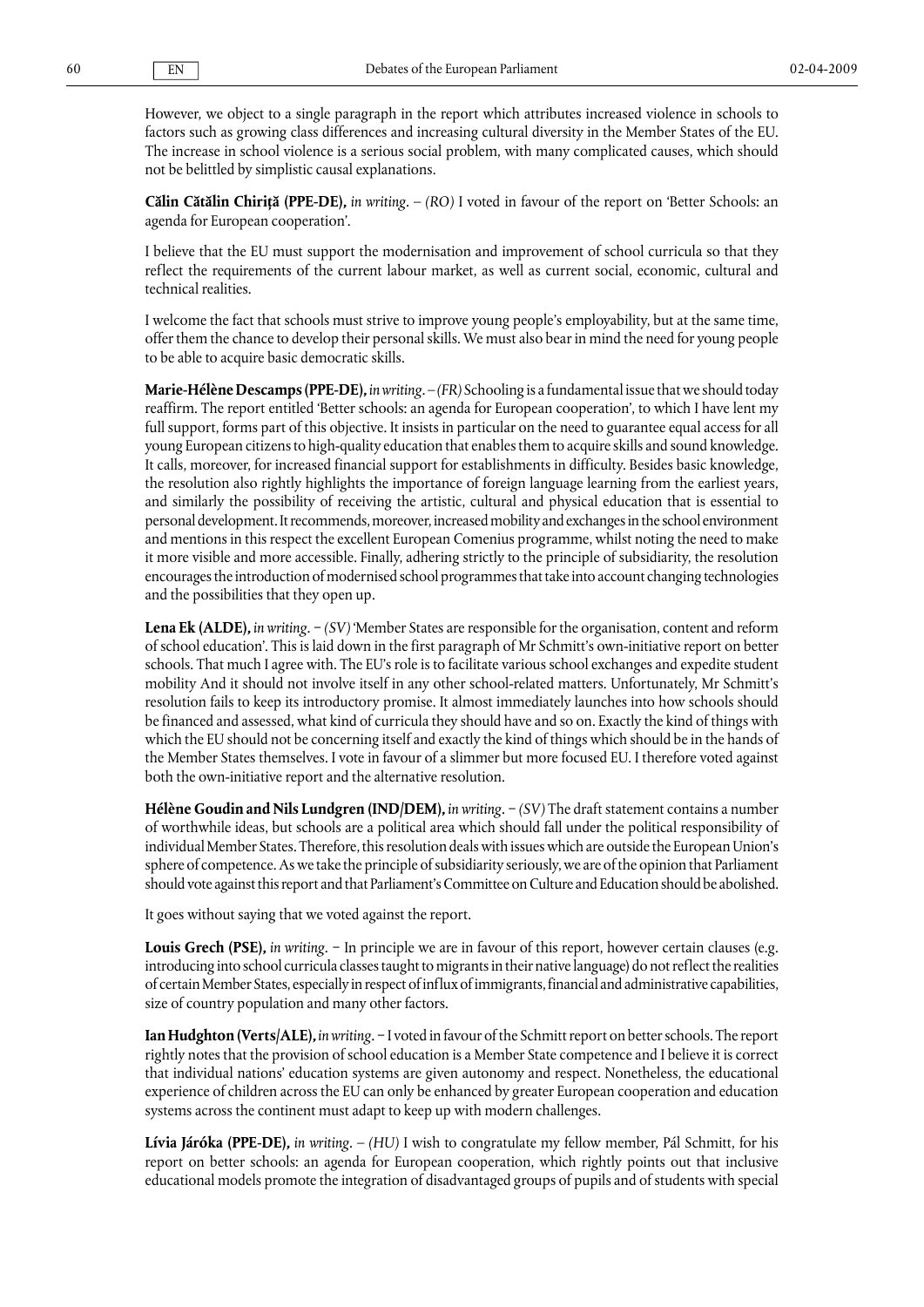educational needs. Furthermore, the report calls upon Member States to enhance the access of such pupils to training according to the highest standards.

Throughout Europe, Roma children suffer from the greatest educational disadvantages: almost a quarter of Roma primary school pupils are in segregated classes, while the majority of pupils who are unnecessarily forced into special schools are of Roma origin. 82% of Roma have only a primary school or lower level of education, and only 3.1% have access to a level of education that corresponds to the average level of the majority population. Yet raising the educational level of Roma children is a profitable investment from the point of view of the national economy, since the spending that is needed in order for a Roma child to finish secondary school is repaid in full through his or her later contributions to the state budget. Increased opportunities on the labour market made possible by better education means that they will be able to contribute increasingly to society instead of depending on social security. The increase in taxes paid and the decrease in benefits received will, together, mean a net gain for the budget.

**Stavros Lambrinidis (PSE),** *in writing.* – *(EL)* The PASOK group voted in favour of the alternative motion for a resolution to the Schmitt report on better schools in the EU, which succeeded in deleting the reference to the education of children of 'legal' immigrants only and contained other improvements. At the same time it would clarify that it disagrees with paragraph 15 of the text and the link which it makes between all levels of education and the 'flexibility' of the labour market on the basis of employers' requirements.

**Zdzisław Zbigniew Podkański (UEN),** *in writing.* – *(PL)* Mr Schmitt's own-initiative report on an agenda for European cooperation for European schools attempts to point out common challenges and threats faced by the schools systems of Member States. In many places it is right. This common diagnosis is necessary, if only because of the huge migration taking place within the Community.

The report deserves to be endorsed, but one cannot help feeling that the common values which the rapporteur sees as the foundation of educational reform do not exhaust all the factors which have shaped Europe over the centuries. Subparagraph 17 refers to the full and multi-faceted development of the individual, cultivating respect for human rights and social justice, lifelong learning for the purposes of personal development and professional advancement, the protection of the environment and personal and collective wellbeing. These values are desirable, but there are some details missing — I am thinking about the fact that those common values have a source, and that source is the Christian roots of Europe.

Briefly, it is my conviction that unity in the spirit of Christianity is probably the only lasting and fruitful bond. It is a solid foundation. Of course, the lack of a reference to this is a flaw not only of this report, but of the entire legislation of the Community. This leaves doubts as to the direction of the changes. Today we are saying 'yes' to good values, but we are also asking what those values will be tomorrow.

**Luca Romagnoli (NI),** *in writing.* – *(IT)* I voted against Mr Schmitt's report on Better schools: an agenda for European cooperation.

Although I agree in principle with the general purposes of the report and with the fact that European education systems must be reviewed to improve their quality, I do not consider that this report identifies solutions that are effective in promoting a real improvement in the quality of teaching and the prerogatives of school as a place of communication and socialisation.

**Andrzej Jan Szejna (PSE),** *in writing.* – *(PL)* Education is definitely an extremely important subject and we should devote more attention to it. Particular attention should be paid to the first stage of education, to pre-primary education. Care should be taken to create a good social climate and conditions in which children and young people can develop. The education of young people is our future, the future of the entire European Union. We should continually work towards improving conditions for learning and creating equal opportunities among children and young people. We should also not forget people who are disadvantaged, national minorities and foreigners.

The continuous training of teaching staff and the introduction of modern teaching methods are extremely important factors. We should improve the remuneration of teachers and enhance the importance of the teaching profession.

I think attention should also be paid to young people who want to study in other Member States of the European Union. The place and much less the level of education of young people should not be determined by their financial situation.